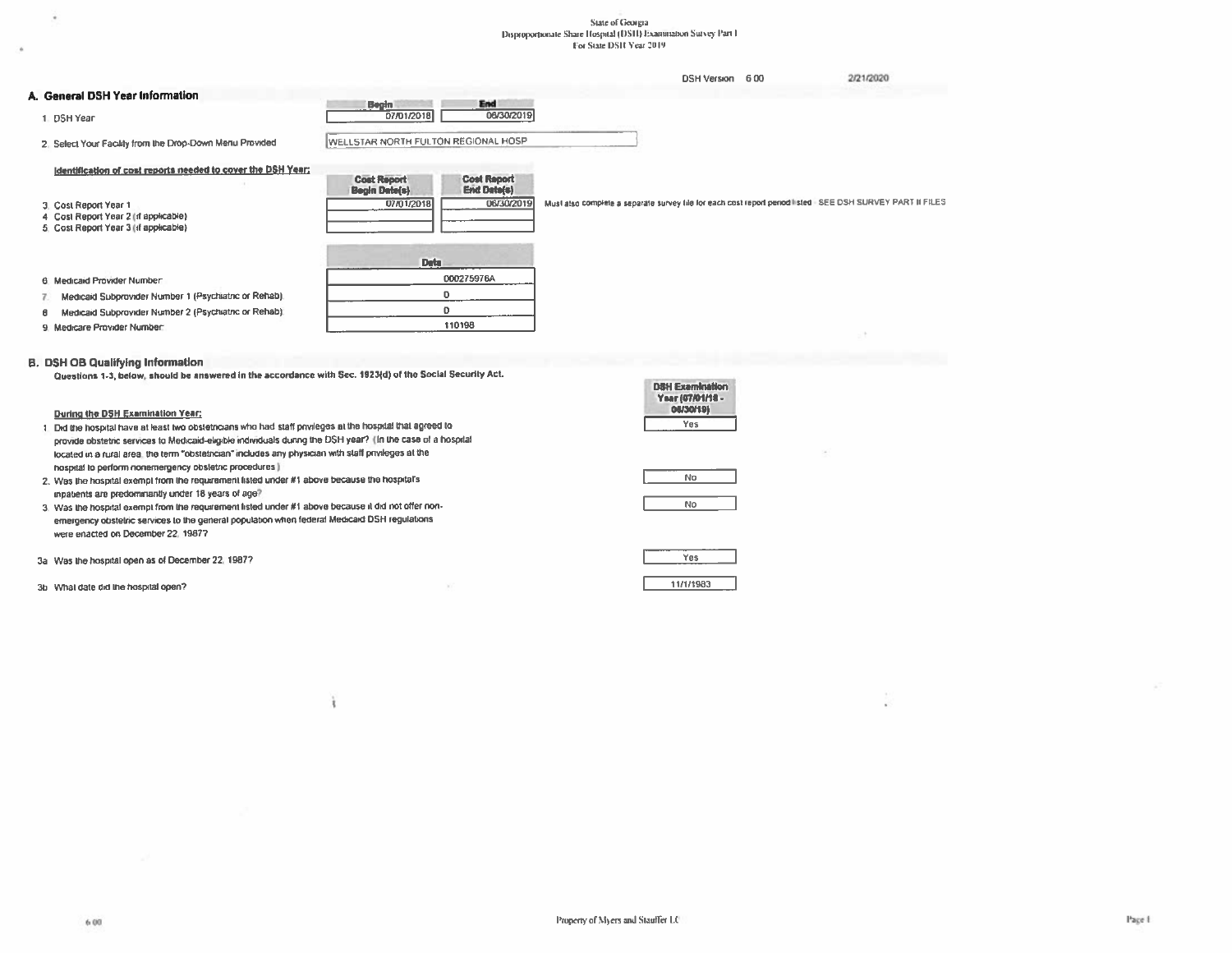# $\label{eq:1}$  Disproportionate Share Hospital (DSH) Examination Survey Part I For State DSH Year 2019

| C. Disclosure of Other Medicald Payments Received:                                                                                                                                                                                                                                                                                                                                                                                                                                                                                                                                                                                                                                                                                                                                                                                                                                                             |                      |
|----------------------------------------------------------------------------------------------------------------------------------------------------------------------------------------------------------------------------------------------------------------------------------------------------------------------------------------------------------------------------------------------------------------------------------------------------------------------------------------------------------------------------------------------------------------------------------------------------------------------------------------------------------------------------------------------------------------------------------------------------------------------------------------------------------------------------------------------------------------------------------------------------------------|----------------------|
| 1. Medicald Supplemental Payments for Hospital Services DSH Year 07/01/2018 - 08/30/2019<br>(Should include UPL and non-claim specific payments paid based on the state fiscal year. However, DSH payments should NOT be included.)                                                                                                                                                                                                                                                                                                                                                                                                                                                                                                                                                                                                                                                                            | IS.<br>705 913       |
| 2. Medicald Managed Care Supplemental Payments for hospital services for DSH Year 07/01/2018 - 06/30/2019                                                                                                                                                                                                                                                                                                                                                                                                                                                                                                                                                                                                                                                                                                                                                                                                      |                      |
| (Should include all non-claim specific payments for hospital services such as lump sum payments for full Medicaid pricing (FMP), supplementals, quality payments, bonus<br>payments, capitation payments received by the hospital (not by the MCO), or other incentive payments.                                                                                                                                                                                                                                                                                                                                                                                                                                                                                                                                                                                                                               |                      |
| NOTE: Hospital portion of supplemental payments reported on DSH Survey Part II, Section E, Question 14 should be reported here if paid on a SFY basis                                                                                                                                                                                                                                                                                                                                                                                                                                                                                                                                                                                                                                                                                                                                                          |                      |
| 3. Total Medicald and Medicald Managed Care Non-Claims Payments for Hospital Services07/01/2018 - 06/30/2019                                                                                                                                                                                                                                                                                                                                                                                                                                                                                                                                                                                                                                                                                                                                                                                                   | 705,913              |
| Certification:                                                                                                                                                                                                                                                                                                                                                                                                                                                                                                                                                                                                                                                                                                                                                                                                                                                                                                 |                      |
| 1. Was your hospital allowed to retain 100% of the DSH payment it received for this DSH year?<br>Matching the federal share with an IGT/CPE is not a basis for answering this question "no". If your<br>hospital was not allowed to retain 100% of its DSH payments, please explain what circumstances were<br>present that prevented the hospital from retaining its payments.                                                                                                                                                                                                                                                                                                                                                                                                                                                                                                                                | <b>Anawar</b><br>Yes |
| Explanation for "No" answers:<br>Other Protested Item: "New Hampshire Hospital Association v Azar. We protest the inclusion of Commercial and Medicare                                                                                                                                                                                                                                                                                                                                                                                                                                                                                                                                                                                                                                                                                                                                                         |                      |
| payments for Dual Eligibles toward the Hospitals limit for Medicaid DSH and the payment calculation reduction of Uncompensated Care Costs                                                                                                                                                                                                                                                                                                                                                                                                                                                                                                                                                                                                                                                                                                                                                                      |                      |
|                                                                                                                                                                                                                                                                                                                                                                                                                                                                                                                                                                                                                                                                                                                                                                                                                                                                                                                |                      |
| The following certification is to be completed by the hospital's CEO or CFO:                                                                                                                                                                                                                                                                                                                                                                                                                                                                                                                                                                                                                                                                                                                                                                                                                                   |                      |
| I hereby cently that the information in Sections A, B, C, D, E, F, G, H, I, J, K and L of the DSH Survey files are true and accurate to the best of our ability, and supported by the financial and other<br>records of the hospital. All Medicaid eligible patients, including those who have private insurance coverage, have been reported on the DSH survey regardless of whether the hospital received<br>payment on the claim. I understand that this information will be used to determine the Medicaid program's compliance with federal Disproportionate Share Hospital (DSH) eligibility and payments<br>provisions. Detailed support exists for all amounts reported in the supply-These records will be retained for a period of not less than 5 years following the due date of the survey, and will be made<br>available for inspection when requested.<br>EVP<br>Title<br>Hospital<br>Sionature |                      |

(470) 644-0012<br>Hospital CEO or CFO Telephone Number

jim budzinski@wellstar.org<br>Hospital CEO or CFO E-Mail

 $\overline{\phantom{0}}$ 

Contact information for individuals authorized to respond to inquiries related to this survey:

| <b>Hespital Contact:</b>        |                                                                         |
|---------------------------------|-------------------------------------------------------------------------|
|                                 | Name Ebble Erzuah                                                       |
|                                 | Title Executive Director of Reimbursement                               |
| Telephone Number (470) 956-4981 |                                                                         |
|                                 | E-Mail Address ebenezer erzuah@wellstar org                             |
|                                 | Malting Street Address 1800 Parkway Place, Suite 500, Marietta GA 30067 |
| Mailing City, State, Zip        |                                                                         |

#### .<br>Outside Br

W.

| <b>UULSKIE Preparent</b>      |                                         |
|-------------------------------|-----------------------------------------|
|                               | Name Tim Beatty                         |
|                               | <b>Title Servor Director</b>            |
|                               | Firm Name Southeast Reimbursement Group |
| Telephone Number 770-928-3352 |                                         |
|                               | E-Mail Address um beatty@srgtc.org      |

Jim Budzinski<br>Hospital CEO or OFO Printed Name

ä,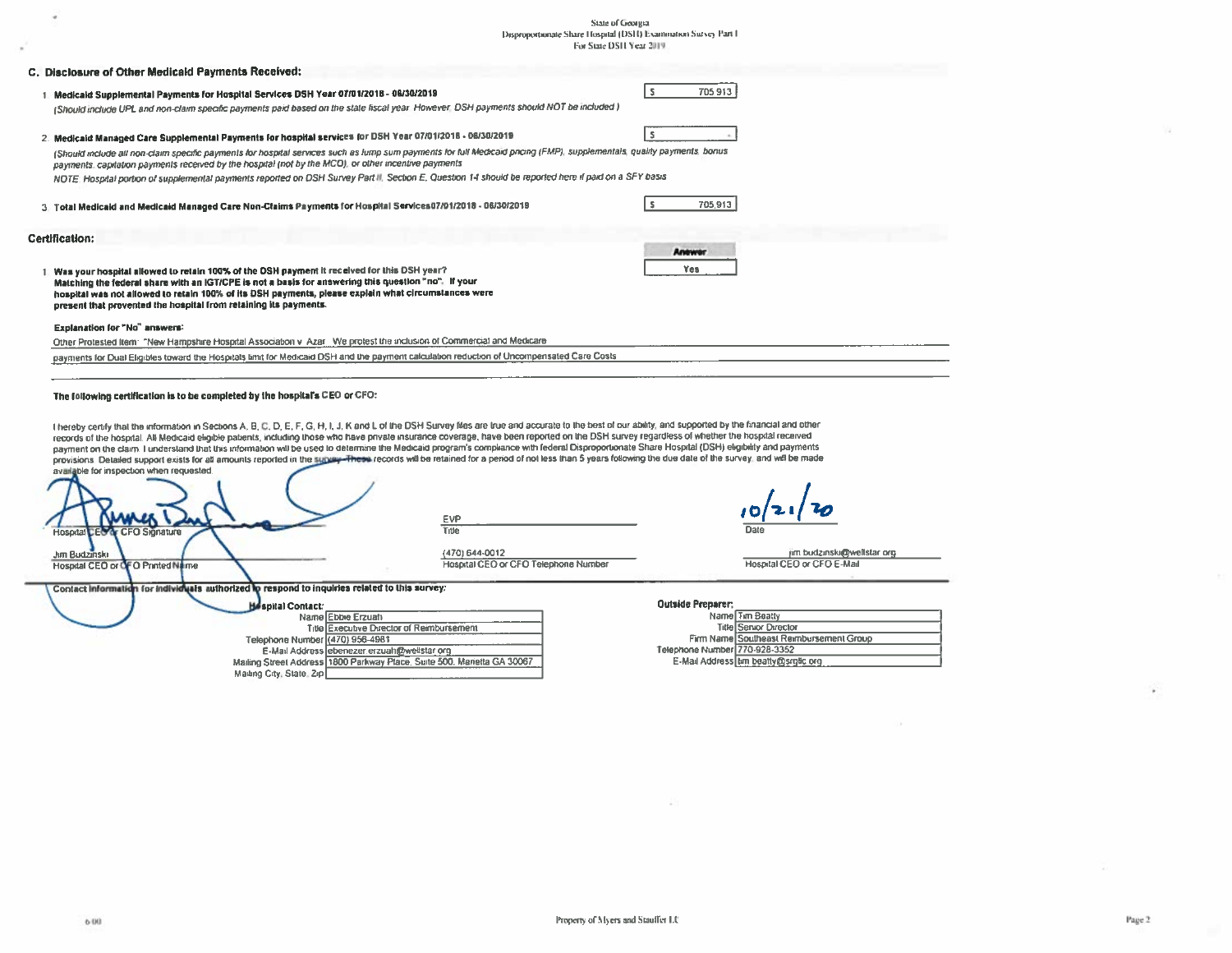DSH Version 8.00 3/31/2020

#### **Proper Information**

Inpatient Cutpatient Cutpatient Total

#### **D. General Cost Report Year Information 7/1/2018 - 6/30/2019**

- 15. \$ Total Medicaid managed care non-claims payments (see question 13 above) received applicable to non-hospital services
- 16. Total Medicaid managed care non-claims payments (see question 13 above) received which is a set of the state of the state of the state of the state of the state of the state of the state of the state of the state of th
- 9. \$ 129,620 \$ 617,647 \$747,267 Total Cash Basis Patient Payments from Uninsured (On Exhibit B)
- 10. \$ 1,776,168 \$ 5,906,681 \$7,682,849 Total Cash Basis Patient Payments from All Other Patients (On Exhibit B)
- 11. Total Cash Basis Patient Payments Reported on Exhibit B (Agrees to Column (N) on Exhibit B, less physician and non-hospital portion of payments) \$1,905,788 \$6,524,328 \$8,430,116
- 12. 6.80% 9.47% 8.86% Uninsured Cash Basis Patient Payments as a Percentage of Total Cash Basis Patient Payments:

Should include all non-claim-specific payments such as lump sum payments for full Medicaid pricing, supplementals, quality payments, bonus payments, capitation payments received by the hospital (not by the MCO), or other i

Note 1: Subtitle B - Miscellaneous Provision, Section 1011 of the Medicare Prescription Drug Improvement and Modernization Act of 2003 provides federal reimbursement for emergency health services furnished to undocumented funds during any cost report year covered by the survey, they must be reported here. If you can document that a portion of the payment received is related to non-hospital services (physician or ambulance services), report Payments Related to Non-Hospital Services." Otherwise report 100 percent of the funds you received in the section related to hospital services.

14. \$ - Total Medicaid managed care non-claims payments (see question 13 above) received applicable to hospital services

The following information is provided based on the information we received from the state. Please review this information for items 4 through 8 and select "Yes" or "No" to either agree or disagree with the accuracy of the information. If you disagree with one of these items, please provide the correct information along with supporting documentation when you submit your survey.

| 1. Select Your Facility from the Drop-Down Menu Provided:                                                                                                                                                                                                                                                                       | <b>WELLSTAR NORTH FULTON REGIONAL HOSP</b>                |                     |                                                                        |
|---------------------------------------------------------------------------------------------------------------------------------------------------------------------------------------------------------------------------------------------------------------------------------------------------------------------------------|-----------------------------------------------------------|---------------------|------------------------------------------------------------------------|
| 2. Select Cost Report Year Covered by this Survey (enter "X"):<br>3. Status of Cost Report Used for this Survey (Should be audited if available):                                                                                                                                                                               | 7/1/2018<br>through<br>6/30/2019<br>X<br>1 - As Submitted |                     |                                                                        |
| 3a. Date CMS processed the HCRIS file into the HCRIS database:                                                                                                                                                                                                                                                                  | 12/11/2019                                                |                     |                                                                        |
|                                                                                                                                                                                                                                                                                                                                 | <b>Data</b>                                               | Correct?            | If Incorrect, P                                                        |
| 4. Hospital Name:                                                                                                                                                                                                                                                                                                               | WELLSTAR NORTH FULTON REGIONAL HOSP                       | <b>Yes</b>          |                                                                        |
| 5. Medicaid Provider Number:                                                                                                                                                                                                                                                                                                    | 000275976A                                                | <b>Yes</b>          |                                                                        |
| 6. Medicaid Subprovider Number 1 (Psychiatric or Rehab):                                                                                                                                                                                                                                                                        |                                                           | <b>Yes</b>          |                                                                        |
| 7. Medicaid Subprovider Number 2 (Psychiatric or Rehab):                                                                                                                                                                                                                                                                        |                                                           | <b>Yes</b>          |                                                                        |
| 8. Medicare Provider Number:                                                                                                                                                                                                                                                                                                    | 110198                                                    | <b>Yes</b>          |                                                                        |
| Owner/Operator (Private State Govt., Non-State Govt., HIS/Tribal):                                                                                                                                                                                                                                                              | Private                                                   | <b>Yes</b>          |                                                                        |
| DSH Pool Classification (Small Rural, Non-Small Rural, Urban):                                                                                                                                                                                                                                                                  | Urban                                                     | <b>Yes</b>          |                                                                        |
| Out-of-State Medicaid Provider Number. List all states where you had a Medicaid provider agreement during the cost report year:                                                                                                                                                                                                 |                                                           |                     |                                                                        |
|                                                                                                                                                                                                                                                                                                                                 | <b>State Name</b>                                         | <b>Provider No.</b> |                                                                        |
| 9. State Name & Number<br>10. State Name & Number<br>11. State Name & Number<br>12. State Name & Number<br>14. State Name & Number<br>15. State Name & Number<br>(List additional states on a separate attachment)                                                                                                              |                                                           |                     |                                                                        |
| E. Disclosure of Medicaid / Uninsured Payments Received: (07/01/2018 - 06/30/2019)                                                                                                                                                                                                                                              |                                                           |                     |                                                                        |
| 1. Section 1011 Payment Related to Hospital Services Included in Exhibits B & B-1 (See Note 1)<br>2. Section 1011 Payment Related to Inpatient Hospital Services NOT Included in Exhibits B & B-1 (See Note 1)<br>3. Section 1011 Payment Related to Outpatient Hospital Services NOT Included in Exhibits B & B-1 (See Note 1) |                                                           |                     | $\boldsymbol{\mathsf{S}}$<br>$\overline{\mathcal{S}}$<br>$\frac{1}{2}$ |

#### 8. \$ - **Out-of-State DSH Payments (See Note 2)**

- 4. \$- **Total Section 1011 Payments Related to Hospital Services (See Note 1)**
- 5. \$ Section 1011 Payment Related to Non-Hospital Services Included in Exhibits B & B-1 (See Note 1)
- 6. Section 1011 Payment Related to Non-Hospital Services NOT Included in Exhibits B & B-1 (See Note 1)
- 7. \$- **Total Section 1011 Payments Related to Non-Hospital Services (See Note 1)**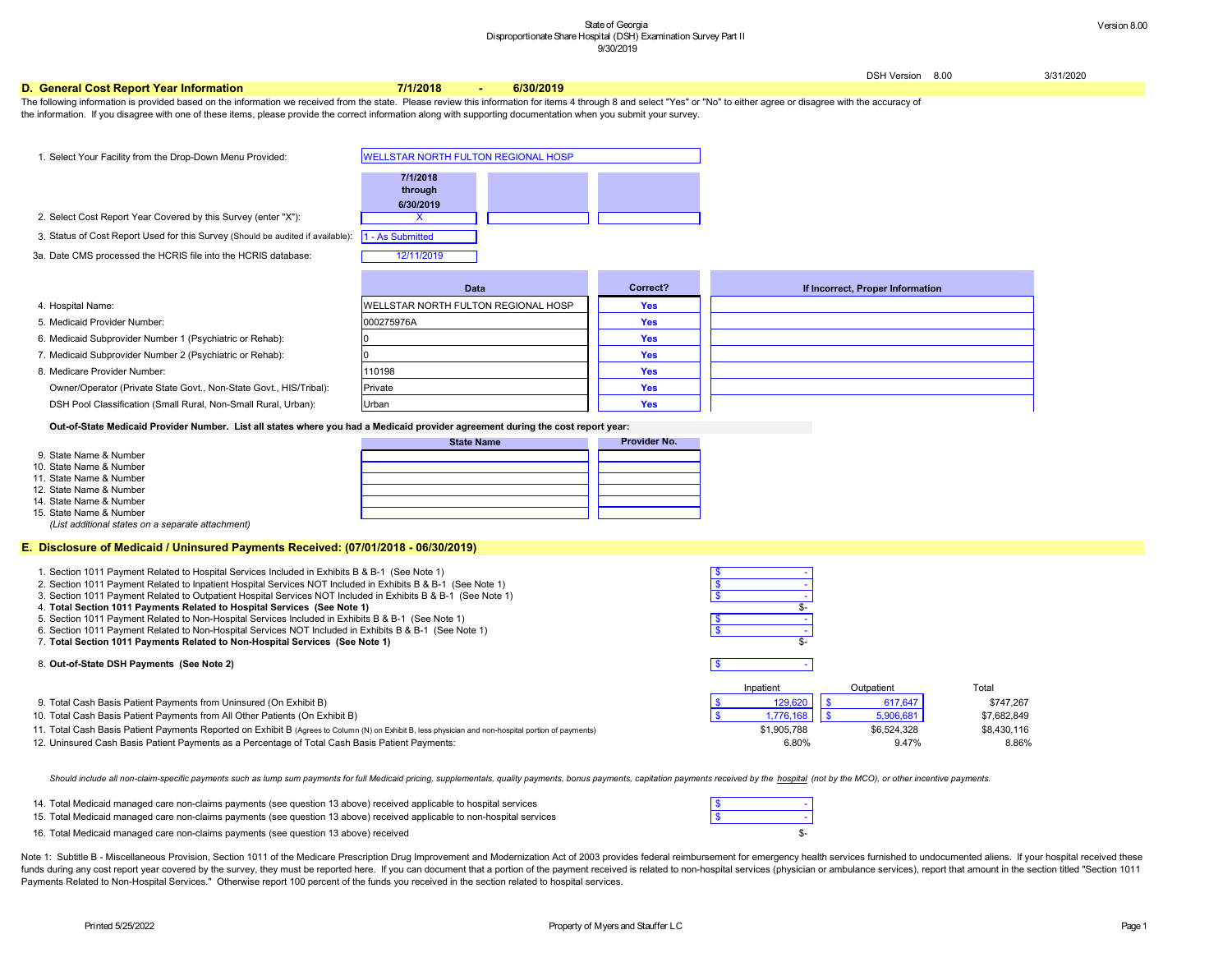Note 2: Report any DSH payments your hospital received from a state Medicaid program (other than your home state). In-state DSH payments will be reported directly from the Medicaid program and should not be included in thi



| F. MIUR / LIUR Qualifying Data from the Cost Report (07/01/2018 - 06/30/2019)                                                                                                                           |                   |      |                                         |      |             |      |               |                                                                           |            |             |      |             |
|---------------------------------------------------------------------------------------------------------------------------------------------------------------------------------------------------------|-------------------|------|-----------------------------------------|------|-------------|------|---------------|---------------------------------------------------------------------------|------------|-------------|------|-------------|
|                                                                                                                                                                                                         |                   |      |                                         |      |             |      |               |                                                                           |            |             |      |             |
| F-1. Total Hospital Days Used in Medicaid Inpatient Utilization Ratio (MIUR)                                                                                                                            |                   |      |                                         |      |             |      |               |                                                                           |            |             |      |             |
| 1. Total Hospital Days Per Cost Report Excluding Swing-Bed (C/R, W/S S-3, Pt. I, Col. 8, Sum of Lns. 14, 16, 17, 18.00-18.03, 30, 31 less lines 5 & 6)                                                  |                   |      |                                         |      |             |      | 37,185        | (See Note in Section F-3, below)                                          |            |             |      |             |
| F-2. Cash Subsidies for Patient Services Received from State or Local Governments and Charity Care Charges (Used in Low-Income Utilization Ratio (LIUR) Calculation):                                   |                   |      |                                         |      |             |      |               |                                                                           |            |             |      |             |
| 2. Inpatient Hospital Subsidies                                                                                                                                                                         |                   |      |                                         |      |             |      | 7,500         |                                                                           |            |             |      |             |
| 3. Outpatient Hospital Subsidies                                                                                                                                                                        |                   |      |                                         |      |             |      |               |                                                                           |            |             |      |             |
| 4. Unspecified I/P and O/P Hospital Subsidies                                                                                                                                                           |                   |      |                                         |      |             |      |               |                                                                           |            |             |      |             |
| 5. Non-Hospital Subsidies                                                                                                                                                                               |                   |      |                                         |      |             |      |               |                                                                           |            |             |      |             |
| 6. Total Hospital Subsidies                                                                                                                                                                             |                   |      |                                         |      |             |      | 7,500         |                                                                           |            |             |      |             |
| 7. Inpatient Hospital Charity Care Charges                                                                                                                                                              |                   |      |                                         |      |             |      | 23,378,650    |                                                                           |            |             |      |             |
| 8. Outpatient Hospital Charity Care Charges                                                                                                                                                             |                   |      |                                         |      |             |      | 38,244,443    |                                                                           |            |             |      |             |
| 9. Non-Hospital Charity Care Charges                                                                                                                                                                    |                   |      |                                         |      |             |      |               |                                                                           |            |             |      |             |
| 10. Total Charity Care Charges                                                                                                                                                                          |                   |      |                                         |      |             |      | 61,623,093    |                                                                           |            |             |      |             |
| F-3. Calculation of Net Hospital Revenue from Patient Services (Used for LIUR) (W/S G-2 and G-3 of Cost Report)                                                                                         |                   |      |                                         |      |             |      |               |                                                                           |            |             |      |             |
| NOTE: All data in this section must be verified by the hospital. If data is                                                                                                                             |                   |      |                                         |      |             |      |               |                                                                           |            |             |      |             |
| already present in this section, it was completed using CMS HCRIS cost                                                                                                                                  |                   |      |                                         |      |             |      |               | Contractual Adjustments (formulas below can be overwritten if amounts are |            |             |      |             |
| report data. If the hospital has a more recent version of the cost report, the<br>data should be updated to the hospital's version of the cost report.                                                  |                   |      | <b>Total Patient Revenues (Charges)</b> |      |             |      |               | known)                                                                    |            |             |      |             |
| Formulas can be overwritten as needed with actual data<br>11. Hospital                                                                                                                                  | \$79,766,704.00   |      |                                         |      |             |      | 60,286,643    | - \$                                                                      | - \$       |             |      | 19,480,061  |
| 12. Subprovider I (Psych or Rehab)                                                                                                                                                                      | \$0.00            |      |                                         |      |             |      |               |                                                                           |            |             |      |             |
| 13. Subprovider II (Psych or Rehab)                                                                                                                                                                     | \$21,786,262.00   |      |                                         |      |             |      | 16,465,775    |                                                                           |            |             |      | 5,320,487   |
| 14. Swing Bed - SNF                                                                                                                                                                                     |                   |      |                                         |      | \$0.00      |      |               |                                                                           |            |             |      |             |
| 15. Swing Bed - NF                                                                                                                                                                                      |                   |      |                                         |      | \$0.00      |      |               |                                                                           |            |             |      |             |
| 16. Skilled Nursing Facility                                                                                                                                                                            |                   |      |                                         |      | \$0.00      |      |               |                                                                           |            |             |      |             |
| 17. Nursing Facility                                                                                                                                                                                    |                   |      |                                         |      | \$0.00      |      |               |                                                                           |            |             |      |             |
| 18. Other Long-Term Care                                                                                                                                                                                |                   |      |                                         |      | \$0.00      |      |               |                                                                           |            |             |      |             |
| 19. Ancillary Services                                                                                                                                                                                  | \$277,100,356.00  |      | \$315,921,154.00                        |      |             |      | 209,428,865   | 238,769,122<br><b>S</b>                                                   | $\sqrt{ }$ |             |      | 144,823,522 |
| 20. Outpatient Services                                                                                                                                                                                 |                   |      | \$99,084,277.00                         |      |             |      |               | 74,886,615                                                                | IΦ         |             |      | 24,197,662  |
| 21. Home Health Agency                                                                                                                                                                                  |                   |      |                                         |      | \$0.00      |      |               |                                                                           |            |             |      |             |
| 22. Ambulance                                                                                                                                                                                           |                   |      |                                         |      | 295,338     |      |               |                                                                           |            | 223,213     |      |             |
| 23. Outpatient Rehab Providers                                                                                                                                                                          |                   |      |                                         |      | \$0.00      |      |               |                                                                           |            |             |      |             |
| 24. ASC                                                                                                                                                                                                 | \$0.00            |      | \$0.00                                  |      |             |      |               |                                                                           |            |             |      |             |
| 25. Hospice                                                                                                                                                                                             |                   |      |                                         |      | \$0.00      |      |               |                                                                           |            |             |      |             |
| 26. Other                                                                                                                                                                                               | \$0.00            |      | \$0.00                                  |      | \$0.00      |      |               |                                                                           |            |             |      |             |
| 27. Total                                                                                                                                                                                               | \$<br>378,653,322 | - \$ | 415,005,431                             | - 5  | 295,338     | - \$ | 286, 181, 284 | 313,655,738<br>- \$                                                       | \$         | 223,213     | - \$ | 193,821,732 |
| 29. Total Per Cost Report                                                                                                                                                                               |                   |      | Total Patient Revenues (G-3 Line 1)     |      | 793,954,091 |      |               | Total Contractual Adj. (G-3 Line 2)                                       |            | 599,176,762 |      |             |
| 30. Increase worksheet G-3, Line 2 for Bad Debts NOT INCLUDED on worksheet G-3, Line 2 (impact is a decrease in net patient<br>revenue)                                                                 |                   |      |                                         |      |             |      |               |                                                                           |            |             |      |             |
| 31. Increase worksheet G-3, Line 2 for Charity Care Write-Offs NOT INCLUDED on worksheet G-3, Line 2 (impact is a decrease in<br>net patient revenue)                                                   |                   |      |                                         |      |             |      |               |                                                                           |            |             |      |             |
| 32. Increase worksheet G-3, Line 2 to reverse offset of Medicaid DSH Revenue INCLUDED on worksheet G-3, Line 2 (impact is a<br>decrease in net patient revenue)                                         |                   |      |                                         |      |             |      |               |                                                                           |            | 3,207,443   |      |             |
| 34. Decrease worksheet G-3, Line 2 to remove Medicaid Provider Taxes INCLUDED on worksheet G-3, Line 2 (impact is an<br>increase in net patient revenue)                                                |                   |      |                                         |      |             |      |               |                                                                           |            | 2,323,971   |      |             |
| 35. Blank Recon Line OR "Decrease worksheet G-3, Line 2 to remove Charity Care Charges related to insured patients INCLUDED<br>on worksheet G-3, Line 2 (impact is an increase in net patient revenue)" |                   |      |                                         |      |             |      |               |                                                                           |            |             |      |             |
| 35. Adjusted Contractual Adjustments                                                                                                                                                                    |                   |      |                                         |      |             |      |               |                                                                           |            | 600,060,234 |      |             |
| 36. Unreconciled Difference                                                                                                                                                                             |                   |      | Unreconciled Difference (Should be \$0) | - \$ |             |      |               | Unreconciled Difference (Should be \$0)                                   |            |             |      |             |
|                                                                                                                                                                                                         |                   |      |                                         |      |             |      |               |                                                                           |            |             |      |             |
|                                                                                                                                                                                                         |                   |      |                                         |      |             |      |               |                                                                           |            |             |      |             |

### **lote in Section F-3, below)**

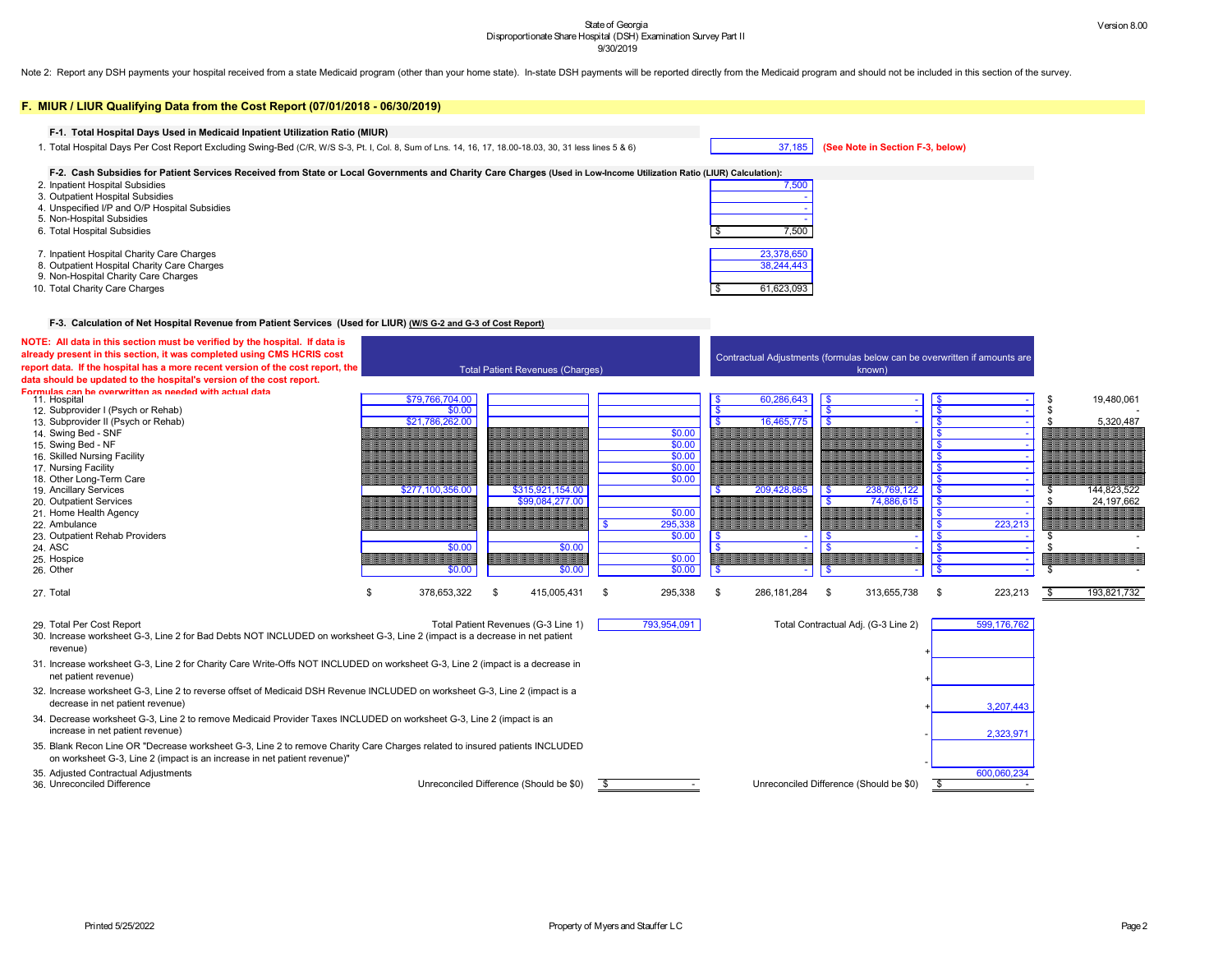# **G. Cost Report - Cost / Days / Charges**

# Cost Report Year (07/01/2018-06/30/2019)

|    | Line                                                                                                                                                                                                                                                                                                                                                                          | <b>Total Allowable</b>                                | <b>Intern &amp; Resident</b><br><b>Costs Removed on</b>                                      | <b>RCE and Therapy</b>                                            |                                                                           |                                       |                                                                                                                    | <b>I/P Routine</b>                                                                                                                                                     |                            | <b>Medicaid Per Diem /</b>             |
|----|-------------------------------------------------------------------------------------------------------------------------------------------------------------------------------------------------------------------------------------------------------------------------------------------------------------------------------------------------------------------------------|-------------------------------------------------------|----------------------------------------------------------------------------------------------|-------------------------------------------------------------------|---------------------------------------------------------------------------|---------------------------------------|--------------------------------------------------------------------------------------------------------------------|------------------------------------------------------------------------------------------------------------------------------------------------------------------------|----------------------------|----------------------------------------|
|    | <b>Cost Center Description</b>                                                                                                                                                                                                                                                                                                                                                | <b>Cost</b>                                           | <b>Cost Report *</b>                                                                         | <b>Add-Back (If</b><br>Applicable)                                |                                                                           | <b>Total Cost</b>                     | I/P Days and I/P<br><b>Ancillary Charges</b>                                                                       | <b>Charges and O/P</b><br><b>Ancillary Charges</b>                                                                                                                     | <b>Total Charges</b>       | <b>Cost or Other Ratios</b>            |
|    | NOTE: All data in this section must be verified by the<br>hospital. If data is already present in this section, it was<br>completed using CMS HCRIS cost report data. If the hospital<br>has a more recent version of the cost report, the data should<br>be updated to the hospital's version of the cost report.<br>Formulas can be overwritten as needed with actual data. | <b>Cost Report</b><br>Worksheet B,<br>Part I, Col. 26 | <b>Cost Report</b><br>Worksheet B,<br>Part I, Col. 25<br>(Intern & Resident<br>Offset ONLY)* | <b>Cost Report</b><br>Worksheet C,<br>Part I, Col.2 and<br>Col. 4 | Swing-Bed Carve<br>Out - Cost Report<br>Worksheet D-1,<br>Part I, Line 26 | Calculated                            | Days - Cost Report<br>W/S D-1, Pt. I, Line<br>2 for Adults & Peds;<br>W/S D-1, Pt. 2.<br>Lines 42-47 for<br>others | <b>Inpatient Routine</b><br>Charges - Cost<br><b>Report Worksheet</b><br>C, Pt. I, Col. 6<br>(Informational only<br>unless used in<br>Section L charges<br>allocation) |                            | <b>Calculated Per Diem</b>             |
|    | <b>Routine Cost Centers (list below):</b>                                                                                                                                                                                                                                                                                                                                     |                                                       |                                                                                              |                                                                   |                                                                           |                                       |                                                                                                                    |                                                                                                                                                                        |                            |                                        |
|    | 03000 ADULTS & PEDIATRICS                                                                                                                                                                                                                                                                                                                                                     | $33,725,549$ \$                                       |                                                                                              | 16,325<br>l S                                                     | $$0.00$ \$                                                                | 33,741,874                            | 31,262                                                                                                             | \$53,711,033.00                                                                                                                                                        |                            | 1,079.33<br>S.                         |
|    | 03100 INTENSIVE CARE UNIT                                                                                                                                                                                                                                                                                                                                                     | $11,798,751$ \$                                       |                                                                                              | 1,247                                                             |                                                                           | 11,799,998<br>\$                      | 5,776                                                                                                              | \$23,183,680.00                                                                                                                                                        |                            | $\boldsymbol{\mathsf{\$}}$<br>2,042.94 |
|    | 03200 CORONARY CARE UNIT                                                                                                                                                                                                                                                                                                                                                      |                                                       | \$                                                                                           | l \$<br>$\sim$                                                    |                                                                           | $\mathfrak{S}$                        |                                                                                                                    | \$0.00                                                                                                                                                                 |                            | $\boldsymbol{\mathsf{\$}}$             |
|    | 03300 BURN INTENSIVE CARE UNIT<br>03400 SURGICAL INTENSIVE CARE UNIT                                                                                                                                                                                                                                                                                                          | $\sim$                                                | \$                                                                                           | l \$<br>$\sim$                                                    |                                                                           |                                       |                                                                                                                    | \$0.00                                                                                                                                                                 |                            | $\boldsymbol{\mathsf{\$}}$<br>$\sim$   |
|    | 03500 OTHER SPECIAL CARE UNIT                                                                                                                                                                                                                                                                                                                                                 | $\sim$                                                | S.                                                                                           | $\sim$                                                            |                                                                           | $\mathfrak{S}$<br>\$                  |                                                                                                                    | \$0.00<br>\$0.00                                                                                                                                                       |                            | $\boldsymbol{\mathsf{\$}}$<br>\$       |
|    | 04000 SUBPROVIDER                                                                                                                                                                                                                                                                                                                                                             |                                                       | \$                                                                                           | $\sim$                                                            |                                                                           | $\mathfrak{S}$                        |                                                                                                                    | \$0.00                                                                                                                                                                 |                            | $\boldsymbol{\mathsf{\$}}$             |
|    | 04100 SUBPROVIDER II                                                                                                                                                                                                                                                                                                                                                          |                                                       |                                                                                              |                                                                   |                                                                           | $\mathfrak{F}$                        |                                                                                                                    |                                                                                                                                                                        |                            | $\boldsymbol{\mathsf{\$}}$<br>$\sim$   |
|    | 04200 OTHER SUBPROVIDER                                                                                                                                                                                                                                                                                                                                                       | $\sim$                                                | \$                                                                                           | $\sim$                                                            |                                                                           |                                       |                                                                                                                    | \$0.00                                                                                                                                                                 |                            | \$                                     |
| 10 | 04300 NURSERY                                                                                                                                                                                                                                                                                                                                                                 | 4,088,919                                             |                                                                                              | $\sim$                                                            |                                                                           | 4,088,919                             | 2,981                                                                                                              | \$5,362,398.00                                                                                                                                                         |                            | 1,371.66<br>$\boldsymbol{\mathsf{\$}}$ |
| 11 |                                                                                                                                                                                                                                                                                                                                                                               |                                                       |                                                                                              | $\sim$                                                            |                                                                           |                                       |                                                                                                                    | \$0.00                                                                                                                                                                 |                            | \$                                     |
| 12 |                                                                                                                                                                                                                                                                                                                                                                               | $\mathbf{s}$                                          | \$                                                                                           | l Si<br>$\sim$                                                    |                                                                           | $\mathfrak{S}$                        |                                                                                                                    | \$0.00                                                                                                                                                                 |                            | $\boldsymbol{\mathsf{\$}}$             |
| 13 |                                                                                                                                                                                                                                                                                                                                                                               | $\mathbf{\$}$<br>$\sim$                               | \$                                                                                           | l \$<br>$\sim$                                                    |                                                                           | $\mathfrak{S}$                        |                                                                                                                    | \$0.00                                                                                                                                                                 |                            | $\boldsymbol{\mathsf{\$}}$<br>$\sim$   |
| 14 |                                                                                                                                                                                                                                                                                                                                                                               | $\mathbf{s}$<br>$\sim$                                | S.                                                                                           | $\sim$                                                            |                                                                           | $\mathfrak{S}$                        |                                                                                                                    | \$0.00                                                                                                                                                                 |                            | $\boldsymbol{\mathsf{\$}}$<br>$\sim$   |
| 15 |                                                                                                                                                                                                                                                                                                                                                                               | <sup>\$</sup>                                         | S.                                                                                           | $\sim$                                                            |                                                                           | $\mathfrak{S}$                        |                                                                                                                    | \$0.00                                                                                                                                                                 |                            | -\$                                    |
| 16 |                                                                                                                                                                                                                                                                                                                                                                               | $\mathbf{\$}$                                         | S.                                                                                           | $\sim$                                                            |                                                                           | \$                                    |                                                                                                                    | \$0.00                                                                                                                                                                 |                            | \$                                     |
| 17 |                                                                                                                                                                                                                                                                                                                                                                               | $\mathbf{\hat{s}}$                                    | \$                                                                                           | -1\$                                                              |                                                                           | \$                                    |                                                                                                                    | \$0.00                                                                                                                                                                 |                            |                                        |
| 18 | <b>Total Routine</b>                                                                                                                                                                                                                                                                                                                                                          | 49,613,219 \$<br>S.                                   |                                                                                              | 17,572 \$<br>$-$ \$                                               |                                                                           | 49,630,791<br>$-$ \$                  | 40,019 \$                                                                                                          | 82,257,111                                                                                                                                                             |                            |                                        |
| 19 | <b>Weighted Average</b>                                                                                                                                                                                                                                                                                                                                                       |                                                       |                                                                                              |                                                                   |                                                                           |                                       |                                                                                                                    |                                                                                                                                                                        |                            | 1,240.18<br>$\sqrt{3}$                 |
|    |                                                                                                                                                                                                                                                                                                                                                                               |                                                       |                                                                                              |                                                                   |                                                                           |                                       |                                                                                                                    |                                                                                                                                                                        |                            |                                        |
|    |                                                                                                                                                                                                                                                                                                                                                                               |                                                       |                                                                                              |                                                                   |                                                                           |                                       |                                                                                                                    |                                                                                                                                                                        |                            |                                        |
|    |                                                                                                                                                                                                                                                                                                                                                                               |                                                       | Hospital                                                                                     | Subprovider I                                                     | Subprovider II                                                            |                                       | <b>Inpatient Charges -</b>                                                                                         | Outpatient Charges                                                                                                                                                     | Total Charges -            |                                        |
|    |                                                                                                                                                                                                                                                                                                                                                                               |                                                       | Observation Days -                                                                           | <b>Observation Days -</b>                                         | Observation Days -                                                        | Calculated (Per                       | Cost Report                                                                                                        | Cost Report                                                                                                                                                            | <b>Cost Report</b>         | <b>Medicaid Calculated</b>             |
|    |                                                                                                                                                                                                                                                                                                                                                                               |                                                       | Cost Report W/S S- Cost Report W/S S- Cost Report W/S S-                                     |                                                                   |                                                                           | <b>Diems Above</b>                    | Worksheet C, Pt. I,                                                                                                | Worksheet C, Pt. I,                                                                                                                                                    | Worksheet C, Pt. I.        | Cost-to-Charge Ratio                   |
|    |                                                                                                                                                                                                                                                                                                                                                                               |                                                       | 3, Pt. I, Line 28, Col. 3, Pt. I, Line 28.01,                                                |                                                                   | 3, Pt. I, Line 28.02,                                                     | <b>Multiplied by Days)</b>            | Col. 6                                                                                                             | Col. 7                                                                                                                                                                 | Col. 8                     |                                        |
|    | <b>Observation Data (Non-Distinct)</b>                                                                                                                                                                                                                                                                                                                                        |                                                       | 8                                                                                            | Col. 8                                                            | Col. 8                                                                    |                                       |                                                                                                                    |                                                                                                                                                                        |                            |                                        |
|    |                                                                                                                                                                                                                                                                                                                                                                               |                                                       |                                                                                              |                                                                   |                                                                           |                                       |                                                                                                                    |                                                                                                                                                                        |                            |                                        |
| 20 | 09200 Observation (Non-Distinct)                                                                                                                                                                                                                                                                                                                                              |                                                       | 3,001                                                                                        |                                                                   |                                                                           | $\sqrt[6]{\frac{1}{2}}$<br>3,239,069  | \$1,083,396.00                                                                                                     | $$4,500,403.00$ \$                                                                                                                                                     | 5,583,799                  | 0.580083                               |
|    |                                                                                                                                                                                                                                                                                                                                                                               |                                                       |                                                                                              |                                                                   |                                                                           |                                       |                                                                                                                    |                                                                                                                                                                        |                            |                                        |
|    |                                                                                                                                                                                                                                                                                                                                                                               |                                                       |                                                                                              |                                                                   |                                                                           |                                       |                                                                                                                    |                                                                                                                                                                        |                            |                                        |
|    |                                                                                                                                                                                                                                                                                                                                                                               |                                                       | Cost Report                                                                                  |                                                                   |                                                                           |                                       |                                                                                                                    |                                                                                                                                                                        |                            |                                        |
|    |                                                                                                                                                                                                                                                                                                                                                                               | <b>Cost Report</b>                                    | Worksheet B,                                                                                 | Cost Report                                                       |                                                                           |                                       | <b>Inpatient Charges -</b>                                                                                         | Outpatient Charges                                                                                                                                                     | <b>Total Charges -</b>     |                                        |
|    |                                                                                                                                                                                                                                                                                                                                                                               | Worksheet B,                                          | Part I, Col. 25                                                                              | Worksheet C,                                                      |                                                                           | Calculated                            | Cost Report                                                                                                        | <b>Cost Report</b>                                                                                                                                                     | <b>Cost Report</b>         | <b>Medicaid Calculated</b>             |
|    |                                                                                                                                                                                                                                                                                                                                                                               | Part I, Col. 26                                       | (Intern & Resident                                                                           | Part I, Col.2 and                                                 |                                                                           |                                       | Worksheet C, Pt. I,                                                                                                | Worksheet C, Pt. I,                                                                                                                                                    | Worksheet C, Pt. I.        | Cost-to-Charge Ratio                   |
|    |                                                                                                                                                                                                                                                                                                                                                                               |                                                       |                                                                                              | Col. 4                                                            |                                                                           |                                       | Col. 6                                                                                                             | Col. 7                                                                                                                                                                 | Col. 8                     |                                        |
|    |                                                                                                                                                                                                                                                                                                                                                                               |                                                       | Offset ONLY)*                                                                                |                                                                   |                                                                           |                                       |                                                                                                                    |                                                                                                                                                                        |                            |                                        |
|    | Ancillary Cost Centers (from W/S C excluding Observation) (list below):                                                                                                                                                                                                                                                                                                       |                                                       |                                                                                              |                                                                   |                                                                           |                                       |                                                                                                                    |                                                                                                                                                                        |                            |                                        |
| 21 | 5000 OPERATING ROOM                                                                                                                                                                                                                                                                                                                                                           | $$20,483,699.00$ \$                                   |                                                                                              | \$0.00                                                            |                                                                           | $\frac{1}{2}$<br>20,483,699           | \$52,347,107.00                                                                                                    | \$72,195,583.00                                                                                                                                                        | 124,542,690<br>-\$         | 0.164471                               |
| 22 | 5200 DELIVERY ROOM & LABOR ROOM                                                                                                                                                                                                                                                                                                                                               | $$4,984,853.00$ \$                                    |                                                                                              | \$0.00                                                            |                                                                           | $\overline{\mathbf{e}}$<br>4,984,853  | \$11,029,613.00                                                                                                    | \$34,902.00                                                                                                                                                            | 11,064,515<br>$\sqrt{3}$   | 0.450526                               |
| 23 | 5400 RADIOLOGY-DIAGNOSTIC                                                                                                                                                                                                                                                                                                                                                     | $$12,472,012.00$ \\$                                  |                                                                                              | \$0.00                                                            |                                                                           | $\overline{\bullet}$<br>12,472,012    | \$51,515,066.00                                                                                                    | \$115,410,917.00                                                                                                                                                       | 166,925,983<br>\$          | 0.074716                               |
| 24 | 6000 LABORATORY                                                                                                                                                                                                                                                                                                                                                               | $$6,678,295.00$ \$                                    |                                                                                              | \$0.00                                                            |                                                                           | $\overline{\bullet}$<br>6,678,295     | \$43,358,695.00                                                                                                    | \$30,792,984.00                                                                                                                                                        | $\sqrt{3}$<br>74, 151, 679 | 0.090063                               |
| 25 | 6300 BLOOD STORING PROCESSING & TRANS.                                                                                                                                                                                                                                                                                                                                        | $$909,482.00$ \ \$                                    |                                                                                              | \$0.00                                                            |                                                                           | $\sqrt[6]{\frac{1}{2}}$<br>909,482    | \$3,520,811.00                                                                                                     | \$306,511.00                                                                                                                                                           | 3,827,322<br>$\sqrt{3}$    | 0.237629                               |
| 26 | 6500 RESPIRATORY THERAPY                                                                                                                                                                                                                                                                                                                                                      | $$6,157,163.00$ \\$                                   |                                                                                              | \$1,868.00                                                        |                                                                           | $\sqrt[6]{\frac{1}{2}}$<br>6,159,031  | \$27,908,398.00                                                                                                    | \$10,815,958.00                                                                                                                                                        | 38,724,356<br>\$           | 0.159048                               |
| 27 | 6600 PHYSICAL THERAPY                                                                                                                                                                                                                                                                                                                                                         | $$7,308,211.00$ \$                                    |                                                                                              | \$3,802.00                                                        |                                                                           | $\sqrt[6]{\frac{1}{2}}$<br>7,312,013  | \$17,265,371.00                                                                                                    | \$3,114,366.00                                                                                                                                                         | 20,379,737<br>\$           | 0.358788                               |
| 28 | 7100 MEDICAL SUPPLIES CHARGED TO PATIENT                                                                                                                                                                                                                                                                                                                                      | $$13,320,678.00$ \$                                   |                                                                                              | \$0.00                                                            |                                                                           | $\overline{\bullet}$<br>13,320,678    | \$14,533,749.00                                                                                                    | \$14,047,376.00                                                                                                                                                        | 28,581,125<br>\$           | 0.466066                               |
| 29 | 7200 IMPL. DEV. CHARGED TO PATIENTS                                                                                                                                                                                                                                                                                                                                           | $$13,478,833.00$ \$                                   |                                                                                              | \$0.00                                                            |                                                                           | $\overline{\bullet}$<br>13,478,833    | \$14,820,271.00                                                                                                    | \$21,366,501.00                                                                                                                                                        | $\sqrt{3}$<br>36, 186, 772 | 0.372480                               |
| 30 | 7300 DRUGS CHARGED TO PATIENTS                                                                                                                                                                                                                                                                                                                                                | $$15,340,348.00$ \$                                   |                                                                                              | \$0.00                                                            |                                                                           | $\sqrt[6]{\frac{1}{2}}$<br>15,340,348 | \$38,840,247.00                                                                                                    | \$27,925,275.00                                                                                                                                                        | $\sqrt{3}$<br>66,765,522   | 0.229765                               |
| 31 | 7400 RENAL DIALYSIS                                                                                                                                                                                                                                                                                                                                                           | $$607,221.00$ \ \$                                    |                                                                                              | \$0.00                                                            |                                                                           | $\overline{\mathbf{e}}$<br>607,221    | \$5,137,205.00                                                                                                     | \$337,770.00                                                                                                                                                           | 5,474,975<br>$\sqrt[6]{3}$ | 0.110908                               |
|    |                                                                                                                                                                                                                                                                                                                                                                               |                                                       |                                                                                              |                                                                   |                                                                           |                                       |                                                                                                                    |                                                                                                                                                                        |                            |                                        |

# WELLSTAR NORTH FULTON REGIONAL HOSP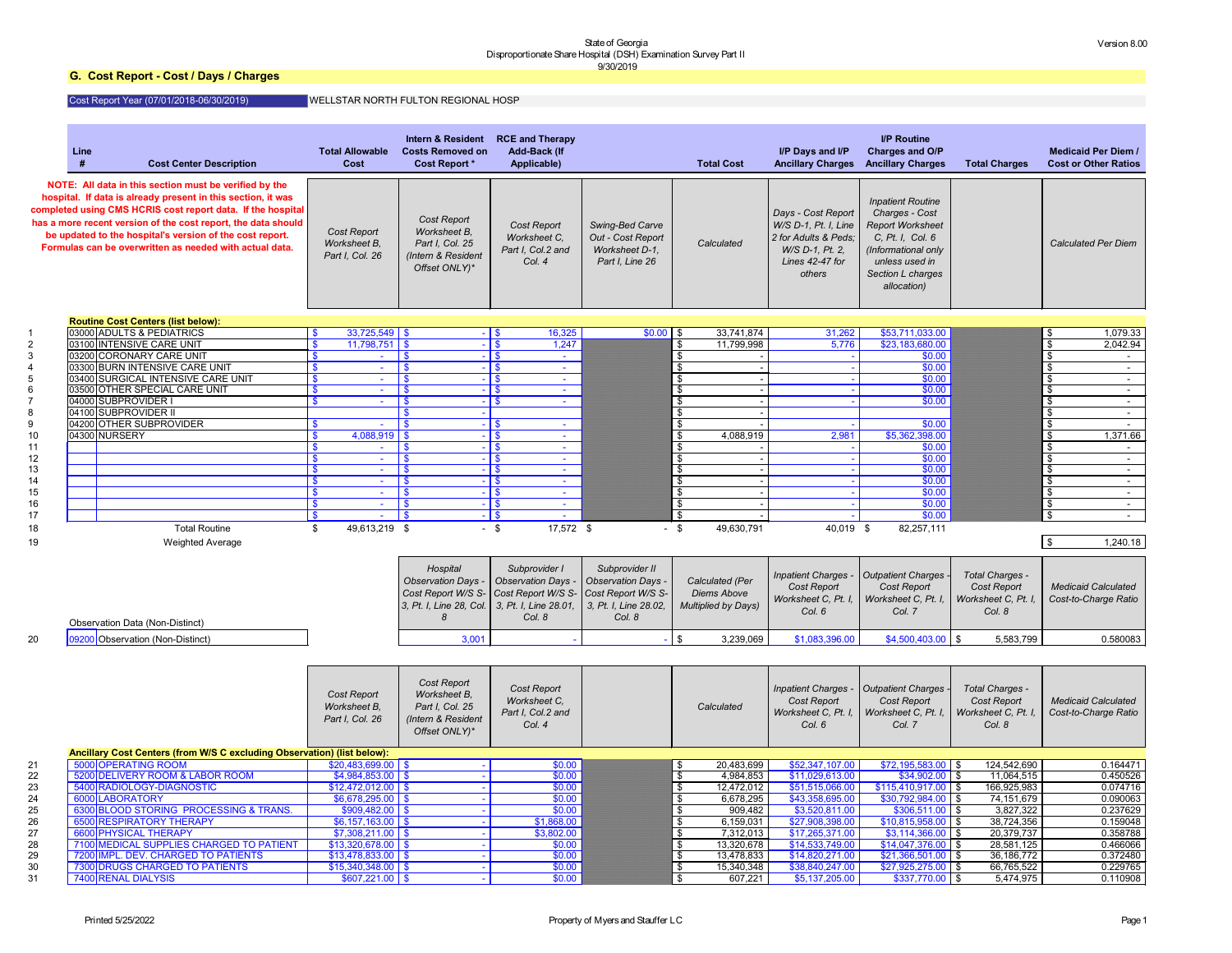# **G. Cost Report - Cost / Days / Charges**

#### Cost Report Year (07/01/2018-06/30/2019) WELLSTAR NORTH FULTON REGIONAL HOSP

| Line<br><b>Cost Center Description</b> | <b>Total Allowable</b><br><b>Cost</b> | Intern & Resident RCE and Therapy<br><b>Costs Removed on</b><br><b>Cost Report *</b> | <b>Add-Back (If</b><br>Applicable) | <b>Total Cost</b>         | I/P Days and I/P<br><b>Ancillary Charges</b> | <b>I/P Routine</b><br>Charges and O/P<br><b>Ancillary Charges</b> | <b>Total Charges</b> | <b>Medicaid Per Diem /</b><br><b>Cost or Other Ratios</b> |
|----------------------------------------|---------------------------------------|--------------------------------------------------------------------------------------|------------------------------------|---------------------------|----------------------------------------------|-------------------------------------------------------------------|----------------------|-----------------------------------------------------------|
| <b>INFUSION THERAPY</b><br>7606        | $$798,287.00$ \\$                     |                                                                                      | \$0.00                             | 798,287<br>\$             | \$4,297,641.00                               | $$11,665,178.00$ \$                                               | 15,962,819           | 0.050009                                                  |
| 7625 SLEEP DISORDERS                   | $$135,858.00$ \ \$                    |                                                                                      | \$0.00                             | 135,858<br>\$             | \$213,408.00                                 | $$1,472,036.00$ \$                                                | 1,685,444            | 0.080607                                                  |
| 7626 WOUND CARE                        | $$1,246,588.00$ \$                    |                                                                                      | \$2,947.00                         | 1,249,535<br>\$           | \$918,645.00                                 | $$4,197,634.00$ \$                                                | 5,116,279            | 0.244227                                                  |
| <b>7697 CARDIAC REHABILITATION</b>     | $$813,077.00$ \\$                     |                                                                                      | \$0.00                             | \$<br>813,077             | \$435,753.00                                 | $$2,515,630.00$ \$                                                | 2,951,383            | 0.275490                                                  |
| 7698 HYPERBARIC OXYGEN THERAPY         | $$9,675.00$ \$                        |                                                                                      | \$0.00                             | \$<br>9,675               | \$176,528.00                                 | $$2,771,264.00$ \$                                                | 2,947,792            | 0.003282                                                  |
| 7699 LITHOTRIPSY                       | $$162,220.00$ \ \$                    |                                                                                      | \$0.00                             | 162,220<br>\$             | \$37,562.00                                  | $$2,986,234.00$ \$                                                | 3,023,796            | 0.053648                                                  |
| 9001 RADIOLOGY CLINIC                  | $$1,218,720.00$ \$                    |                                                                                      | \$0.00                             | \$<br>1,218,720           | \$4,221,733.00                               | $$3,633,406.00$ \$                                                | 7,855,139            | 0.155149                                                  |
| 9002 DIAGNOSTIC CARDIOLOGY CLINIC      | $$388,137.00$ \ \$                    |                                                                                      | \$0.00                             | 388,137<br>\$             | \$6,963,608.00                               | $$4,202,516.00$ \$                                                | 11,166,124           | 0.034760                                                  |
| 9100 EMERGENCY                         | $$11,572,801.00$ \$<br>$$0.00$ \$     |                                                                                      | \$10,703.00                        | 11,583,504<br>\$          | \$18,327,681.00                              | $$60,126,889.00$ \$                                               | 78,454,570           | 0.147646                                                  |
|                                        | $$0.00$ \$                            |                                                                                      | \$0.00<br>\$0.00                   | \$                        | \$0.00<br>\$0.00                             | $$0.00$ \$<br>$$0.00$ \$                                          |                      | $\sim$                                                    |
|                                        | $$0.00$ \$                            |                                                                                      | \$0.00                             | \$                        | \$0.00                                       | \$0.00<br>l \$                                                    |                      | $\sim$                                                    |
|                                        | $$0.00$ \$                            |                                                                                      | \$0.00                             | \$                        | \$0.00                                       | \$0.00<br>l \$                                                    |                      | $\sim$                                                    |
|                                        | $$0.00$ \$                            |                                                                                      | \$0.00                             | \$                        | \$0.00                                       | \$0.00<br>l \$                                                    |                      | $\sim$                                                    |
|                                        | $$0.00$ \$                            |                                                                                      | \$0.00                             | \$                        | \$0.00                                       | $$0.00$ \$                                                        |                      | $\sim$                                                    |
|                                        | $$0.00$ \$                            |                                                                                      | \$0.00                             | \$                        | \$0.00                                       | $$0.00$ \$                                                        |                      | $\sim$<br>$\sim$                                          |
|                                        | $$0.00$ \$                            |                                                                                      | \$0.00                             | \$                        | \$0.00                                       | \$0.00<br>l \$                                                    |                      | $\sim$                                                    |
|                                        | $$0.00$ \$                            |                                                                                      | \$0.00                             | \$                        | \$0.00                                       | \$0.00<br>l \$                                                    |                      | $\sim$                                                    |
|                                        | $$0.00$ \$                            |                                                                                      | \$0.00                             | \$                        | \$0.00                                       | \$0.00<br>l \$                                                    |                      | $\sim$                                                    |
|                                        | $$0.00$ \$                            |                                                                                      | \$0.00                             | \$                        | \$0.00                                       | $$0.00$ \$                                                        |                      | $\sim$                                                    |
|                                        | $$0.00$ \$                            |                                                                                      | \$0.00                             | \$                        | \$0.00                                       | $$0.00$ \$                                                        |                      | $\sim$                                                    |
|                                        | $$0.00$ \$                            |                                                                                      | \$0.00                             | \$                        | \$0.00                                       | $$0.00$ \$                                                        |                      | $\sim$                                                    |
|                                        | $$0.00$ \$                            |                                                                                      | \$0.00                             | \$                        | \$0.00                                       | $$0.00$ \$                                                        |                      | $\sim$                                                    |
|                                        | $$0.00$ \$                            |                                                                                      | \$0.00                             | \$                        | \$0.00                                       | $$0.00$ \$                                                        |                      | $\sim$                                                    |
|                                        | $$0.00$ \$                            |                                                                                      | \$0.00                             | \$                        | \$0.00                                       | $$0.00$ \$                                                        |                      | $\sim$                                                    |
|                                        | $$0.00$ \ \$                          |                                                                                      | \$0.00                             | \$                        | \$0.00                                       | $$0.00$ \$                                                        |                      | $\sim$                                                    |
|                                        | $$0.00$ \ \$                          |                                                                                      | \$0.00                             | \$                        | \$0.00                                       | $$0.00$ \$                                                        |                      | $\sim$                                                    |
|                                        | $$0.00$ \ \$                          |                                                                                      | \$0.00                             | \$                        | \$0.00                                       | $$0.00$ \$                                                        |                      | $\sim$                                                    |
|                                        | $$0.00$ \ \$                          |                                                                                      | \$0.00                             | \$                        | \$0.00                                       | $$0.00$ \$                                                        |                      | $\sim$                                                    |
|                                        | $$0.00$ \$                            |                                                                                      | \$0.00                             | \$                        | \$0.00                                       | $$0.00$ \$                                                        |                      | $\sim$                                                    |
|                                        | $$0.00$ \ \$                          |                                                                                      | \$0.00                             | \$                        | \$0.00                                       | $$0.00$ \$                                                        |                      | $\sim$                                                    |
|                                        | $$0.00$ \ \$                          |                                                                                      | \$0.00                             |                           | \$0.00                                       | $$0.00$ \$                                                        |                      | $\sim$                                                    |
|                                        | $$0.00$ \$                            |                                                                                      | \$0.00                             | \$                        | \$0.00                                       | $$0.00$ \$                                                        |                      | $\sim$                                                    |
|                                        | $$0.00$ \$                            | <b>COL</b>                                                                           | \$0.00                             |                           | \$0.00                                       | $$0.00$ \$                                                        |                      |                                                           |
|                                        | $$0.00$ \ \$                          |                                                                                      | \$0.00                             | $\overline{\mathfrak{s}}$ | \$0.00                                       | $$0.00$ \$                                                        |                      | $\sim$                                                    |
|                                        | $$0.00$ \ \$                          |                                                                                      | \$0.00                             | \$                        | \$0.00                                       | $$0.00$ \$                                                        |                      | $\sim$                                                    |
|                                        | $$0.00$ \ \$                          |                                                                                      | \$0.00                             | $\boldsymbol{\mathsf{s}}$ | \$0.00                                       | $$0.00$ \$                                                        |                      | $\sim$ 100 $\mu$                                          |
|                                        | $$0.00$ \ \$                          |                                                                                      | \$0.00                             | \$                        | \$0.00                                       | $$0.00$ \$                                                        |                      | $\sim$                                                    |
|                                        | $$0.00$ \ \$                          |                                                                                      | \$0.00                             | \$                        | \$0.00                                       | $$0.00$ \$                                                        |                      | $\sim$                                                    |
|                                        | $$0.00$ \ \$                          |                                                                                      | \$0.00                             | \$                        | \$0.00                                       | $$0.00$ \$                                                        |                      | $\sim$                                                    |
|                                        | $$0.00$ \ \$                          |                                                                                      | \$0.00                             | \$                        | \$0.00                                       | $$0.00$ \$                                                        |                      | $\sim$ 100 $\mu$                                          |
|                                        | $$0.00$ \$                            |                                                                                      | \$0.00                             | $\boldsymbol{\mathsf{s}}$ | \$0.00                                       | $$0.00$ \$                                                        |                      | $\sim$                                                    |
|                                        | $$0.00$ \ \$<br>$$0.00$ \ \$          |                                                                                      | \$0.00<br>\$0.00                   | \$<br>\$                  | \$0.00<br>\$0.00                             | $$0.00$ \$<br>$$0.00$ \$                                          |                      | $\sim$                                                    |
|                                        | $$0.00$ \ \$                          |                                                                                      | \$0.00                             | \$                        | \$0.00                                       | $$0.00$ \$                                                        |                      | $\sim$                                                    |
|                                        | $$0.00$ \ \$                          |                                                                                      | \$0.00                             | \$                        | \$0.00                                       | $$0.00$ \$                                                        |                      | $\sim$<br>$\sim$                                          |
|                                        | $$0.00$ \$                            |                                                                                      | \$0.00                             | $\boldsymbol{\mathsf{s}}$ | \$0.00                                       | $$0.00$ \$                                                        |                      | $\sim$                                                    |
|                                        | $$0.00$ \ \$                          |                                                                                      | \$0.00                             | \$                        | \$0.00                                       | $$0.00$ \$                                                        |                      | $\sim$                                                    |
|                                        | $$0.00$ \ \$                          |                                                                                      | \$0.00                             | \$                        | \$0.00                                       | $$0.00$ \$                                                        |                      | $\sim$                                                    |
|                                        | $$0.00$ \ \$                          |                                                                                      | \$0.00                             | \$                        | \$0.00                                       | $$0.00$ \$                                                        |                      | $\sim$                                                    |
|                                        | $$0.00$ \$                            |                                                                                      | \$0.00                             | \$                        | \$0.00                                       | $$0.00$ \$                                                        |                      | $\sim$                                                    |
|                                        | $$0.00$ \ \$                          |                                                                                      | \$0.00                             | $\boldsymbol{\mathsf{s}}$ | \$0.00                                       | $$0.00$ \$                                                        |                      | $\sim$                                                    |
|                                        | $$0.00$ \ \$                          |                                                                                      | \$0.00                             | \$                        | \$0.00                                       | $$0.00$ \$                                                        |                      | $\sim$                                                    |
|                                        | $$0.00$ \ \$                          |                                                                                      | \$0.00                             | \$                        | \$0.00                                       | $$0.00$ \$                                                        |                      | $\sim$                                                    |
|                                        | $$0.00$ \ \$                          |                                                                                      | \$0.00                             | \$                        | \$0.00                                       | $$0.00$ \$                                                        |                      | $\sim$ 100 $\mu$                                          |
|                                        | $$0.00$ \$                            |                                                                                      | \$0.00                             | \$                        | \$0.00                                       | $$0.00$ \$                                                        |                      | $\sim$                                                    |
|                                        | $$0.00$ \ \$                          |                                                                                      | \$0.00                             | \$                        | \$0.00                                       | $$0.00$ \$                                                        |                      | $\sim$                                                    |
|                                        | $$0.00$ \ \$                          |                                                                                      | \$0.00                             | \$                        | \$0.00                                       | $$0.00$ \$                                                        |                      | $\sim$                                                    |
|                                        | $$0.00$ \ \$                          |                                                                                      | \$0.00                             | \$                        | \$0.00                                       | $$0.00$ \$                                                        |                      | $\sim$                                                    |
|                                        | $$0.00$ \ \$                          |                                                                                      | \$0.00                             | \$                        | \$0.00                                       | $$0.00$ \$                                                        |                      | $\sim$                                                    |
|                                        | $$0.00$ \ \$                          |                                                                                      | \$0.00                             | \$                        | \$0.00                                       | $$0.00$ \$                                                        |                      | $\sim$                                                    |
|                                        | $$0.00$ \ \$                          |                                                                                      | \$0.00                             | $\boldsymbol{\mathsf{S}}$ | \$0.00                                       | $$0.00$ \$                                                        |                      | $\sim$ $-$                                                |
|                                        | $$0.00$ \$                            |                                                                                      | \$0.00                             | $\overline{\mathfrak{s}}$ | \$0.00                                       | $$0.00$ \$                                                        |                      | $\sim$                                                    |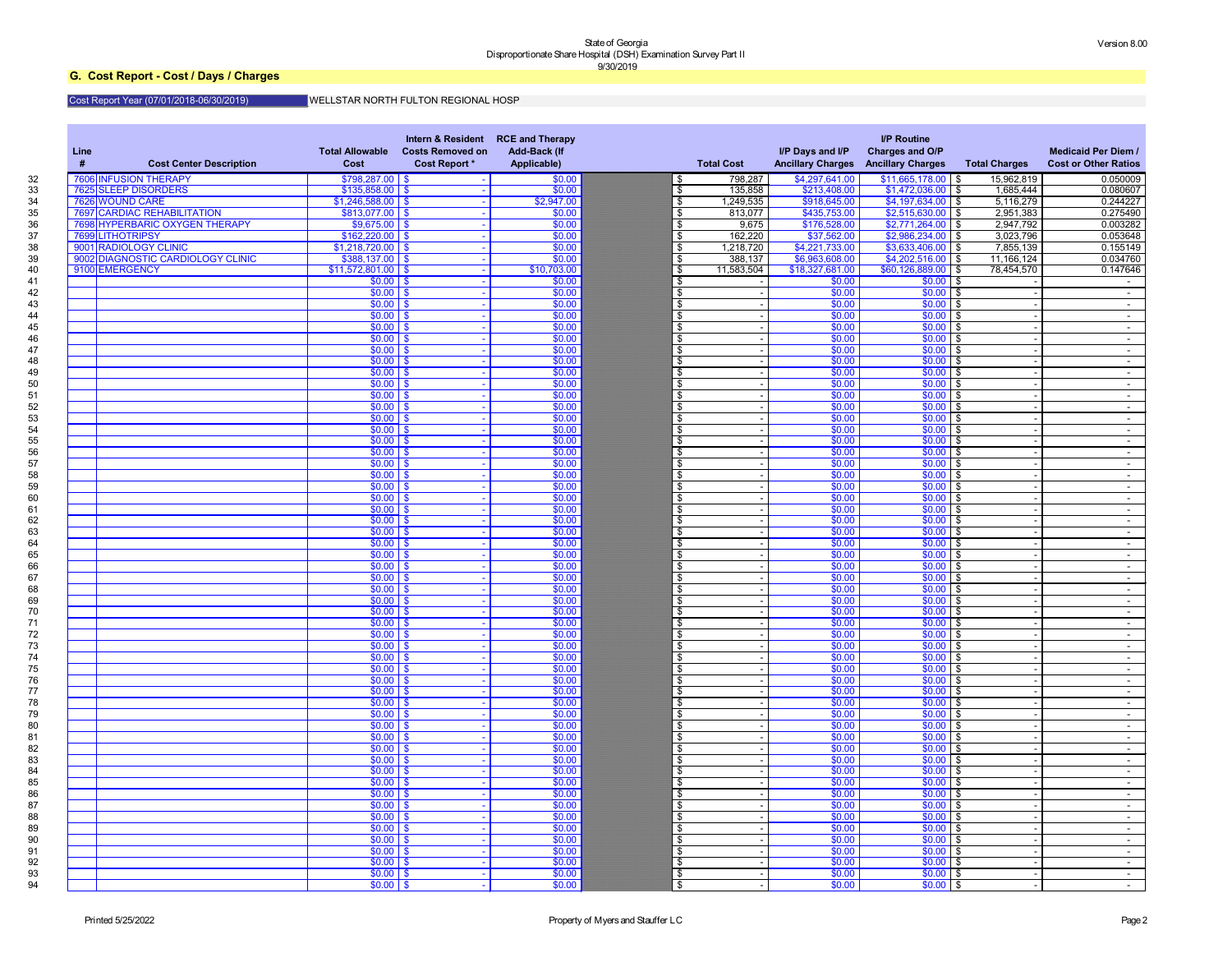# **G. Cost Report - Cost / Days / Charges**

### Cost Report Year (07/01/2018-06/30/2019)

### WELLSTAR NORTH FULTON REGIONAL HOSP

| Line<br># | <b>Cost Center Description</b>                                                                                                                                                  | <b>Total Allowable</b><br><b>Cost</b> | Intern & Resident<br><b>Costs Removed on</b><br><b>Cost Report *</b> | <b>RCE and Therapy</b><br><b>Add-Back (If</b><br>Applicable) | <b>Total Cost</b>     | I/P Days and I/P | <b>I/P Routine</b><br>Charges and O/P<br><b>Ancillary Charges Ancillary Charges</b> | <b>Total Charges</b>      | <b>Medicaid Per Diem /</b><br><b>Cost or Other Ratios</b> |
|-----------|---------------------------------------------------------------------------------------------------------------------------------------------------------------------------------|---------------------------------------|----------------------------------------------------------------------|--------------------------------------------------------------|-----------------------|------------------|-------------------------------------------------------------------------------------|---------------------------|-----------------------------------------------------------|
|           |                                                                                                                                                                                 | $$0.00$ \ \$                          |                                                                      | \$0.00                                                       | - 56                  | \$0.00           | $$0.00$ \ \$                                                                        |                           |                                                           |
|           |                                                                                                                                                                                 | $$0.00$ \$                            |                                                                      | \$0.00                                                       | \$                    | \$0.00           | $$0.00$ \$                                                                          |                           | $\sim$ $-$                                                |
|           |                                                                                                                                                                                 | $$0.00$ \$                            |                                                                      | \$0.00                                                       | \$                    | \$0.00           | $$0.00$ \$                                                                          |                           | $\sim$ $-$                                                |
|           |                                                                                                                                                                                 | $$0.00$ \$                            |                                                                      | \$0.00                                                       | \$                    | \$0.00           | $$0.00$ \$                                                                          |                           | $\sim$ 10 $\pm$                                           |
|           |                                                                                                                                                                                 | $$0.00$ \$                            |                                                                      | \$0.00                                                       | \$                    | \$0.00           | \$0.00                                                                              | l \$                      | $\sim$ 10 $\pm$                                           |
|           |                                                                                                                                                                                 | $$0.00$ \$                            |                                                                      | \$0.00<br>\$0.00                                             | \$                    | \$0.00           | \$0.00                                                                              | l \$                      | $\sim$ $-$                                                |
|           |                                                                                                                                                                                 | $$0.00$ \$<br>$$0.00$ \$              |                                                                      | \$0.00                                                       | \$                    | \$0.00<br>\$0.00 | $$0.00$ \$<br>$$0.00$ \$                                                            |                           | $\sim$                                                    |
|           |                                                                                                                                                                                 | $$0.00$ \$                            |                                                                      | \$0.00                                                       | \$<br>\$              | \$0.00           | $$0.00$ \$                                                                          |                           | $\sim$<br>$\sim$ $-$                                      |
|           |                                                                                                                                                                                 | $$0.00$ \$                            |                                                                      | \$0.00                                                       | \$                    | \$0.00           | \$0.00                                                                              | l \$                      | $\sim$ 10 $\pm$                                           |
|           |                                                                                                                                                                                 | $$0.00$ \$                            |                                                                      | \$0.00                                                       | \$                    | \$0.00           | \$0.00                                                                              | l \$                      | $\sim$ $-$                                                |
|           |                                                                                                                                                                                 | $$0.00$ \$                            |                                                                      | \$0.00                                                       | \$                    | \$0.00           | $$0.00$ \$                                                                          |                           | $\sim$                                                    |
|           |                                                                                                                                                                                 | $$0.00$ \$                            |                                                                      | \$0.00                                                       | \$                    | \$0.00           | $$0.00$ \$                                                                          |                           | $\sim$                                                    |
|           |                                                                                                                                                                                 | $$0.00$ \$                            |                                                                      | \$0.00                                                       | \$                    | \$0.00           | $$0.00$ \$                                                                          |                           | $\sim$ $-$                                                |
|           |                                                                                                                                                                                 | $$0.00$ \$                            |                                                                      | \$0.00                                                       | \$                    | \$0.00           | \$0.00                                                                              | l \$                      | $\sim$ 10 $\pm$                                           |
|           |                                                                                                                                                                                 | $$0.00$ \$                            |                                                                      | \$0.00                                                       | \$                    | \$0.00           | \$0.00                                                                              | l \$                      | $\sim$ $-$                                                |
|           |                                                                                                                                                                                 | $$0.00$ \$                            |                                                                      | \$0.00                                                       | \$                    | \$0.00           | \$0.00                                                                              | l \$                      | $\sim$                                                    |
|           |                                                                                                                                                                                 | $$0.00$ \$                            |                                                                      | \$0.00                                                       | \$                    | \$0.00           | $$0.00$ \$                                                                          |                           | $\sim$                                                    |
|           |                                                                                                                                                                                 | $$0.00$ \$                            |                                                                      | \$0.00                                                       | \$                    | \$0.00           | $$0.00$ \$                                                                          |                           | $\sim$                                                    |
|           |                                                                                                                                                                                 | $$0.00$ \$                            |                                                                      | \$0.00                                                       | \$                    | \$0.00           | \$0.00                                                                              | l \$                      | $\sim$ 10 $\pm$                                           |
|           |                                                                                                                                                                                 | $$0.00$ \$                            |                                                                      | \$0.00                                                       | \$                    | \$0.00           | \$0.00                                                                              | l \$                      | $\sim$ 10 $\pm$                                           |
|           |                                                                                                                                                                                 | $$0.00$ \$                            |                                                                      | \$0.00                                                       | \$                    | \$0.00           | \$0.00                                                                              | l \$                      | $\sim$ $-$                                                |
|           |                                                                                                                                                                                 | $$0.00$ \$                            |                                                                      | \$0.00                                                       | \$                    | \$0.00           | $$0.00$ \$                                                                          |                           | $\sim$                                                    |
|           |                                                                                                                                                                                 | $$0.00$ \$                            |                                                                      | \$0.00                                                       | \$                    | \$0.00           | $$0.00$ \$                                                                          |                           | $\sim$                                                    |
|           |                                                                                                                                                                                 | $$0.00$ \$                            |                                                                      | \$0.00                                                       | \$                    | \$0.00           | \$0.00                                                                              | l \$                      | $\sim$ $-$                                                |
|           |                                                                                                                                                                                 | $$0.00$ \$                            |                                                                      | \$0.00                                                       | \$                    | \$0.00           | \$0.00                                                                              | l \$                      | $\sim$                                                    |
|           |                                                                                                                                                                                 | $$0.00$ \$                            |                                                                      | \$0.00                                                       | \$                    | \$0.00           | \$0.00                                                                              | l \$                      | $\sim$                                                    |
|           |                                                                                                                                                                                 | $$0.00$ \$                            |                                                                      | \$0.00                                                       | \$                    | \$0.00           | $$0.00$ \$                                                                          |                           | $\sim$ $-$                                                |
|           |                                                                                                                                                                                 | $$0.00$ \$                            |                                                                      | \$0.00                                                       | -\$                   | \$0.00           | $$0.00$ \$                                                                          |                           | $\sim$                                                    |
|           |                                                                                                                                                                                 | $$0.00$ \ \$                          |                                                                      | \$0.00<br>\$0.00                                             | -\$<br>\$             | \$0.00<br>\$0.00 | $$0.00$ \$                                                                          |                           | $\sim$                                                    |
|           |                                                                                                                                                                                 | $$0.00$ \ \$                          |                                                                      |                                                              |                       |                  | \$0.00                                                                              | l \$                      | $\sim$ $-$                                                |
|           | <b>Total Ancillary</b><br><b>Weighted Average</b>                                                                                                                               | 118,086,158 \$<br>\$                  | $\sim$                                                               | 19,320<br>- \$                                               | 118,105,478 \$<br>\$  | 316,952,488      | 394,419,333<br>- \$                                                                 | 711,371,821<br>$\sqrt{3}$ | 0.170578                                                  |
|           | <b>Sub Totals</b>                                                                                                                                                               | 167,699,377 \$<br>\$.                 |                                                                      | 36,892<br>- \$                                               | 167,736,269 \$<br>-\$ | 399,209,599 \$   | 394,419,333 \$                                                                      | 793,628,932               |                                                           |
|           | NF, SNF, and Swing Bed Cost for Medicaid (Sum of applicable Cost Report Worksheet D-3, Title 19, Column 3, Line 200 and Worksheet<br>D, Part V, Title 19, Column 5-7, Line 200) |                                       |                                                                      |                                                              | \$0.00                |                  |                                                                                     |                           |                                                           |
|           | NF, SNF, and Swing Bed Cost for Medicare (Sum of applicable Cost Report Worksheet D-3, Title 18, Column 3, Line 200 and<br>Worksheet D, Part V, Title 18, Column 5-7, Line 200) |                                       |                                                                      |                                                              | \$0.00                |                  |                                                                                     |                           |                                                           |
|           | NF, SNF, and Swing Bed Cost for Other Payers (Hospital must calculate. Submit support for calculation of cost.)                                                                 |                                       |                                                                      |                                                              |                       |                  |                                                                                     |                           |                                                           |
|           | Other Cost Adjustments (support must be submitted)                                                                                                                              |                                       |                                                                      |                                                              |                       |                  |                                                                                     |                           |                                                           |
|           | <b>Grand Total</b>                                                                                                                                                              |                                       |                                                                      |                                                              | 167,736,269           |                  |                                                                                     |                           |                                                           |
|           | Total Intern/Resident Cost as a Percent of Other Allowable Cost                                                                                                                 |                                       |                                                                      |                                                              | 0.00%                 |                  |                                                                                     |                           |                                                           |

\* Note A - Final cost-to-charge ratios should include teaching cost. Only enter Intern & Resident costs if it was removed in Column 25 of Worksheet B, Pt. I of the cost report you are using.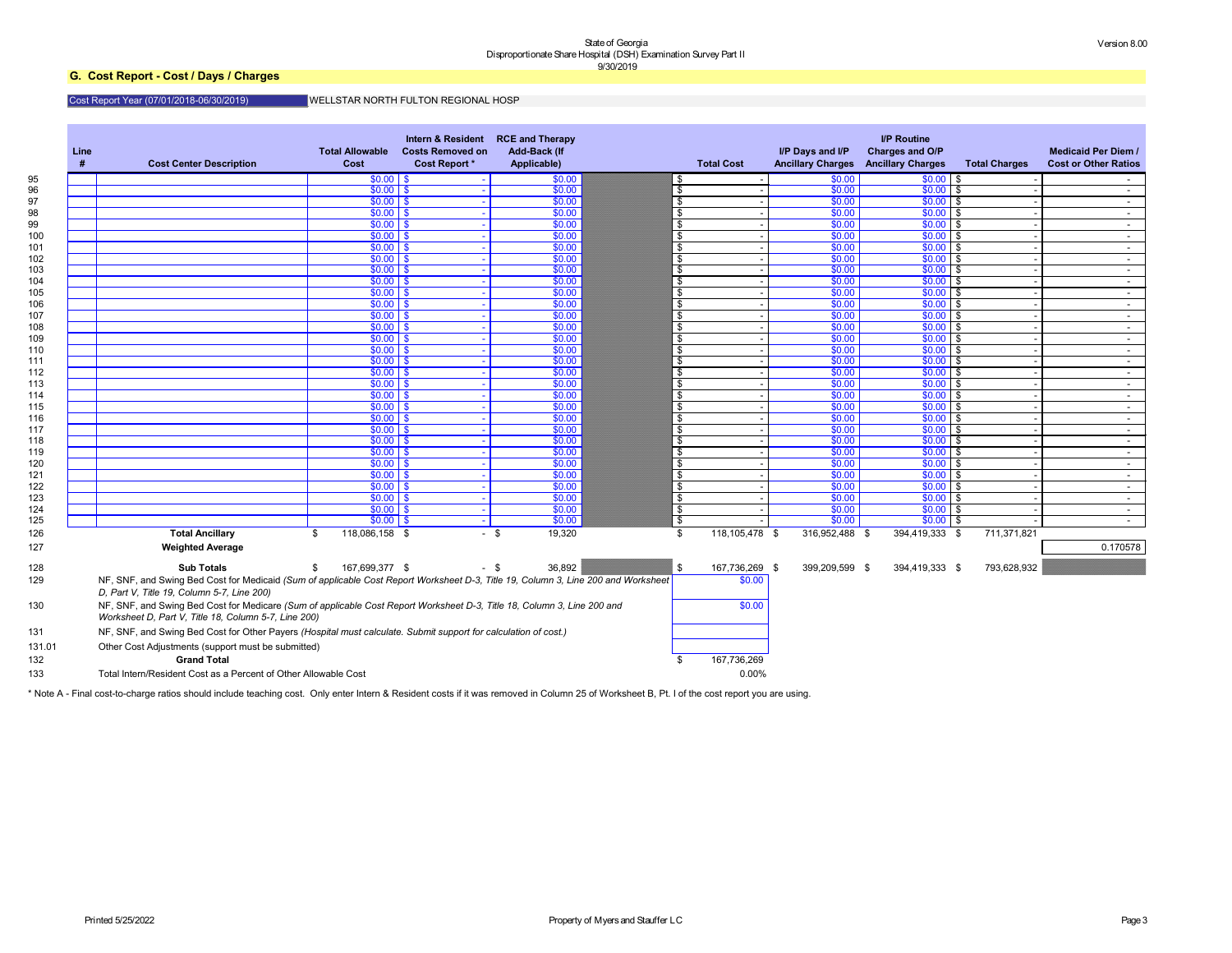# **H. In-State Medicaid and All Uninsured Inpatient and Outpatient Hospital Data:**

|                 |                |                                                                                     | <b>Medicaid Per</b>                                           | <b>Medicaid Cost to</b>                                            |                                     | In-State Medicaid FFS Primary      |                                    | In-State Medicaid Managed Care Primary | In-State Medicare FFS Cross-Overs (with<br>Medicaid Secondary) |                                    | In-State Other Medicaid Eligibles (Not<br>Included Elsewhere) |                                     | Uninsured                                       | Total In-S                                      |                                                      |
|-----------------|----------------|-------------------------------------------------------------------------------------|---------------------------------------------------------------|--------------------------------------------------------------------|-------------------------------------|------------------------------------|------------------------------------|----------------------------------------|----------------------------------------------------------------|------------------------------------|---------------------------------------------------------------|-------------------------------------|-------------------------------------------------|-------------------------------------------------|------------------------------------------------------|
|                 | Line #         | <b>Cost Center Description</b>                                                      | <b>Diem Cost for</b><br><b>Routine Cost</b><br><b>Centers</b> | <b>Charge Ratio for</b><br><b>Ancillary Cost</b><br><b>Centers</b> | Inpatient                           | <b>Outpatient</b>                  | Inpatient                          | <b>Outpatient</b>                      | Inpatient                                                      | <b>Outpatient</b>                  | Inpatient                                                     | <b>Outpatient</b>                   | Inpatient<br>(See Exhibit A)                    | <b>Outpatient</b><br>(See Exhibit A)            | Inpatient                                            |
|                 |                |                                                                                     | From Section G                                                | From Section G                                                     | From PS&R<br>Summary (Note A)       | From PS&R<br>Summary (Note A)      | From PS&R<br>Summary (Note A)      | From PS&R<br>Summary (Note A)          | From PS&R<br>Summary (Note A)                                  | From PS&R<br>Summary (Note A)      | From PS&R<br>Summary (Note A)                                 | From PS&R<br>Summary (Note A)       | From Hospital's Own<br><b>Internal Analysis</b> | From Hospital's Own<br><b>Internal Analysis</b> |                                                      |
|                 |                | <b>Routine Cost Centers (from Section G):</b>                                       |                                                               |                                                                    | <b>Days</b>                         |                                    | <b>Days</b>                        |                                        | <b>Days</b>                                                    |                                    | <b>Days</b>                                                   |                                     | <b>Days</b>                                     |                                                 | Days                                                 |
|                 | 03000<br>03100 | <b>ADULTS &amp; PEDIATRICS</b><br><b>INTENSIVE CARE UNIT</b>                        | 1,079.33<br>2,042.94                                          |                                                                    | 1,460<br>683                        |                                    | 1,050<br>38                        |                                        | 1,170<br>258                                                   |                                    | 1,203<br>220                                                  |                                     | 2,112<br>565                                    |                                                 | 4,883<br>1,199                                       |
|                 | 03200          | <b>CORONARY CARE UNIT</b>                                                           |                                                               |                                                                    |                                     |                                    |                                    |                                        |                                                                |                                    |                                                               |                                     |                                                 |                                                 | $\sim 100$                                           |
|                 | 03300<br>03400 | <b>BURN INTENSIVE CARE UNIT</b><br><b>SURGICAL INTENSIVE CARE UNIT</b>              | $\sim$                                                        |                                                                    |                                     |                                    |                                    |                                        |                                                                |                                    |                                                               |                                     |                                                 |                                                 | <b>Contract</b>                                      |
|                 | 03500          | OTHER SPECIAL CARE UNIT                                                             | $\sim$ $-$<br>$\sim$ 100 $\mu$                                |                                                                    |                                     |                                    |                                    |                                        |                                                                |                                    |                                                               |                                     |                                                 |                                                 | $\sim$ 100 $\mu$<br>$\sim$ 100 $\sim$                |
|                 | 04000<br>04100 | SUBPROVIDER I<br><b>SUBPROVIDER II</b>                                              | $\sim$<br>$\sim$ 100 $\mu$                                    |                                                                    |                                     |                                    |                                    |                                        |                                                                |                                    |                                                               |                                     |                                                 |                                                 | $\sim$ 100 $\sim$<br>$\sim$                          |
|                 | 04200          | <b>OTHER SUBPROVIDER</b>                                                            | $\sim$                                                        |                                                                    |                                     |                                    |                                    |                                        |                                                                |                                    |                                                               |                                     |                                                 |                                                 | $\sim 100$ m $^{-1}$                                 |
|                 | 04300          | <b>NURSERY</b>                                                                      | 1,371.66                                                      |                                                                    | 813                                 |                                    | 933                                |                                        |                                                                |                                    | <b>Q</b>                                                      |                                     | 58                                              |                                                 | 1,840<br>$\sim$ 100 $\mu$                            |
| 12 <sub>2</sub> |                |                                                                                     | $\sim$                                                        |                                                                    |                                     |                                    |                                    |                                        |                                                                |                                    |                                                               |                                     |                                                 |                                                 | $\sim$ 100 $\mu$                                     |
| 13              |                |                                                                                     | $\sim$<br>$\sim$                                              |                                                                    |                                     |                                    |                                    |                                        |                                                                |                                    |                                                               |                                     |                                                 |                                                 | $\sim$ 100 $\mu$<br>$\sim 100$ m $^{-1}$             |
| 15              |                |                                                                                     | $\sim$                                                        |                                                                    |                                     |                                    |                                    |                                        |                                                                |                                    |                                                               |                                     |                                                 |                                                 | $\sim 100$                                           |
|                 |                |                                                                                     | $\sim$<br>$\sim$                                              |                                                                    |                                     |                                    |                                    |                                        |                                                                |                                    |                                                               |                                     |                                                 |                                                 | <b>Contract Contract</b><br><b>Contract Contract</b> |
| 18              |                |                                                                                     |                                                               | <b>Total Days</b>                                                  | 2,956                               |                                    | 2,021                              |                                        | 1,428                                                          |                                    | 1,517                                                         |                                     | 2,735                                           |                                                 | 7,922                                                |
| 19<br>20        |                | Total Days per PS&R or Exhibit Detail<br>Unreconciled Days (Explain Variance)       |                                                               |                                                                    | 2,956                               |                                    | 2,021                              |                                        | 1,428                                                          |                                    | 1,517                                                         |                                     | 2,735                                           |                                                 |                                                      |
|                 |                |                                                                                     |                                                               |                                                                    | <b>Routine Charges</b>              |                                    | <b>Routine Charges</b>             |                                        | <b>Routine Charges</b>                                         |                                    | <b>Routine Charges</b>                                        |                                     | <b>Routine Charges</b>                          |                                                 | <b>Routine Charges</b>                               |
| 21              |                | Routine Charges                                                                     |                                                               |                                                                    | 6,145,452<br><b>S</b>               |                                    | 3,456,556<br>$\sqrt{S}$            |                                        | $\sqrt{S}$<br>3,211,145                                        |                                    | $\sqrt{2}$<br>3,364,984                                       |                                     | 6,015,671<br>$\sqrt{S}$                         |                                                 | 16,178,137<br>15                                     |
| 21.01           |                | Calculated Routine Charge Per Diem                                                  |                                                               |                                                                    | 2,078.98                            |                                    | 1,710.32                           |                                        | 2,248.70                                                       |                                    | 2,218.18                                                      |                                     | 2,199.51                                        |                                                 | 2,042.18                                             |
|                 | 09200          | Ancillary Cost Centers (from W/S C) (from Section G):<br>Observation (Non-Distinct) |                                                               | 0.580083                                                           | <b>Ancillary Charges</b><br>143,089 | <b>Ancillary Charges</b><br>98,390 | <b>Ancillary Charges</b><br>29,220 | <b>Ancillary Charges</b><br>67,266     | <b>Ancillary Charges</b><br>55,885                             | <b>Ancillary Charges</b><br>95,775 | <b>Ancillary Charges</b><br>37,121                            | <b>Ancillary Charges</b><br>118,545 | <b>Ancillary Charges</b><br>110,894             | <b>Ancillary Charges</b><br>716,031             | <b>Ancillary Charges</b><br>265,315                  |
|                 |                | 5000 OPERATING ROOM                                                                 |                                                               | 0.164471                                                           | 1,904,047                           | 708,712                            | 1,636,032                          | 2,815,315                              | 946,574                                                        | 780,493                            | 1,167,962                                                     | 1,212,071                           | 4,054,226                                       | 2,006,445                                       | 5,654,615                                            |
|                 |                | 5200 DELIVERY ROOM & LABOR ROOM<br>5400 RADIOLOGY-DIAGNOSTIC                        |                                                               | 0.450526<br>0.074716                                               | 1,802,120<br>2,220,559              | 1,055,462                          | 3,204,685<br>683,746               | 35,676<br>2,267,049                    | $\sim$ $-$<br>2,562,046                                        | 1,271<br>2,219,241                 | 959,264<br>1,469,731                                          | 4,750<br>1,919,637                  | 170,961<br>6,036,592                            | 14,419<br>16,380,662                            | 5,966,069<br>6,936,082                               |
|                 |                | 6000 LABORATORY                                                                     |                                                               | 0.090063                                                           | 2,822,683                           | 624,142                            | 1,398,565                          | 1,347,872                              | 2,100,766                                                      | 552,578                            | 1,484,641                                                     | 600,042                             | 4,180,845                                       | 5,288,116                                       | 7,806,655                                            |
|                 |                | 6300 BLOOD STORING PROCESSING & TRANS.<br>6500 RESPIRATORY THERAPY                  |                                                               | 0.237629<br>0.159048                                               | 169,936<br>1,623,364                | 13,686<br>111,780                  | 94,860<br>459,798                  | 24,646<br>227,463                      | 130,903<br>1,470,183                                           | <b>College</b><br>374,190          | 103,967<br>1,179,835                                          | 8,404<br>194,142                    | 361,506<br>2,284,537                            | 48,217<br>1,295,032                             | 499,666<br>4,733,180                                 |
|                 |                | 6600 PHYSICAL THERAPY                                                               |                                                               | 0.358788                                                           | 587,345                             | 2,593                              | 81,711                             | 2,906                                  | 469,322                                                        | 141,221                            | 398,302                                                       | 67,266                              | 497,067                                         | 75,244                                          | 1,536,680                                            |
|                 |                | 7100 MEDICAL SUPPLIES CHARGED TO PATIENT<br>7200 IMPL. DEV. CHARGED TO PATIENTS     |                                                               | 0.466066<br>$0.\overline{372480}$                                  | 675,345<br>460,255                  | 107,192<br>442,142                 | 238,091<br>95,390                  | 412,168<br>249,715                     | 439,250<br>213,247                                             | 269,473<br>534,741                 | 455,578<br>197,231                                            | 235,001<br>1,381,314                | 945,230<br>598,165                              | 457,082<br>181,952                              | 1,808,264<br>966,123                                 |
|                 |                | 7300 DRUGS CHARGED TO PATIENTS                                                      |                                                               | 0.229765                                                           | 2,828,157                           | 983,902                            | 876,870                            | 767,929                                | 1,769,160                                                      | 280,565                            | 1,330,346                                                     | 474,874                             | 3,368,639                                       | 2,948,227                                       | 6,804,533                                            |
|                 |                | 7400 RENAL DIALYSIS<br>7606 INFUSION THERAPY                                        |                                                               | 0.110908<br>0.050009                                               | 162,630                             |                                    | 146,238                            | <b>Contract</b><br>568,878             | 449,096<br>177,417                                             | 37,530<br>300,521                  | 481,635<br>126,443                                            | 25,020<br>364,716                   | 261,909<br>536,404                              | 1,813,950<br>3,404,844                          | 1,093,361<br>450,098                                 |
|                 |                | 7625 SLEEP DISORDERS                                                                |                                                               | 0.080607                                                           | $\sim$                              |                                    | 4,956                              | 12,918                                 | 6,755                                                          | 40,912                             | 9,912                                                         | 43,809                              | 6,608                                           | 2,897                                           | 21,623                                               |
|                 |                | 7626 WOUND CARE<br>7697 CARDIAC REHABILITATION                                      |                                                               | 0.244227<br>0.275490                                               | 573,754                             | $\sim$<br>71,716                   | $\sim$                             | 182,239<br><b>Contract</b>             | $\sim$ 100 $\pm$<br><b>Contract</b>                            | 385,515<br>12,081                  | <b>Contract</b><br><b>Contract</b>                            | 367,149<br><b>Contract</b>          | $\sim$                                          | 533,054<br>23,304                               | 573,754                                              |
|                 |                | 7698 HYPERBARIC OXYGEN THERAPY                                                      |                                                               | 0.003282                                                           |                                     | $\sim$                             |                                    | $\sim$ $-$                             | $\sim$ $-$                                                     | 117,351                            | $\sim$ $-$                                                    | <b>College</b>                      |                                                 |                                                 |                                                      |
| 40              |                | 7699 LITHOTRIPSY<br>9001 RADIOLOGY CLINIC                                           |                                                               | 0.053648<br>0.155149                                               | 183,050                             | 140,031                            |                                    | 76,063<br>37,710                       | $\sim$<br>$\sim$ $-$                                           | 37,562<br>50,639                   | $\sim$                                                        | 42,016                              |                                                 | 228,762<br>126,747                              | 183,050                                              |
|                 |                | 9002 DIAGNOSTIC CARDIOLOGY CLINIC                                                   |                                                               | 0.034760                                                           |                                     |                                    | 52,274                             | $\sim$                                 | $\sim$ $-$                                                     | <b>Contract</b>                    | 15,856                                                        |                                     | 1,566                                           |                                                 | 68,130                                               |
| 43              |                | 9100 EMERGENCY                                                                      |                                                               | 0.147646                                                           | 709,525                             | 1,189,869                          | 308,956                            | 3,057,892                              | 753,034                                                        | 976,012                            | 507,392                                                       | 929,513                             | 2,086,963                                       | 13,289,444                                      | 2,278,907                                            |
| 44              |                |                                                                                     |                                                               | $\sim$                                                             |                                     |                                    |                                    |                                        |                                                                |                                    |                                                               |                                     |                                                 |                                                 |                                                      |
| 45<br>46        |                |                                                                                     |                                                               | $\sim$                                                             |                                     |                                    |                                    |                                        |                                                                |                                    |                                                               |                                     |                                                 |                                                 |                                                      |
|                 |                |                                                                                     |                                                               | $\sim$                                                             |                                     |                                    |                                    |                                        |                                                                |                                    |                                                               |                                     |                                                 |                                                 |                                                      |
| 48<br>49        |                |                                                                                     |                                                               | $\sim$<br>$\sim$                                                   |                                     |                                    |                                    |                                        |                                                                |                                    |                                                               |                                     |                                                 |                                                 |                                                      |
| 50              |                |                                                                                     |                                                               | $\sim$                                                             |                                     |                                    |                                    |                                        |                                                                |                                    |                                                               |                                     |                                                 |                                                 |                                                      |
| 52              |                |                                                                                     |                                                               | $\sim$<br>$\sim$                                                   |                                     |                                    |                                    |                                        |                                                                |                                    |                                                               |                                     |                                                 |                                                 |                                                      |
|                 |                |                                                                                     |                                                               | $\sim$                                                             |                                     |                                    |                                    |                                        |                                                                |                                    |                                                               |                                     |                                                 |                                                 |                                                      |
| 55              |                |                                                                                     |                                                               |                                                                    |                                     |                                    |                                    |                                        |                                                                |                                    |                                                               |                                     |                                                 |                                                 |                                                      |
| 56              |                |                                                                                     |                                                               |                                                                    |                                     |                                    |                                    |                                        |                                                                |                                    |                                                               |                                     |                                                 |                                                 |                                                      |
|                 |                |                                                                                     |                                                               |                                                                    |                                     |                                    |                                    |                                        |                                                                |                                    |                                                               |                                     |                                                 |                                                 |                                                      |
|                 |                |                                                                                     |                                                               |                                                                    |                                     |                                    |                                    |                                        |                                                                |                                    |                                                               |                                     |                                                 |                                                 |                                                      |
| 59              |                |                                                                                     |                                                               |                                                                    |                                     |                                    |                                    |                                        |                                                                |                                    |                                                               |                                     |                                                 |                                                 |                                                      |
| 60              |                |                                                                                     |                                                               |                                                                    |                                     |                                    |                                    |                                        |                                                                |                                    |                                                               |                                     |                                                 |                                                 |                                                      |

Cost Report Year (07/01/2018-06/30/2019) WELLSTAR NORTH FULTON REGIONAL HOSP

|       |        |                                                                                     |                                                                                      |                                                                                               |                                     | In-State Medicaid FFS Primary      |                                    | In-State Medicaid Managed Care Primary |                                    | In-State Medicare FFS Cross-Overs (with<br>Medicaid Secondary) |                                    | In-State Other Medicaid Eligibles (Not<br>Included Elsewhere) |                                                 | Uninsured                                       |                                     | <b>Total In-State Medicaid</b>      |                                                            |
|-------|--------|-------------------------------------------------------------------------------------|--------------------------------------------------------------------------------------|-----------------------------------------------------------------------------------------------|-------------------------------------|------------------------------------|------------------------------------|----------------------------------------|------------------------------------|----------------------------------------------------------------|------------------------------------|---------------------------------------------------------------|-------------------------------------------------|-------------------------------------------------|-------------------------------------|-------------------------------------|------------------------------------------------------------|
|       | Line # | <b>Cost Center Description</b>                                                      | <b>Medicaid Per</b><br><b>Diem Cost for</b><br><b>Routine Cost</b><br><b>Centers</b> | <b>Medicaid Cost to</b><br><b>Charge Ratio for</b><br><b>Ancillary Cost</b><br><b>Centers</b> | Inpatient                           | <b>Outpatient</b>                  | Inpatient                          | <b>Outpatient</b>                      | Inpatient                          | <b>Outpatient</b>                                              | Inpatient                          | <b>Outpatient</b>                                             | Inpatient<br>(See Exhibit A)                    | <b>Outpatient</b><br>(See Exhibit A)            | Inpatient                           | <b>Outpatient</b>                   | <b>Survey</b><br>to Cost<br><b>Report</b><br><b>Totals</b> |
|       |        |                                                                                     | From Section G                                                                       | From Section G                                                                                | From PS&R<br>Summary (Note A)       | From PS&R<br>Summary (Note A)      | From PS&R<br>Summary (Note A)      | From PS&R<br>Summary (Note A)          | From PS&R<br>Summary (Note A)      | From PS&R<br>Summary (Note A)                                  | From PS&R<br>Summary (Note A)      | From PS&R<br>Summary (Note A)                                 | From Hospital's Own<br><b>Internal Analysis</b> | From Hospital's Own<br><b>Internal Analysis</b> |                                     |                                     |                                                            |
|       |        | <b>Routine Cost Centers (from Section G):</b>                                       |                                                                                      |                                                                                               | <b>Days</b>                         |                                    | <b>Days</b>                        |                                        | <b>Days</b>                        |                                                                | <b>Days</b>                        |                                                               | <b>Days</b>                                     |                                                 | Days                                |                                     |                                                            |
|       |        | 03000 ADULTS & PEDIATRICS<br>03100  INTENSIVE CARE UNIT                             | 1,079.33<br>IS.<br>2,042.94                                                          |                                                                                               | 1,460                               |                                    | 1,050                              |                                        | 1,170<br>258                       |                                                                | 1,203<br>220                       |                                                               | 2,112<br>565                                    |                                                 | 4,883<br>1,199                      |                                     | 24.96%                                                     |
|       | 03200  | <b>CORONARY CARE UNIT</b>                                                           |                                                                                      |                                                                                               | 683                                 |                                    |                                    |                                        |                                    |                                                                |                                    |                                                               |                                                 |                                                 | $\sim$                              |                                     | 30.75%                                                     |
|       | 03300  | <b>BURN INTENSIVE CARE UNIT</b>                                                     | $\sim$ $-$                                                                           |                                                                                               |                                     |                                    |                                    |                                        |                                    |                                                                |                                    |                                                               |                                                 |                                                 | $\sim$ $ \sim$                      |                                     |                                                            |
|       | 03500  | 03400 SURGICAL INTENSIVE CARE UNIT<br><b>OTHER SPECIAL CARE UNIT</b>                | $\sim$                                                                               |                                                                                               |                                     |                                    |                                    |                                        |                                    |                                                                |                                    |                                                               |                                                 |                                                 | $\sim$<br>$\sim$                    |                                     |                                                            |
|       | 04000  | SUBPROVIDER I                                                                       | $\sim$ $-$                                                                           |                                                                                               |                                     |                                    |                                    |                                        |                                    |                                                                |                                    |                                                               |                                                 |                                                 | $\sim$ $\sim$                       |                                     |                                                            |
|       | 04200  | 04100 SUBPROVIDER II<br><b>OTHER SUBPROVIDER</b>                                    | $\sim$<br>$\sim$                                                                     |                                                                                               |                                     |                                    |                                    |                                        |                                    |                                                                |                                    |                                                               |                                                 |                                                 | $\sim$ $-$<br>$\sim$ $ \sim$        |                                     |                                                            |
|       |        | 04300 NURSERY                                                                       | 1,371.66                                                                             |                                                                                               | 813                                 |                                    | 933                                |                                        |                                    |                                                                | $Q_{\mathcal{A}}$                  |                                                               | 58                                              |                                                 | 1,840                               |                                     | 63.67%                                                     |
|       |        |                                                                                     | $\overline{\phantom{a}}$                                                             |                                                                                               |                                     |                                    |                                    |                                        |                                    |                                                                |                                    |                                                               |                                                 |                                                 | $\sim$                              |                                     |                                                            |
|       |        |                                                                                     | $\overline{\phantom{a}}$<br>$\sim$                                                   |                                                                                               |                                     |                                    |                                    |                                        |                                    |                                                                |                                    |                                                               |                                                 |                                                 | $\sim$<br>$\sim$                    |                                     |                                                            |
|       |        |                                                                                     | $\sim$                                                                               |                                                                                               |                                     |                                    |                                    |                                        |                                    |                                                                |                                    |                                                               |                                                 |                                                 | $\sim$ $ \sim$                      |                                     |                                                            |
|       |        |                                                                                     | $\sim$ $-$<br>$\overline{\phantom{a}}$                                               |                                                                                               |                                     |                                    |                                    |                                        |                                    |                                                                |                                    |                                                               |                                                 |                                                 | $\sim$ $-$<br>$\sim$                |                                     |                                                            |
|       |        |                                                                                     |                                                                                      |                                                                                               |                                     |                                    |                                    |                                        |                                    |                                                                |                                    |                                                               |                                                 |                                                 | $\sim$                              |                                     |                                                            |
|       |        |                                                                                     |                                                                                      | <b>Total Days</b>                                                                             | 2,956                               |                                    | 2,021                              |                                        | 1,428                              |                                                                | 1,517                              |                                                               | 2,735                                           |                                                 | 7,922                               |                                     | 26.81%                                                     |
|       |        | Total Days per PS&R or Exhibit Detail                                               |                                                                                      |                                                                                               | 2,956                               |                                    | 2,021                              |                                        | 1,428                              |                                                                | 1,517                              |                                                               | 2,735                                           |                                                 |                                     |                                     |                                                            |
|       |        | Unreconciled Days (Explain Variance)                                                |                                                                                      |                                                                                               |                                     |                                    |                                    |                                        |                                    |                                                                |                                    |                                                               |                                                 |                                                 |                                     |                                     |                                                            |
|       |        |                                                                                     |                                                                                      |                                                                                               | <b>Routine Charges</b>              |                                    | <b>Routine Charges</b>             |                                        | <b>Routine Charges</b>             |                                                                | <b>Routine Charges</b>             |                                                               | <b>Routine Charges</b>                          |                                                 | <b>Routine Charges</b>              |                                     |                                                            |
| 21.01 |        | Routine Charges<br>Calculated Routine Charge Per Diem                               |                                                                                      |                                                                                               | 6,145,452<br>2,078.98               |                                    | 3,456,556<br>1,710.32              |                                        | 3,211,145<br>2,248.70              |                                                                | 3,364,984<br>2,218.18              |                                                               | 6,015,671<br>2,199.51                           |                                                 | 16,178,137<br>l \$<br>2,042.18      |                                     | 27.15%                                                     |
|       |        |                                                                                     |                                                                                      |                                                                                               |                                     |                                    |                                    |                                        |                                    |                                                                |                                    |                                                               |                                                 |                                                 |                                     |                                     |                                                            |
|       | 09200  | Ancillary Cost Centers (from W/S C) (from Section G):<br>Observation (Non-Distinct) |                                                                                      | 0.580083                                                                                      | <b>Ancillary Charges</b><br>143,089 | <b>Ancillary Charges</b><br>98,390 | <b>Ancillary Charges</b><br>29,220 | <b>Ancillary Charges</b><br>67,266     | <b>Ancillary Charges</b><br>55,885 | <b>Ancillary Charges</b><br>95,775                             | <b>Ancillary Charges</b><br>37,121 | <b>Ancillary Charges</b><br>118,545                           | <b>Ancillary Charges</b><br>110,894             | <b>Ancillary Charges</b><br>716,031             | <b>Ancillary Charges</b><br>265,315 | <b>Ancillary Charges</b><br>379,976 | 26.61%                                                     |
|       |        | 5000 OPERATING ROOM                                                                 |                                                                                      | 0.164471                                                                                      | 1,904,047                           | 708,712                            | 1,636,032                          | 2,815,315                              | 946,574                            | 780,493                                                        | 1,167,962                          | 1,212,071                                                     | 4,054,226                                       | 2,006,445                                       | 5,654,615                           | 5,516,591                           | 13.88%                                                     |
|       |        | 5200 DELIVERY ROOM & LABOR ROOM<br>5400 RADIOLOGY-DIAGNOSTIC                        |                                                                                      | 0.450526<br>0.074716                                                                          | 1,802,120<br>2,220,559              | 1,055,462                          | 3,204,685<br>683,746               | 35,676<br>2,267,049                    | 2,562,046                          | 1,271<br>2,219,241                                             | 959,264<br>1,469,731               | 4,750<br>1,919,637                                            | 170,961<br>6,036,592                            | 14,419<br>16,380,662                            | 5,966,069<br>6,936,082              | 41,697<br>7,461,389                 | 56.06%<br>22.25%                                           |
|       |        | 6000 LABORATORY                                                                     |                                                                                      | 0.090063                                                                                      | 2,822,683                           | 624,142                            | 1,398,565                          | 1,347,872                              | 2,100,766                          | 552,578                                                        | 1,484,641                          | 600,042                                                       | 4,180,845                                       | 5,288,116                                       | 7,806,655                           | 3,124,634                           | 27.77%                                                     |
|       |        | 6300 BLOOD STORING PROCESSING & TRANS.<br>6500 RESPIRATORY THERAPY                  |                                                                                      | 0.237629<br>0.159048                                                                          | 169,936<br>1,623,364                | 13,686<br>111,780                  | 94,860<br>459,798                  | 24,646<br>227,463                      | 130,903<br>1,470,183               | 374,190                                                        | 103,967<br>1,179,835               | 8,404<br>194,142                                              | 361,506<br>2,284,537                            | 48,217<br>1,295,032                             | 499,666<br>4,733,180                | 46,736<br>907,575                   | 24.98%<br>24.06%                                           |
|       |        | 6600 PHYSICAL THERAPY                                                               |                                                                                      | 0.358788                                                                                      | 587,345                             | 2,593                              | 81,711                             | 2,906                                  | 469,322                            | 141,221                                                        | 398,302                            | 67,266                                                        | 497,067                                         | 75,244                                          | 1,536,680                           | 213,986                             | 11.46%                                                     |
|       |        | 7100 MEDICAL SUPPLIES CHARGED TO PATIENT                                            |                                                                                      | 0.466066                                                                                      | 675,345                             | 107,192                            | 238,091                            | 412,168                                | 439,250                            | 269,473                                                        | 455,578                            | 235,001                                                       | 945,230                                         | 457,082                                         | 1,808,264                           | 1,023,834                           | 14.86%                                                     |
|       |        | 7200 IMPL. DEV. CHARGED TO PATIENTS<br>7300 DRUGS CHARGED TO PATIENTS               |                                                                                      | 0.372480<br>0.229765                                                                          | 460,255<br>2,828,157                | 442,142<br>983,902                 | 95,390<br>876,870                  | 249,715<br>767,929                     | 213,247<br>1,769,160               | 534,741<br>280,565                                             | 197,231<br>1,330,346               | 1,381,314<br>474,874                                          | 598,165<br>3,368,639                            | 181,952<br>2,948,227                            | 966,123<br>6,804,533                | 2,607,912<br>2,507,270              | 12.03%<br>23.55%                                           |
|       |        | 7400 RENAL DIALYSIS                                                                 |                                                                                      | 0.110908                                                                                      | 162,630                             | $\sim$                             |                                    | <b>Contract</b>                        | 449,096                            | 37,530                                                         | 481,635                            | 25,020                                                        | 261,909                                         | 1,813,950                                       | 1,093,361                           | 62,550                              | 59.03%                                                     |
|       |        | 7606 INFUSION THERAPY<br>7625 SLEEP DISORDERS                                       |                                                                                      | 0.050009<br>0.080607                                                                          |                                     | $\sim$                             | 146,238<br>4,956                   | 568,878<br>12,918                      | 177,417<br>6,755                   | 300,52'<br>40,912                                              | 126,443<br>9,912                   | 364,716<br>43,809                                             | 536,404<br>6,608                                | 3,404,844<br>2,897                              | 450,098<br>21,623                   | 1,234,115<br>97,639                 | 35.53%<br>7.64%                                            |
|       |        | 7626 WOUND CARE                                                                     |                                                                                      | 0.244227                                                                                      |                                     | <b>Contract</b>                    |                                    | 182,239                                |                                    | 385,515                                                        |                                    | 367,149                                                       | <b>Contract</b>                                 | 533,054                                         |                                     | 934,903                             | 28.82%                                                     |
|       |        | 7697 CARDIAC REHABILITATION<br>7698 HYPERBARIC OXYGEN THERAPY                       |                                                                                      | 0.275490<br>0.003282                                                                          | 573,754                             | 71,716<br>$\sim$                   | <b>Contract</b>                    | <b>Contract</b><br><b>Contract</b>     |                                    | 12,081<br>117,351                                              | $\sim$                             |                                                               | <b>Contract</b>                                 | 23,304                                          | 573,754                             | 83,797<br>117,351                   | 23.07%<br>3.98%                                            |
|       |        | 7699 LITHOTRIPSY                                                                    |                                                                                      | 0.053648                                                                                      |                                     | $\sim$                             |                                    | 76,063                                 |                                    | 37,562                                                         |                                    |                                                               |                                                 | 228,762                                         |                                     | 113,625                             | 11.32%                                                     |
|       |        | 9001 RADIOLOGY CLINIC<br>9002 DIAGNOSTIC CARDIOLOGY CLINIC                          |                                                                                      | 0.155149<br>0.034760                                                                          | 183,050                             | 140,031                            | 52,274                             | 37,710<br>$\sim$                       |                                    | 50,639                                                         | 15,856                             | 42,016                                                        | 1,566                                           | 126,747                                         | 183,050<br>68,130                   | 270,396                             | 7.39%<br>0.62%                                             |
|       |        | 9100 EMERGENCY                                                                      |                                                                                      | 0.147646                                                                                      | 709,525                             | 1,189,869                          | 308,956                            | 3,057,892                              | 753,034                            | 976,012                                                        | 507,392                            | 929,513                                                       | 2,086,963                                       | 13,289,444                                      | 2,278,907                           | 6,153,286                           | 30.74%                                                     |
|       |        |                                                                                     |                                                                                      | $\sim$ $-$                                                                                    |                                     |                                    |                                    |                                        |                                    |                                                                |                                    |                                                               |                                                 |                                                 |                                     |                                     |                                                            |
|       |        |                                                                                     |                                                                                      |                                                                                               |                                     |                                    |                                    |                                        |                                    |                                                                |                                    |                                                               |                                                 |                                                 |                                     |                                     |                                                            |
|       |        |                                                                                     |                                                                                      |                                                                                               |                                     |                                    |                                    |                                        |                                    |                                                                |                                    |                                                               |                                                 |                                                 |                                     |                                     |                                                            |
|       |        |                                                                                     |                                                                                      | $\sim$ $-$<br>$\sim$ $ \sim$                                                                  |                                     |                                    |                                    |                                        |                                    |                                                                |                                    |                                                               |                                                 |                                                 |                                     |                                     |                                                            |
|       |        |                                                                                     |                                                                                      |                                                                                               |                                     |                                    |                                    |                                        |                                    |                                                                |                                    |                                                               |                                                 |                                                 |                                     |                                     |                                                            |
|       |        |                                                                                     |                                                                                      | $\sim$                                                                                        |                                     |                                    |                                    |                                        |                                    |                                                                |                                    |                                                               |                                                 |                                                 |                                     |                                     |                                                            |
|       |        |                                                                                     |                                                                                      | $\sim$ $-$                                                                                    |                                     |                                    |                                    |                                        |                                    |                                                                |                                    |                                                               |                                                 |                                                 |                                     |                                     |                                                            |
|       |        |                                                                                     |                                                                                      | $\sim$ $-$                                                                                    |                                     |                                    |                                    |                                        |                                    |                                                                |                                    |                                                               |                                                 |                                                 |                                     |                                     |                                                            |
|       |        |                                                                                     |                                                                                      |                                                                                               |                                     |                                    |                                    |                                        |                                    |                                                                |                                    |                                                               |                                                 |                                                 |                                     |                                     |                                                            |
| 56    |        |                                                                                     |                                                                                      |                                                                                               |                                     |                                    |                                    |                                        |                                    |                                                                |                                    |                                                               |                                                 |                                                 |                                     |                                     |                                                            |
|       |        |                                                                                     |                                                                                      |                                                                                               |                                     |                                    |                                    |                                        |                                    |                                                                |                                    |                                                               |                                                 |                                                 |                                     |                                     |                                                            |
|       |        |                                                                                     |                                                                                      |                                                                                               |                                     |                                    |                                    |                                        |                                    |                                                                |                                    |                                                               |                                                 |                                                 |                                     |                                     |                                                            |
| 60    |        |                                                                                     |                                                                                      |                                                                                               |                                     |                                    |                                    |                                        |                                    |                                                                |                                    |                                                               |                                                 |                                                 |                                     |                                     |                                                            |
|       |        |                                                                                     |                                                                                      |                                                                                               |                                     |                                    |                                    |                                        |                                    |                                                                |                                    |                                                               |                                                 |                                                 |                                     |                                     |                                                            |

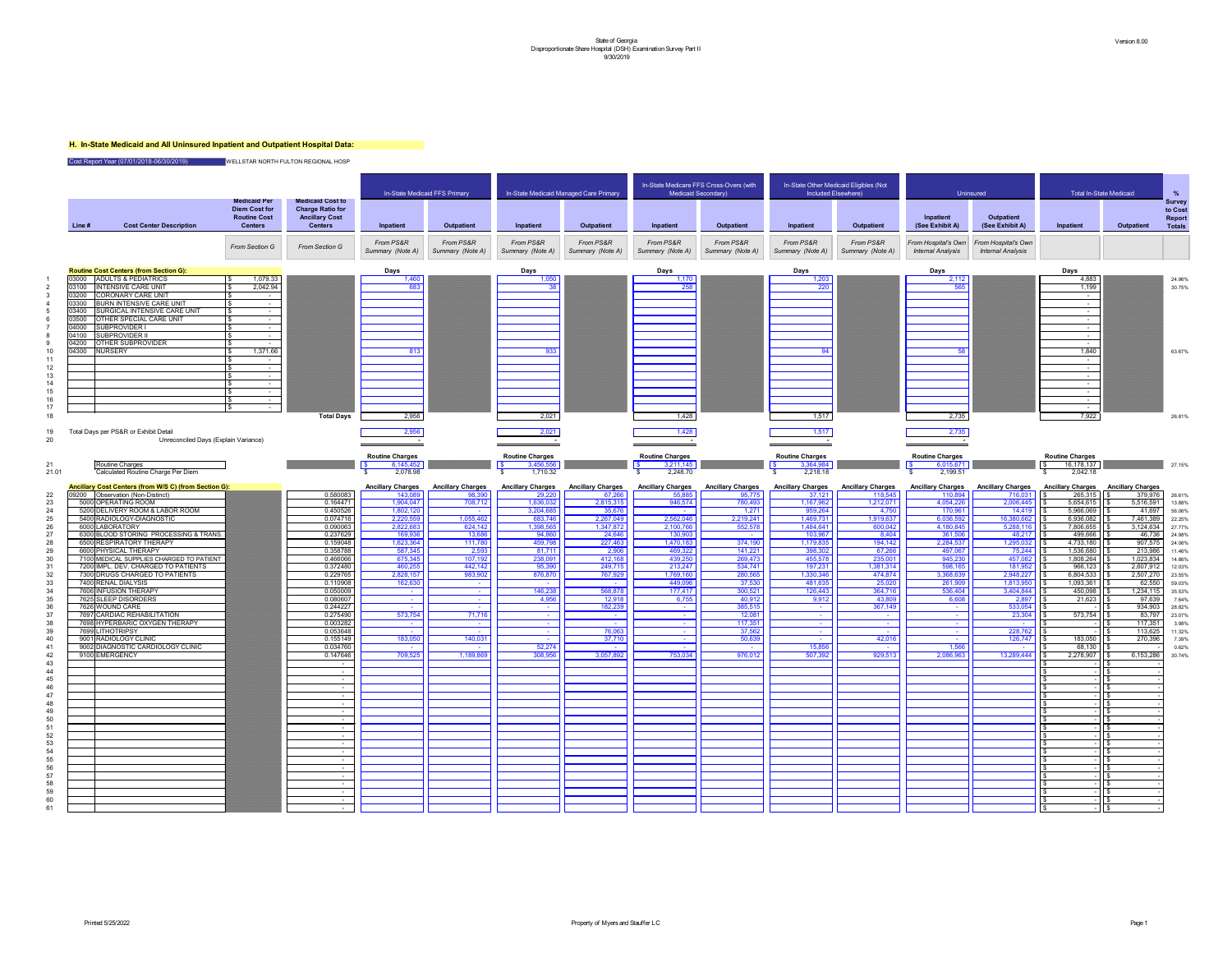# **H. In-State Medicaid and All Uninsured Inpatient and Outpatient Hospital Data:**

Cost Report Year (07/01/2018-06/30/2019) WELLSTAR NORTH FULTON REGIONAL HOSP

|  |                  |                                            | In-State Medicaid FFS Primary | In-State Medicaid Mana |                         |
|--|------------------|--------------------------------------------|-------------------------------|------------------------|-------------------------|
|  | $\sim$           |                                            |                               |                        |                         |
|  | $\sim$           |                                            |                               |                        |                         |
|  | $\sim$           |                                            |                               |                        |                         |
|  | $\blacksquare$   |                                            |                               |                        |                         |
|  | $\sim$           |                                            |                               |                        |                         |
|  | $\sim$<br>$\sim$ |                                            |                               |                        |                         |
|  | $\blacksquare$   |                                            |                               |                        |                         |
|  | $\blacksquare$   |                                            |                               |                        |                         |
|  | $\blacksquare$   |                                            |                               |                        |                         |
|  | $\blacksquare$   |                                            |                               |                        |                         |
|  | $\sim$           |                                            |                               |                        |                         |
|  | $\sim$           |                                            |                               |                        |                         |
|  | $\sim$           |                                            |                               |                        |                         |
|  | $\sim$           |                                            |                               |                        |                         |
|  | $\sim$           |                                            |                               |                        |                         |
|  | $\sim$           |                                            |                               |                        |                         |
|  | $\sim$           |                                            |                               |                        |                         |
|  | $\blacksquare$   |                                            |                               |                        |                         |
|  | $\sim$<br>$\sim$ |                                            |                               |                        |                         |
|  | $\sim$           |                                            |                               |                        |                         |
|  | $\sim$           |                                            |                               |                        |                         |
|  | $\sim$           |                                            |                               |                        |                         |
|  | $\sim$           |                                            |                               |                        |                         |
|  | $\sim$           |                                            |                               |                        |                         |
|  | $\sim$           |                                            |                               |                        |                         |
|  | $\sim$           |                                            |                               |                        |                         |
|  | $\sim$           |                                            |                               |                        |                         |
|  | $\sim$           |                                            |                               |                        |                         |
|  | $\sim$           |                                            |                               |                        |                         |
|  | $\sim$           |                                            |                               |                        |                         |
|  | $\sim$           |                                            |                               |                        |                         |
|  | $\sim$           |                                            |                               |                        |                         |
|  | $\sim$           |                                            |                               |                        |                         |
|  | $\sim$<br>$\sim$ |                                            |                               |                        |                         |
|  | $\sim$           |                                            |                               |                        |                         |
|  | $\sim$           |                                            |                               |                        |                         |
|  | $\sim$           |                                            |                               |                        |                         |
|  | $\sim$           |                                            |                               |                        |                         |
|  | $\sim$           |                                            |                               |                        |                         |
|  | $\sim$           |                                            |                               |                        |                         |
|  | $\sim$           |                                            |                               |                        |                         |
|  | $\sim$           |                                            |                               |                        |                         |
|  | $\sim$           |                                            |                               |                        |                         |
|  | $\sim$           |                                            |                               |                        |                         |
|  | $\sim$           |                                            |                               |                        |                         |
|  | $\sim$           |                                            |                               |                        |                         |
|  | $\sim$           |                                            |                               |                        |                         |
|  | $\sim$<br>$\sim$ |                                            |                               |                        |                         |
|  | $\sim$           |                                            |                               |                        |                         |
|  | $\sim$           |                                            |                               |                        |                         |
|  | $\sim$           |                                            |                               |                        |                         |
|  | $\sim$           |                                            |                               |                        |                         |
|  | $\sim$           |                                            |                               |                        |                         |
|  | $\sim$           |                                            |                               |                        |                         |
|  | $\sim$           |                                            |                               |                        |                         |
|  | $\sim$           |                                            |                               |                        |                         |
|  | $\sim$           |                                            |                               |                        |                         |
|  | $\sim$           |                                            |                               |                        |                         |
|  | $\sim$           |                                            |                               |                        |                         |
|  | $\sim$           |                                            |                               |                        |                         |
|  | $\sim$           |                                            |                               |                        |                         |
|  | $\sim$           | $16.865.859$ \$<br>$\overline{\mathbf{s}}$ | $5.549.617$ \$                | 9.311.392              | $\overline{\mathbf{s}}$ |



| In-State Medicaid FFS Primary<br>Total In-State Medicaid<br>In-State Medicaid Managed Care Primary<br>Medicaid Secondary)<br>Included Elsewhere)<br>Uninsured<br>$\sim 10^{-10}$<br>$\sim 10^{-11}$<br>$\sim$ $ \sim$<br>$\sim 100$<br>$\sim 100$ m $^{-1}$<br>$\sim 10^{-10}$<br>$\sim 10^{-11}$<br>$\sim 100$ m $^{-1}$<br>$\sim 100$<br>$\sim$ $ \sim$<br>$\sim$ $ \sim$<br>$\sim 10^{-1}$<br>74<br>$\sim 10^{-10}$<br>75<br>$\sim 100$<br>76<br>$\sim 100$<br>77<br>$\sim 100$<br>78<br>$\sim 100$<br>70<br>$\sim 100$<br>80<br>$\sim 100$<br>$\sim 100$<br>82<br>$\sim 10^{-10}$<br>83<br>$\sim$ $ \sim$<br>84<br>$\sim 10^{-10}$<br>85<br>$\sim$ $ \sim$<br>86.<br>$\sim 100$<br>$\sim 10^{-10}$<br>$\sim 10^{-11}$<br>$\sim 100$<br>$\sim 100$<br>$\sim 100$<br>92<br>$\sim 10^{-10}$<br>$\sim$ $ \sim$<br>$\sim 100$ m $^{-1}$<br>$\sim$ 100 $\sim$<br>$\sim$ $ \sim$<br>$\sim 100$ m $^{-1}$<br>$\sim 100$ m $^{-1}$<br>$\sim 100$ m $^{-1}$<br>$\sim 10^{-11}$<br>$\sim$ 100 $\mu$<br>$\sim 100$ m $^{-1}$<br>$\sim 100$ m $^{-1}$<br>$\sim 100$ m $^{-1}$<br>$\sim$ $ \sim$<br>$\sim$ $ \sim$<br>$\sim 100$ m $^{-1}$<br>$\sim 10^{-10}$<br>$\sim 10^{-10}$<br>$\sim 100$ m $^{-1}$<br>$\sim$ $ \sim$<br>$\sim 10^{-10}$<br>$\sim 10^{-10}$<br>115<br>$\sim$ $ \sim$<br>116<br>$\sim$ $ \sim$<br>117<br>$\sim$ $ \sim$<br>118<br>$\sim 1000$ m $^{-1}$<br>119<br>$\sim 100$ m $^{-1}$<br>120<br>$\sim 10^{-10}$<br>121<br>$\sim$ $ \sim$<br>122<br>$\sim 100$ m $^{-1}$<br>123<br>$\sim 100$ m $^{-1}$<br>124<br>$\sim 10^{-10}$<br>125<br>$\sim 100$ m $^{-1}$<br>126<br>$\sim$ $ \sim$<br>127<br>$\sim 10^{-10}$<br>5,549,617<br>12, 153, 705<br>9,925,216<br>25,502,112<br>48,834,429<br>16,865,859<br>9,311,392<br>11,543,638<br>7,207,671<br>7,988,269<br>- \$<br><b>S</b><br>- \$<br>- \$ |     |  |  | In-State Medicare FFS Cross-Overs (with | In-State Other Medicaid Eligibles (Not |  |
|------------------------------------------------------------------------------------------------------------------------------------------------------------------------------------------------------------------------------------------------------------------------------------------------------------------------------------------------------------------------------------------------------------------------------------------------------------------------------------------------------------------------------------------------------------------------------------------------------------------------------------------------------------------------------------------------------------------------------------------------------------------------------------------------------------------------------------------------------------------------------------------------------------------------------------------------------------------------------------------------------------------------------------------------------------------------------------------------------------------------------------------------------------------------------------------------------------------------------------------------------------------------------------------------------------------------------------------------------------------------------------------------------------------------------------------------------------------------------------------------------------------------------------------------------------------------------------------------------------------------------------------------------------------------------------------------------------------------------------------------------------------------------------------------------------|-----|--|--|-----------------------------------------|----------------------------------------|--|
|                                                                                                                                                                                                                                                                                                                                                                                                                                                                                                                                                                                                                                                                                                                                                                                                                                                                                                                                                                                                                                                                                                                                                                                                                                                                                                                                                                                                                                                                                                                                                                                                                                                                                                                                                                                                            |     |  |  |                                         |                                        |  |
|                                                                                                                                                                                                                                                                                                                                                                                                                                                                                                                                                                                                                                                                                                                                                                                                                                                                                                                                                                                                                                                                                                                                                                                                                                                                                                                                                                                                                                                                                                                                                                                                                                                                                                                                                                                                            | 62  |  |  |                                         |                                        |  |
|                                                                                                                                                                                                                                                                                                                                                                                                                                                                                                                                                                                                                                                                                                                                                                                                                                                                                                                                                                                                                                                                                                                                                                                                                                                                                                                                                                                                                                                                                                                                                                                                                                                                                                                                                                                                            | 63  |  |  |                                         |                                        |  |
|                                                                                                                                                                                                                                                                                                                                                                                                                                                                                                                                                                                                                                                                                                                                                                                                                                                                                                                                                                                                                                                                                                                                                                                                                                                                                                                                                                                                                                                                                                                                                                                                                                                                                                                                                                                                            | 64  |  |  |                                         |                                        |  |
|                                                                                                                                                                                                                                                                                                                                                                                                                                                                                                                                                                                                                                                                                                                                                                                                                                                                                                                                                                                                                                                                                                                                                                                                                                                                                                                                                                                                                                                                                                                                                                                                                                                                                                                                                                                                            | 65  |  |  |                                         |                                        |  |
|                                                                                                                                                                                                                                                                                                                                                                                                                                                                                                                                                                                                                                                                                                                                                                                                                                                                                                                                                                                                                                                                                                                                                                                                                                                                                                                                                                                                                                                                                                                                                                                                                                                                                                                                                                                                            | 66  |  |  |                                         |                                        |  |
|                                                                                                                                                                                                                                                                                                                                                                                                                                                                                                                                                                                                                                                                                                                                                                                                                                                                                                                                                                                                                                                                                                                                                                                                                                                                                                                                                                                                                                                                                                                                                                                                                                                                                                                                                                                                            | 67  |  |  |                                         |                                        |  |
|                                                                                                                                                                                                                                                                                                                                                                                                                                                                                                                                                                                                                                                                                                                                                                                                                                                                                                                                                                                                                                                                                                                                                                                                                                                                                                                                                                                                                                                                                                                                                                                                                                                                                                                                                                                                            | 68  |  |  |                                         |                                        |  |
|                                                                                                                                                                                                                                                                                                                                                                                                                                                                                                                                                                                                                                                                                                                                                                                                                                                                                                                                                                                                                                                                                                                                                                                                                                                                                                                                                                                                                                                                                                                                                                                                                                                                                                                                                                                                            | 69  |  |  |                                         |                                        |  |
|                                                                                                                                                                                                                                                                                                                                                                                                                                                                                                                                                                                                                                                                                                                                                                                                                                                                                                                                                                                                                                                                                                                                                                                                                                                                                                                                                                                                                                                                                                                                                                                                                                                                                                                                                                                                            | 70  |  |  |                                         |                                        |  |
|                                                                                                                                                                                                                                                                                                                                                                                                                                                                                                                                                                                                                                                                                                                                                                                                                                                                                                                                                                                                                                                                                                                                                                                                                                                                                                                                                                                                                                                                                                                                                                                                                                                                                                                                                                                                            | 71  |  |  |                                         |                                        |  |
|                                                                                                                                                                                                                                                                                                                                                                                                                                                                                                                                                                                                                                                                                                                                                                                                                                                                                                                                                                                                                                                                                                                                                                                                                                                                                                                                                                                                                                                                                                                                                                                                                                                                                                                                                                                                            | 72  |  |  |                                         |                                        |  |
|                                                                                                                                                                                                                                                                                                                                                                                                                                                                                                                                                                                                                                                                                                                                                                                                                                                                                                                                                                                                                                                                                                                                                                                                                                                                                                                                                                                                                                                                                                                                                                                                                                                                                                                                                                                                            | 73  |  |  |                                         |                                        |  |
|                                                                                                                                                                                                                                                                                                                                                                                                                                                                                                                                                                                                                                                                                                                                                                                                                                                                                                                                                                                                                                                                                                                                                                                                                                                                                                                                                                                                                                                                                                                                                                                                                                                                                                                                                                                                            |     |  |  |                                         |                                        |  |
|                                                                                                                                                                                                                                                                                                                                                                                                                                                                                                                                                                                                                                                                                                                                                                                                                                                                                                                                                                                                                                                                                                                                                                                                                                                                                                                                                                                                                                                                                                                                                                                                                                                                                                                                                                                                            |     |  |  |                                         |                                        |  |
|                                                                                                                                                                                                                                                                                                                                                                                                                                                                                                                                                                                                                                                                                                                                                                                                                                                                                                                                                                                                                                                                                                                                                                                                                                                                                                                                                                                                                                                                                                                                                                                                                                                                                                                                                                                                            |     |  |  |                                         |                                        |  |
|                                                                                                                                                                                                                                                                                                                                                                                                                                                                                                                                                                                                                                                                                                                                                                                                                                                                                                                                                                                                                                                                                                                                                                                                                                                                                                                                                                                                                                                                                                                                                                                                                                                                                                                                                                                                            |     |  |  |                                         |                                        |  |
|                                                                                                                                                                                                                                                                                                                                                                                                                                                                                                                                                                                                                                                                                                                                                                                                                                                                                                                                                                                                                                                                                                                                                                                                                                                                                                                                                                                                                                                                                                                                                                                                                                                                                                                                                                                                            |     |  |  |                                         |                                        |  |
|                                                                                                                                                                                                                                                                                                                                                                                                                                                                                                                                                                                                                                                                                                                                                                                                                                                                                                                                                                                                                                                                                                                                                                                                                                                                                                                                                                                                                                                                                                                                                                                                                                                                                                                                                                                                            |     |  |  |                                         |                                        |  |
|                                                                                                                                                                                                                                                                                                                                                                                                                                                                                                                                                                                                                                                                                                                                                                                                                                                                                                                                                                                                                                                                                                                                                                                                                                                                                                                                                                                                                                                                                                                                                                                                                                                                                                                                                                                                            |     |  |  |                                         |                                        |  |
|                                                                                                                                                                                                                                                                                                                                                                                                                                                                                                                                                                                                                                                                                                                                                                                                                                                                                                                                                                                                                                                                                                                                                                                                                                                                                                                                                                                                                                                                                                                                                                                                                                                                                                                                                                                                            |     |  |  |                                         |                                        |  |
|                                                                                                                                                                                                                                                                                                                                                                                                                                                                                                                                                                                                                                                                                                                                                                                                                                                                                                                                                                                                                                                                                                                                                                                                                                                                                                                                                                                                                                                                                                                                                                                                                                                                                                                                                                                                            |     |  |  |                                         |                                        |  |
|                                                                                                                                                                                                                                                                                                                                                                                                                                                                                                                                                                                                                                                                                                                                                                                                                                                                                                                                                                                                                                                                                                                                                                                                                                                                                                                                                                                                                                                                                                                                                                                                                                                                                                                                                                                                            |     |  |  |                                         |                                        |  |
|                                                                                                                                                                                                                                                                                                                                                                                                                                                                                                                                                                                                                                                                                                                                                                                                                                                                                                                                                                                                                                                                                                                                                                                                                                                                                                                                                                                                                                                                                                                                                                                                                                                                                                                                                                                                            |     |  |  |                                         |                                        |  |
|                                                                                                                                                                                                                                                                                                                                                                                                                                                                                                                                                                                                                                                                                                                                                                                                                                                                                                                                                                                                                                                                                                                                                                                                                                                                                                                                                                                                                                                                                                                                                                                                                                                                                                                                                                                                            |     |  |  |                                         |                                        |  |
|                                                                                                                                                                                                                                                                                                                                                                                                                                                                                                                                                                                                                                                                                                                                                                                                                                                                                                                                                                                                                                                                                                                                                                                                                                                                                                                                                                                                                                                                                                                                                                                                                                                                                                                                                                                                            | 97  |  |  |                                         |                                        |  |
|                                                                                                                                                                                                                                                                                                                                                                                                                                                                                                                                                                                                                                                                                                                                                                                                                                                                                                                                                                                                                                                                                                                                                                                                                                                                                                                                                                                                                                                                                                                                                                                                                                                                                                                                                                                                            | 88  |  |  |                                         |                                        |  |
|                                                                                                                                                                                                                                                                                                                                                                                                                                                                                                                                                                                                                                                                                                                                                                                                                                                                                                                                                                                                                                                                                                                                                                                                                                                                                                                                                                                                                                                                                                                                                                                                                                                                                                                                                                                                            | 89. |  |  |                                         |                                        |  |
|                                                                                                                                                                                                                                                                                                                                                                                                                                                                                                                                                                                                                                                                                                                                                                                                                                                                                                                                                                                                                                                                                                                                                                                                                                                                                                                                                                                                                                                                                                                                                                                                                                                                                                                                                                                                            | 90. |  |  |                                         |                                        |  |
|                                                                                                                                                                                                                                                                                                                                                                                                                                                                                                                                                                                                                                                                                                                                                                                                                                                                                                                                                                                                                                                                                                                                                                                                                                                                                                                                                                                                                                                                                                                                                                                                                                                                                                                                                                                                            | Q1  |  |  |                                         |                                        |  |
|                                                                                                                                                                                                                                                                                                                                                                                                                                                                                                                                                                                                                                                                                                                                                                                                                                                                                                                                                                                                                                                                                                                                                                                                                                                                                                                                                                                                                                                                                                                                                                                                                                                                                                                                                                                                            |     |  |  |                                         |                                        |  |
|                                                                                                                                                                                                                                                                                                                                                                                                                                                                                                                                                                                                                                                                                                                                                                                                                                                                                                                                                                                                                                                                                                                                                                                                                                                                                                                                                                                                                                                                                                                                                                                                                                                                                                                                                                                                            | 93  |  |  |                                         |                                        |  |
|                                                                                                                                                                                                                                                                                                                                                                                                                                                                                                                                                                                                                                                                                                                                                                                                                                                                                                                                                                                                                                                                                                                                                                                                                                                                                                                                                                                                                                                                                                                                                                                                                                                                                                                                                                                                            | Q⊿  |  |  |                                         |                                        |  |
|                                                                                                                                                                                                                                                                                                                                                                                                                                                                                                                                                                                                                                                                                                                                                                                                                                                                                                                                                                                                                                                                                                                                                                                                                                                                                                                                                                                                                                                                                                                                                                                                                                                                                                                                                                                                            | 95  |  |  |                                         |                                        |  |
|                                                                                                                                                                                                                                                                                                                                                                                                                                                                                                                                                                                                                                                                                                                                                                                                                                                                                                                                                                                                                                                                                                                                                                                                                                                                                                                                                                                                                                                                                                                                                                                                                                                                                                                                                                                                            | 96  |  |  |                                         |                                        |  |
|                                                                                                                                                                                                                                                                                                                                                                                                                                                                                                                                                                                                                                                                                                                                                                                                                                                                                                                                                                                                                                                                                                                                                                                                                                                                                                                                                                                                                                                                                                                                                                                                                                                                                                                                                                                                            | Q7  |  |  |                                         |                                        |  |
|                                                                                                                                                                                                                                                                                                                                                                                                                                                                                                                                                                                                                                                                                                                                                                                                                                                                                                                                                                                                                                                                                                                                                                                                                                                                                                                                                                                                                                                                                                                                                                                                                                                                                                                                                                                                            | 98  |  |  |                                         |                                        |  |
|                                                                                                                                                                                                                                                                                                                                                                                                                                                                                                                                                                                                                                                                                                                                                                                                                                                                                                                                                                                                                                                                                                                                                                                                                                                                                                                                                                                                                                                                                                                                                                                                                                                                                                                                                                                                            | 99  |  |  |                                         |                                        |  |
|                                                                                                                                                                                                                                                                                                                                                                                                                                                                                                                                                                                                                                                                                                                                                                                                                                                                                                                                                                                                                                                                                                                                                                                                                                                                                                                                                                                                                                                                                                                                                                                                                                                                                                                                                                                                            | 100 |  |  |                                         |                                        |  |
|                                                                                                                                                                                                                                                                                                                                                                                                                                                                                                                                                                                                                                                                                                                                                                                                                                                                                                                                                                                                                                                                                                                                                                                                                                                                                                                                                                                                                                                                                                                                                                                                                                                                                                                                                                                                            | 101 |  |  |                                         |                                        |  |
|                                                                                                                                                                                                                                                                                                                                                                                                                                                                                                                                                                                                                                                                                                                                                                                                                                                                                                                                                                                                                                                                                                                                                                                                                                                                                                                                                                                                                                                                                                                                                                                                                                                                                                                                                                                                            | 102 |  |  |                                         |                                        |  |
|                                                                                                                                                                                                                                                                                                                                                                                                                                                                                                                                                                                                                                                                                                                                                                                                                                                                                                                                                                                                                                                                                                                                                                                                                                                                                                                                                                                                                                                                                                                                                                                                                                                                                                                                                                                                            | 103 |  |  |                                         |                                        |  |
|                                                                                                                                                                                                                                                                                                                                                                                                                                                                                                                                                                                                                                                                                                                                                                                                                                                                                                                                                                                                                                                                                                                                                                                                                                                                                                                                                                                                                                                                                                                                                                                                                                                                                                                                                                                                            | 104 |  |  |                                         |                                        |  |
|                                                                                                                                                                                                                                                                                                                                                                                                                                                                                                                                                                                                                                                                                                                                                                                                                                                                                                                                                                                                                                                                                                                                                                                                                                                                                                                                                                                                                                                                                                                                                                                                                                                                                                                                                                                                            | 105 |  |  |                                         |                                        |  |
|                                                                                                                                                                                                                                                                                                                                                                                                                                                                                                                                                                                                                                                                                                                                                                                                                                                                                                                                                                                                                                                                                                                                                                                                                                                                                                                                                                                                                                                                                                                                                                                                                                                                                                                                                                                                            | 106 |  |  |                                         |                                        |  |
|                                                                                                                                                                                                                                                                                                                                                                                                                                                                                                                                                                                                                                                                                                                                                                                                                                                                                                                                                                                                                                                                                                                                                                                                                                                                                                                                                                                                                                                                                                                                                                                                                                                                                                                                                                                                            | 107 |  |  |                                         |                                        |  |
|                                                                                                                                                                                                                                                                                                                                                                                                                                                                                                                                                                                                                                                                                                                                                                                                                                                                                                                                                                                                                                                                                                                                                                                                                                                                                                                                                                                                                                                                                                                                                                                                                                                                                                                                                                                                            | 108 |  |  |                                         |                                        |  |
|                                                                                                                                                                                                                                                                                                                                                                                                                                                                                                                                                                                                                                                                                                                                                                                                                                                                                                                                                                                                                                                                                                                                                                                                                                                                                                                                                                                                                                                                                                                                                                                                                                                                                                                                                                                                            | 109 |  |  |                                         |                                        |  |
|                                                                                                                                                                                                                                                                                                                                                                                                                                                                                                                                                                                                                                                                                                                                                                                                                                                                                                                                                                                                                                                                                                                                                                                                                                                                                                                                                                                                                                                                                                                                                                                                                                                                                                                                                                                                            | 110 |  |  |                                         |                                        |  |
|                                                                                                                                                                                                                                                                                                                                                                                                                                                                                                                                                                                                                                                                                                                                                                                                                                                                                                                                                                                                                                                                                                                                                                                                                                                                                                                                                                                                                                                                                                                                                                                                                                                                                                                                                                                                            | 111 |  |  |                                         |                                        |  |
|                                                                                                                                                                                                                                                                                                                                                                                                                                                                                                                                                                                                                                                                                                                                                                                                                                                                                                                                                                                                                                                                                                                                                                                                                                                                                                                                                                                                                                                                                                                                                                                                                                                                                                                                                                                                            | 112 |  |  |                                         |                                        |  |
|                                                                                                                                                                                                                                                                                                                                                                                                                                                                                                                                                                                                                                                                                                                                                                                                                                                                                                                                                                                                                                                                                                                                                                                                                                                                                                                                                                                                                                                                                                                                                                                                                                                                                                                                                                                                            | 113 |  |  |                                         |                                        |  |
|                                                                                                                                                                                                                                                                                                                                                                                                                                                                                                                                                                                                                                                                                                                                                                                                                                                                                                                                                                                                                                                                                                                                                                                                                                                                                                                                                                                                                                                                                                                                                                                                                                                                                                                                                                                                            | 114 |  |  |                                         |                                        |  |
|                                                                                                                                                                                                                                                                                                                                                                                                                                                                                                                                                                                                                                                                                                                                                                                                                                                                                                                                                                                                                                                                                                                                                                                                                                                                                                                                                                                                                                                                                                                                                                                                                                                                                                                                                                                                            |     |  |  |                                         |                                        |  |
|                                                                                                                                                                                                                                                                                                                                                                                                                                                                                                                                                                                                                                                                                                                                                                                                                                                                                                                                                                                                                                                                                                                                                                                                                                                                                                                                                                                                                                                                                                                                                                                                                                                                                                                                                                                                            |     |  |  |                                         |                                        |  |
|                                                                                                                                                                                                                                                                                                                                                                                                                                                                                                                                                                                                                                                                                                                                                                                                                                                                                                                                                                                                                                                                                                                                                                                                                                                                                                                                                                                                                                                                                                                                                                                                                                                                                                                                                                                                            |     |  |  |                                         |                                        |  |
|                                                                                                                                                                                                                                                                                                                                                                                                                                                                                                                                                                                                                                                                                                                                                                                                                                                                                                                                                                                                                                                                                                                                                                                                                                                                                                                                                                                                                                                                                                                                                                                                                                                                                                                                                                                                            |     |  |  |                                         |                                        |  |
|                                                                                                                                                                                                                                                                                                                                                                                                                                                                                                                                                                                                                                                                                                                                                                                                                                                                                                                                                                                                                                                                                                                                                                                                                                                                                                                                                                                                                                                                                                                                                                                                                                                                                                                                                                                                            |     |  |  |                                         |                                        |  |
|                                                                                                                                                                                                                                                                                                                                                                                                                                                                                                                                                                                                                                                                                                                                                                                                                                                                                                                                                                                                                                                                                                                                                                                                                                                                                                                                                                                                                                                                                                                                                                                                                                                                                                                                                                                                            |     |  |  |                                         |                                        |  |
|                                                                                                                                                                                                                                                                                                                                                                                                                                                                                                                                                                                                                                                                                                                                                                                                                                                                                                                                                                                                                                                                                                                                                                                                                                                                                                                                                                                                                                                                                                                                                                                                                                                                                                                                                                                                            |     |  |  |                                         |                                        |  |
|                                                                                                                                                                                                                                                                                                                                                                                                                                                                                                                                                                                                                                                                                                                                                                                                                                                                                                                                                                                                                                                                                                                                                                                                                                                                                                                                                                                                                                                                                                                                                                                                                                                                                                                                                                                                            |     |  |  |                                         |                                        |  |
|                                                                                                                                                                                                                                                                                                                                                                                                                                                                                                                                                                                                                                                                                                                                                                                                                                                                                                                                                                                                                                                                                                                                                                                                                                                                                                                                                                                                                                                                                                                                                                                                                                                                                                                                                                                                            |     |  |  |                                         |                                        |  |
|                                                                                                                                                                                                                                                                                                                                                                                                                                                                                                                                                                                                                                                                                                                                                                                                                                                                                                                                                                                                                                                                                                                                                                                                                                                                                                                                                                                                                                                                                                                                                                                                                                                                                                                                                                                                            |     |  |  |                                         |                                        |  |
|                                                                                                                                                                                                                                                                                                                                                                                                                                                                                                                                                                                                                                                                                                                                                                                                                                                                                                                                                                                                                                                                                                                                                                                                                                                                                                                                                                                                                                                                                                                                                                                                                                                                                                                                                                                                            |     |  |  |                                         |                                        |  |
|                                                                                                                                                                                                                                                                                                                                                                                                                                                                                                                                                                                                                                                                                                                                                                                                                                                                                                                                                                                                                                                                                                                                                                                                                                                                                                                                                                                                                                                                                                                                                                                                                                                                                                                                                                                                            |     |  |  |                                         |                                        |  |
|                                                                                                                                                                                                                                                                                                                                                                                                                                                                                                                                                                                                                                                                                                                                                                                                                                                                                                                                                                                                                                                                                                                                                                                                                                                                                                                                                                                                                                                                                                                                                                                                                                                                                                                                                                                                            |     |  |  |                                         |                                        |  |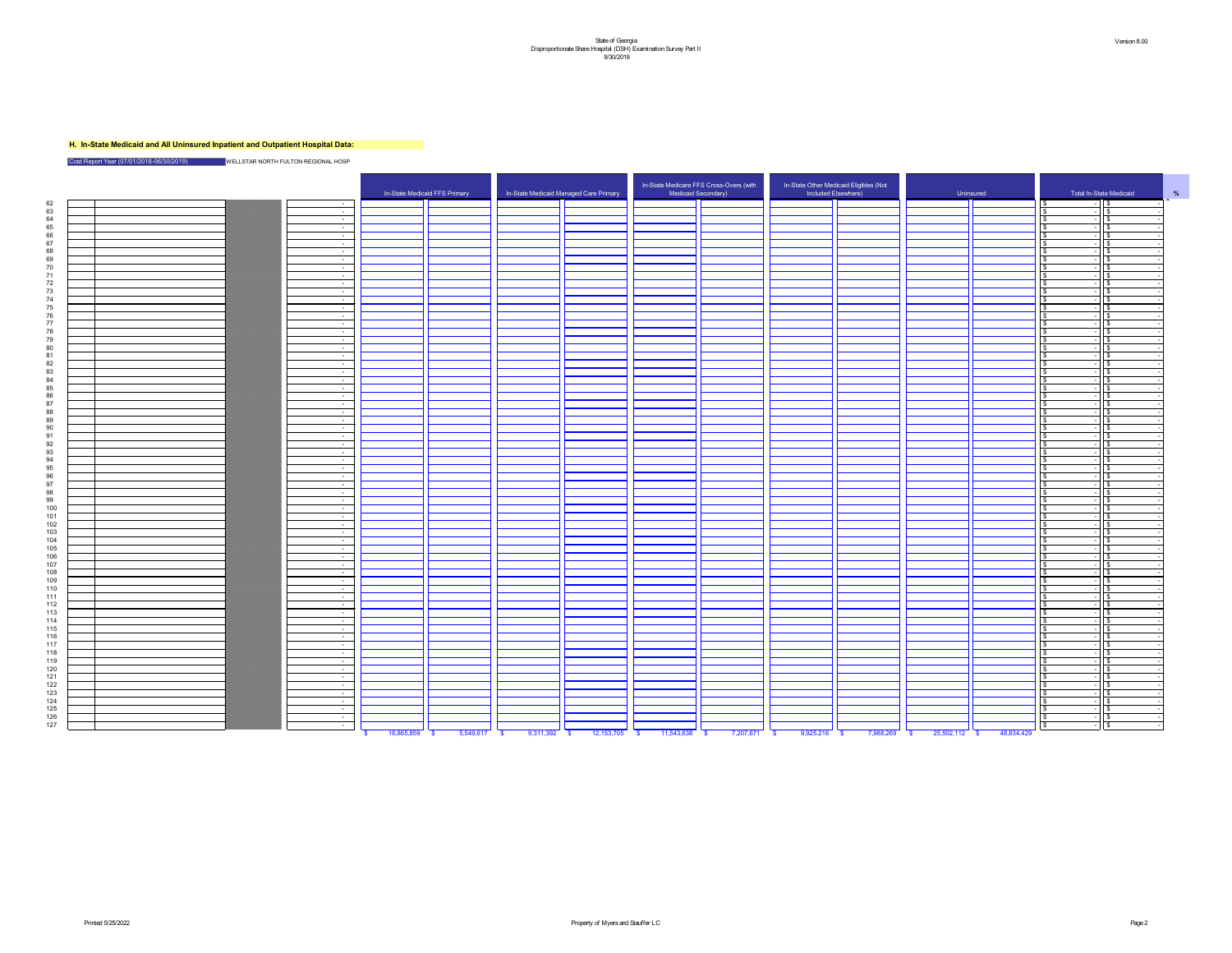#### **H. In-State Medicaid and All Uninsured Inpatient and Outpatient Hospital Data:**

Cost Report Year (07/01/2018-06/30/2019) WELLSTAR NORTH FULTON REGIONAL HOSP

147 Total Medicare Days from W/S S-3 of the Cost Report Excluding Swing-Bed (C/R, W/S S-3, Pt. I, Col. 6, Sum of Lns. 2, 3, 4, 14, 16, 17, 18 less lines 5 & 6) 17,664 148 **Percent of cross-over days to total Medicare days from the cost report** 8%

Note A - These amounts must agree to your inpatient and outpatient Medicaid paid claims summary. For Managed Care, Cross-Over data, and other eligibles, use the hospital's logs if PS&R summaries are not available (submit l Note B - Medicaid cost settlement payments refer to payments made by Medicaid during a cost report settlement that are not reflected on the claims paid summary (RA summary or PS&R). Note C - Other Medicaid Payments such as Outliers and Non-Claim Specific payments. DSH payments should NOT be included. UPL payments made on a state fiscal year basis should be reported in Section C of the survey. Note D - Should include other Medicare cross-over payments not included in the paid claims data reported above. This includes payments paid based on the Medicare cost report settlement (e.g., Medicare Graduate Medical Educ Note E - Medicaid Managed Care payments should include all Medicaid Managed Care payments related to the services provided, including, but not limited to, incentive payments, bonus payments, capitation and sub-capitation p



|            |                                                                                                                                                                                       | In-State Medicaid FFS Primary |                     |                          |                  | In-State Medicaid Managed Care Primary |                   |            |                    | In-State Medicare FFS Cross-Overs (with<br>Medicaid Secondary) |            |                 | In-State Other Medicaid Eligibles (Not<br>Included Elsewhere) |            |      |           |               | Uninsured                                             |  |                                     |
|------------|---------------------------------------------------------------------------------------------------------------------------------------------------------------------------------------|-------------------------------|---------------------|--------------------------|------------------|----------------------------------------|-------------------|------------|--------------------|----------------------------------------------------------------|------------|-----------------|---------------------------------------------------------------|------------|------|-----------|---------------|-------------------------------------------------------|--|-------------------------------------|
|            | <b>Totals / Payments</b>                                                                                                                                                              |                               |                     |                          |                  |                                        |                   |            |                    |                                                                |            |                 |                                                               |            |      |           |               |                                                       |  |                                     |
| 128        | Total Charges (includes organ acquisition from Section J)                                                                                                                             |                               | 23,011,311          | $\vert$ \$               | 5,549,617        | $\sqrt{3}$                             | $12,767,948$ \$   |            | 12,153,705         | $\sqrt{3}$                                                     | 14,754,783 | \$<br>7,207,671 | IS.                                                           |            |      | 7,988,269 | <b>IS</b>     | $31,517,783$   $\frac{8}{3}$<br>(Agrees to Exhibit A) |  | 48,834,429<br>(Agrees to Exhibit A) |
| 129<br>130 | Total Charges per PS&R or Exhibit Detail<br>Unreconciled Charges (Explain Variance)                                                                                                   |                               | 23,011,311          | $\overline{\phantom{a}}$ | 5,549,617        |                                        | 12,767,948        |            | 12,153,705         |                                                                | 14,754,783 | 7,207,671       |                                                               | 13,290,200 |      | 7,988,269 |               | 31,517,783                                            |  | 48,834,429                          |
| 131        | Total Calculated Cost (includes organ acquisition from Section J)                                                                                                                     |                               | 7,669,074           | $\sqrt{3}$               | 988,546          |                                        | 4,925,662         | $\sqrt{3}$ | 1,848,955          | $\vert$ \$                                                     | 3,652,995  | 1,173,829       |                                                               | 3,848,871  | l \$ | 1,515,853 | $\frac{1}{3}$ | $7,578,613$   \$                                      |  | 6,157,011                           |
| 132        | Total Medicaid Paid Amount (excludes TPL, Co-Pay and Spend-Down)                                                                                                                      |                               | 3,651,357           |                          | 554,565          |                                        |                   |            |                    |                                                                |            |                 |                                                               |            |      |           |               |                                                       |  |                                     |
| 133<br>134 | Total Medicaid Managed Care Paid Amount (excludes TPL, Co-Pay and Spend-Down) (See Note E)<br>Private Insurance (including primary and third party liability)                         |                               |                     |                          |                  |                                        | 2,087,843         |            | 1,294,369          |                                                                |            |                 |                                                               | 1,982,720  |      | 1,432,982 |               |                                                       |  |                                     |
| 135<br>136 | Self-Pay (including Co-Pay and Spend-Down)<br>Total Allowed Amount from Medicaid PS&R or RA Detail (All Payments)                                                                     |                               | 92,225<br>3,743,582 |                          | 9,119<br>563,684 |                                        | (50)<br>2,087,793 |            | 4,001<br>1,298,370 |                                                                | 207        | 17,445          |                                                               |            |      |           |               |                                                       |  |                                     |
| 137        | Medicaid Cost Settlement Payments (See Note B)                                                                                                                                        |                               |                     |                          | 40,486           |                                        |                   |            |                    |                                                                |            |                 |                                                               |            |      |           |               |                                                       |  |                                     |
| 138<br>139 | Other Medicaid Payments Reported on Cost Report Year (See Note C)<br>Medicare Traditional (non-HMO) Paid Amount (excludes coinsurance/deductibles)                                    |                               |                     |                          |                  |                                        |                   |            |                    |                                                                | 2,815,573  | 685,682         |                                                               |            |      |           |               |                                                       |  |                                     |
| 140<br>141 | Medicare Managed Care (HMO) Paid Amount (excludes coinsurance/deductibles)<br>Medicare Cross-Over Bad Debt Payments                                                                   |                               |                     |                          |                  |                                        |                   |            |                    |                                                                | 57,372     | 39,902          |                                                               |            |      |           |               | (Agrees to Exhibit B and                              |  |                                     |
| 142        | Other Medicare Cross-Over Payments (See Note D)                                                                                                                                       |                               |                     |                          |                  |                                        |                   |            |                    |                                                                | (6,002)    |                 |                                                               |            |      |           |               | B-1)                                                  |  | (Agrees to Exhibit B and<br>B-1)    |
| 143<br>144 | Payment from Hospital Uninsured During Cost Report Year (Cash Basis)<br>Section 1011 Payment Related to Inpatient Hospital Services NOT Included in Exhibits B & B-1 (from Section E) |                               |                     |                          |                  |                                        |                   |            |                    |                                                                |            |                 |                                                               |            |      |           |               | 129,620                                               |  | 617,647                             |

**NOTE: Inpatient uninsured payment rate is outside normal ranges, please verify this is correct.**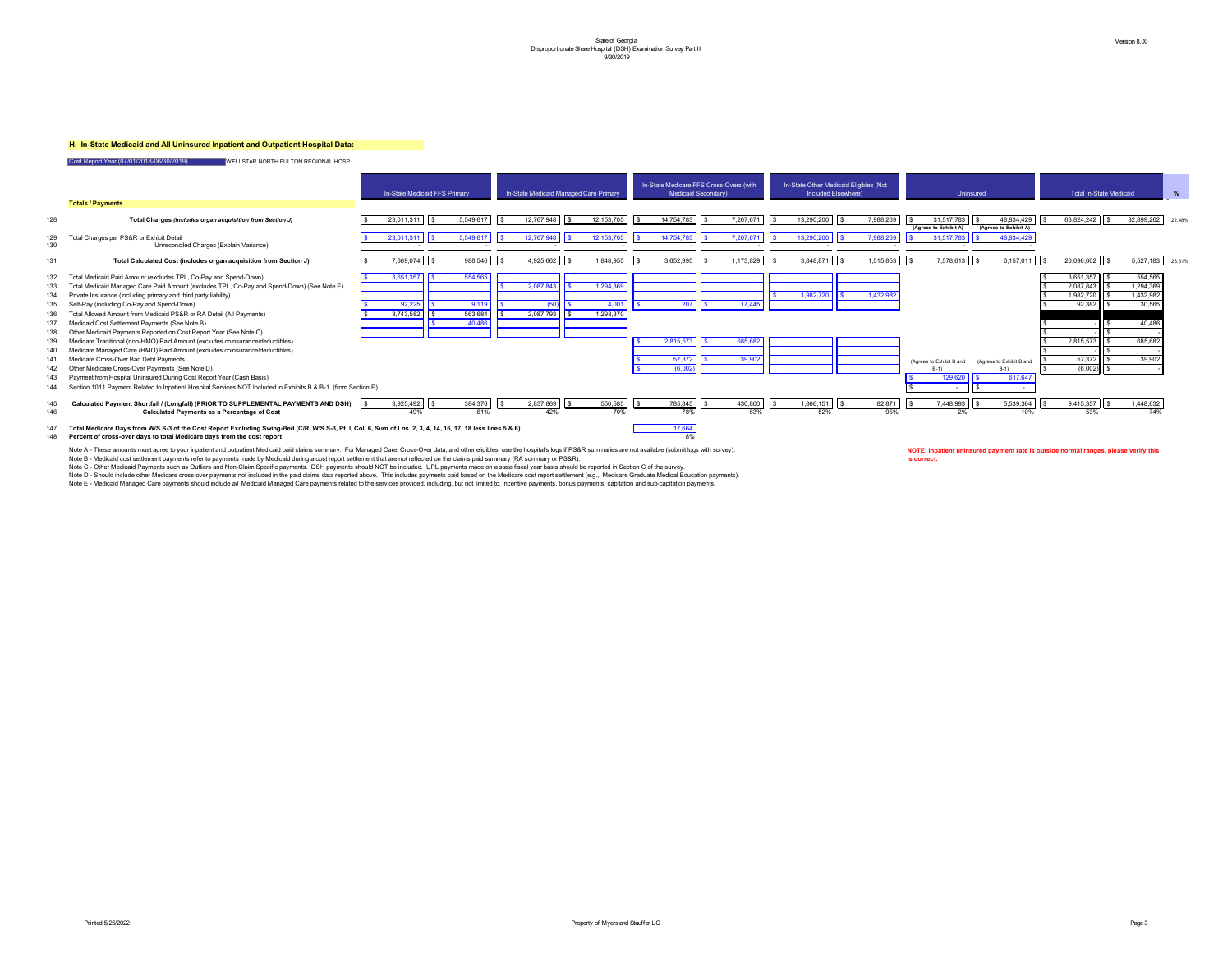# **I. Out-of-State Medicaid Data:**

# Cost Report Year (07/01/2018-06/30/2019) WELLSTAR NORTH FULTON REGIONAL HOSP

|                                              |        |                                                                        |                                                                                      |                                                                                               |                                              | Out-of-State Medicaid FFS Primary |                                                            | Out-of-State Medicaid Managed Care<br>Primary |                               | Out-of-State Medicare FFS Cross-Overs<br>(with Medicaid Secondary) |                               | Out-of-State Other Medicaid Eligibles (Not<br>Included Elsewhere) | <b>Total Out-Of-State Medicaid</b>            |                          |
|----------------------------------------------|--------|------------------------------------------------------------------------|--------------------------------------------------------------------------------------|-----------------------------------------------------------------------------------------------|----------------------------------------------|-----------------------------------|------------------------------------------------------------|-----------------------------------------------|-------------------------------|--------------------------------------------------------------------|-------------------------------|-------------------------------------------------------------------|-----------------------------------------------|--------------------------|
|                                              | Line # | <b>Cost Center Description</b>                                         | <b>Medicaid Per</b><br><b>Diem Cost for</b><br><b>Routine Cost</b><br><b>Centers</b> | <b>Medicaid Cost to</b><br><b>Charge Ratio for</b><br><b>Ancillary Cost</b><br><b>Centers</b> | Inpatient                                    | <b>Outpatient</b>                 | Inpatient                                                  | <b>Outpatient</b>                             | Inpatient                     | <b>Outpatient</b>                                                  | Inpatient                     | Outpatient                                                        | Inpatient                                     | <b>Outpatient</b>        |
|                                              |        |                                                                        | From Section G                                                                       | From Section G                                                                                | From PS&R<br>Summary (Note A)                | From PS&R<br>Summary (Note A)     | From PS&R<br>Summary (Note A)                              | From PS&R<br>Summary (Note A)                 | From PS&R<br>Summary (Note A) | From PS&R<br>Summary (Note A)                                      | From PS&R<br>Summary (Note A) | From PS&R<br>Summary (Note A)                                     |                                               |                          |
|                                              |        |                                                                        |                                                                                      |                                                                                               |                                              |                                   |                                                            |                                               |                               |                                                                    |                               |                                                                   |                                               |                          |
|                                              |        | <b>Routine Cost Centers (list below):</b><br>03000 ADULTS & PEDIATRICS | 1,079.33                                                                             |                                                                                               | Days<br>29                                   |                                   | Days<br>30                                                 |                                               | <b>Days</b>                   |                                                                    | <b>Days</b>                   |                                                                   | <b>Days</b><br>59                             |                          |
|                                              |        | 03100 INTENSIVE CARE UNIT                                              | 2,042.94                                                                             |                                                                                               |                                              |                                   | 12 <sup>°</sup>                                            |                                               |                               |                                                                    |                               |                                                                   | 12                                            |                          |
|                                              |        | 03200 CORONARY CARE UNIT                                               |                                                                                      |                                                                                               |                                              |                                   |                                                            |                                               |                               |                                                                    |                               |                                                                   | $\sim$                                        |                          |
|                                              |        | 03300 BURN INTENSIVE CARE UNIT                                         | \$.                                                                                  |                                                                                               |                                              |                                   |                                                            |                                               |                               |                                                                    |                               |                                                                   | $\sim$                                        |                          |
|                                              |        | 03400 SURGICAL INTENSIVE CARE UNIT                                     | \$                                                                                   |                                                                                               |                                              |                                   |                                                            |                                               |                               |                                                                    |                               |                                                                   | $\sim$                                        |                          |
|                                              |        | 03500 OTHER SPECIAL CARE UNIT                                          | $\mathcal{L}$<br>$\sim$                                                              |                                                                                               |                                              |                                   |                                                            |                                               |                               |                                                                    |                               |                                                                   | $\sim$                                        |                          |
|                                              |        | 04000 SUBPROVIDER I<br>04100 SUBPROVIDER II                            | $\sim$<br>$\sim$                                                                     |                                                                                               |                                              |                                   |                                                            |                                               |                               |                                                                    |                               |                                                                   | $\sim$<br>$\sim$                              |                          |
|                                              |        | 04200 OTHER SUBPROVIDER                                                |                                                                                      |                                                                                               |                                              |                                   |                                                            |                                               |                               |                                                                    |                               |                                                                   |                                               |                          |
|                                              |        | 04300 NURSERY                                                          | 1,371.66                                                                             |                                                                                               |                                              |                                   |                                                            |                                               |                               |                                                                    |                               |                                                                   | $\sim$                                        |                          |
|                                              |        |                                                                        | $\sim$                                                                               |                                                                                               |                                              |                                   |                                                            |                                               |                               |                                                                    |                               |                                                                   | $\sim$                                        |                          |
| 12                                           |        |                                                                        | $\sim$                                                                               |                                                                                               |                                              |                                   |                                                            |                                               |                               |                                                                    |                               |                                                                   | $\sim$                                        |                          |
| 13                                           |        |                                                                        | $\sim$                                                                               |                                                                                               |                                              |                                   |                                                            |                                               |                               |                                                                    |                               |                                                                   | $\sim$                                        |                          |
| 14                                           |        |                                                                        |                                                                                      |                                                                                               |                                              |                                   |                                                            |                                               |                               |                                                                    |                               |                                                                   | $\sim$                                        |                          |
| 15<br>16                                     |        |                                                                        |                                                                                      |                                                                                               |                                              |                                   |                                                            |                                               |                               |                                                                    |                               |                                                                   | $\sim$                                        |                          |
| 17                                           |        |                                                                        | \$.                                                                                  |                                                                                               |                                              |                                   |                                                            |                                               |                               |                                                                    |                               |                                                                   | $\sim$                                        |                          |
| 18                                           |        |                                                                        |                                                                                      | <b>Total Days</b>                                                                             | 29                                           |                                   | 42                                                         |                                               |                               |                                                                    |                               |                                                                   | 71                                            |                          |
|                                              |        |                                                                        | Unreconciled Days (Explain Variance)                                                 |                                                                                               |                                              |                                   |                                                            |                                               |                               |                                                                    |                               |                                                                   |                                               |                          |
|                                              |        | Routine Charges<br>Calculated Routine Charge Per Diem                  |                                                                                      |                                                                                               | <b>Routine Charges</b><br>46,853<br>1,615.62 |                                   | <b>Routine Charges</b><br>94,454<br>$\sqrt{3}$<br>2,248.90 |                                               | <b>Routine Charges</b>        |                                                                    | <b>Routine Charges</b>        |                                                                   | <b>Routine Charges</b><br>141,307<br>1,990.24 |                          |
| 21.01                                        |        |                                                                        |                                                                                      |                                                                                               |                                              |                                   |                                                            |                                               |                               |                                                                    |                               |                                                                   |                                               |                          |
|                                              |        | Ancillary Cost Centers (from W/S C) (list below):                      |                                                                                      |                                                                                               | <b>Ancillary Charges</b>                     | <b>Ancillary Charges</b>          | <b>Ancillary Charges</b>                                   | <b>Ancillary Charges</b>                      | <b>Ancillary Charges</b>      | <b>Ancillary Charges</b>                                           | <b>Ancillary Charges</b>      | <b>Ancillary Charges</b>                                          | <b>Ancillary Charges</b>                      | <b>Ancillary Charges</b> |
|                                              |        | 09200 Observation (Non-Distinct)<br>5000 OPERATING ROOM                |                                                                                      | 0.580083<br>0.164471                                                                          | 45,119                                       | $\sim$                            | 8,300<br>1,755                                             | 5,564<br>7,849                                |                               |                                                                    |                               |                                                                   | 8,300<br>46,874                               | 5,564<br>7,849           |
|                                              |        | 5200 DELIVERY ROOM & LABOR ROOM                                        |                                                                                      | 0.450526                                                                                      | 10,041                                       | <b>Contract</b>                   | $\sim$                                                     | $\sim$                                        |                               |                                                                    |                               |                                                                   | 10,041                                        |                          |
|                                              |        | 5400 RADIOLOGY-DIAGNOSTIC                                              |                                                                                      | 0.074716                                                                                      | 37,926                                       | 22,226                            | 74,783                                                     | 183,222                                       |                               |                                                                    |                               |                                                                   | 112,709                                       | 205,448                  |
|                                              |        | 6000 LABORATORY                                                        |                                                                                      | 0.090063                                                                                      | 23,538                                       | 11,332                            | 85,122                                                     | 73,130                                        |                               |                                                                    |                               |                                                                   | 108,660                                       | 84,462                   |
|                                              |        | 6300 BLOOD STORING PROCESSING & TRANS.                                 |                                                                                      | 0.237629                                                                                      | $\sim$                                       | $\sim$                            | $\sim$                                                     | <b>Contract</b>                               |                               |                                                                    |                               |                                                                   |                                               |                          |
|                                              |        | 6500 RESPIRATORY THERAPY                                               |                                                                                      | 0.159048                                                                                      | 2,140                                        | 1,337<br>$\sim$                   | 77,923                                                     | 16,622                                        |                               |                                                                    |                               |                                                                   | 80,063                                        | 17,959                   |
|                                              |        | 6600 PHYSICAL THERAPY<br>7100 MEDICAL SUPPLIES CHARGED TO PATIENT      |                                                                                      | 0.358788<br>0.466066                                                                          | 1,118<br>5,040                               | 239                               | 9,465<br>5,438                                             | 2,672<br>2,426                                |                               |                                                                    |                               |                                                                   | 10,583<br>10,478                              | 2,672                    |
|                                              |        | 7200 IMPL. DEV. CHARGED TO PATIENTS                                    |                                                                                      | 0.372480                                                                                      | $\sim$                                       | $\sim$                            |                                                            | 421                                           |                               |                                                                    |                               |                                                                   |                                               | $\frac{2,665}{421}$      |
|                                              |        | 7300 DRUGS CHARGED TO PATIENTS                                         |                                                                                      | 0.229765                                                                                      | 37,566                                       | 716                               | 44,525                                                     | 14,889                                        |                               |                                                                    |                               |                                                                   | 82,091                                        | 15,605                   |
|                                              |        | 7400 RENAL DIALYSIS                                                    |                                                                                      | 0.110908                                                                                      | $\sim$                                       | <b>Contract</b>                   |                                                            | $\sim$                                        |                               |                                                                    |                               |                                                                   |                                               |                          |
|                                              |        | 7606 INFUSION THERAPY                                                  |                                                                                      | 0.050009                                                                                      | 1,061                                        | 2,354                             | 10,563                                                     | 32,053                                        |                               |                                                                    |                               |                                                                   | 11,624                                        | 34,407                   |
|                                              |        | 7625 SLEEP DISORDERS                                                   |                                                                                      | 0.080607                                                                                      | $\sim$<br>$\sim$                             | $\sim$                            | $\sim$<br>$\sim$                                           | $\sim$ $-$                                    |                               |                                                                    |                               |                                                                   |                                               |                          |
|                                              |        | 7626 WOUND CARE<br>7697 CARDIAC REHABILITATION                         |                                                                                      | 0.244227<br>0.275490                                                                          |                                              | 1,401                             | $\sim$                                                     | 4,976<br>$\sim$                               |                               |                                                                    |                               |                                                                   |                                               | 6,377                    |
|                                              |        | 7698 HYPERBARIC OXYGEN THERAPY                                         |                                                                                      | 0.003282                                                                                      |                                              | $\sim$                            | $\sim$                                                     | $\sim$                                        |                               |                                                                    |                               |                                                                   |                                               |                          |
|                                              |        | 7699 LITHOTRIPSY                                                       |                                                                                      | 0.053648                                                                                      | $\sim$                                       | $\sim$                            | $\sim$                                                     | $\sim$                                        |                               |                                                                    |                               |                                                                   |                                               |                          |
|                                              |        | 9001 RADIOLOGY CLINIC                                                  |                                                                                      | 0.155149                                                                                      | $\sim$                                       | $\sim$                            | $\sim$                                                     | $\sim$                                        |                               |                                                                    |                               |                                                                   |                                               |                          |
|                                              |        | 9002 DIAGNOSTIC CARDIOLOGY CLINIC                                      |                                                                                      | 0.034760                                                                                      | $\sim$                                       |                                   |                                                            |                                               |                               |                                                                    |                               |                                                                   |                                               |                          |
|                                              |        | 9100 EMERGENCY                                                         |                                                                                      | 0.147646<br>$\sim$                                                                            | 19,701                                       | 40,275                            | 22,119                                                     | 229,279                                       |                               |                                                                    |                               |                                                                   | 41,820                                        | 269,554                  |
|                                              |        |                                                                        |                                                                                      | $\sim$                                                                                        |                                              |                                   |                                                            |                                               |                               |                                                                    |                               |                                                                   |                                               |                          |
|                                              |        |                                                                        |                                                                                      | $\sim$                                                                                        |                                              |                                   |                                                            |                                               |                               |                                                                    |                               |                                                                   |                                               |                          |
| 23<br>33<br>40<br>42<br>43<br>44<br>45<br>46 |        |                                                                        |                                                                                      | $\sim$                                                                                        |                                              |                                   |                                                            |                                               |                               |                                                                    |                               |                                                                   |                                               |                          |
|                                              |        |                                                                        |                                                                                      | $\sim$                                                                                        |                                              |                                   |                                                            |                                               |                               |                                                                    |                               |                                                                   |                                               |                          |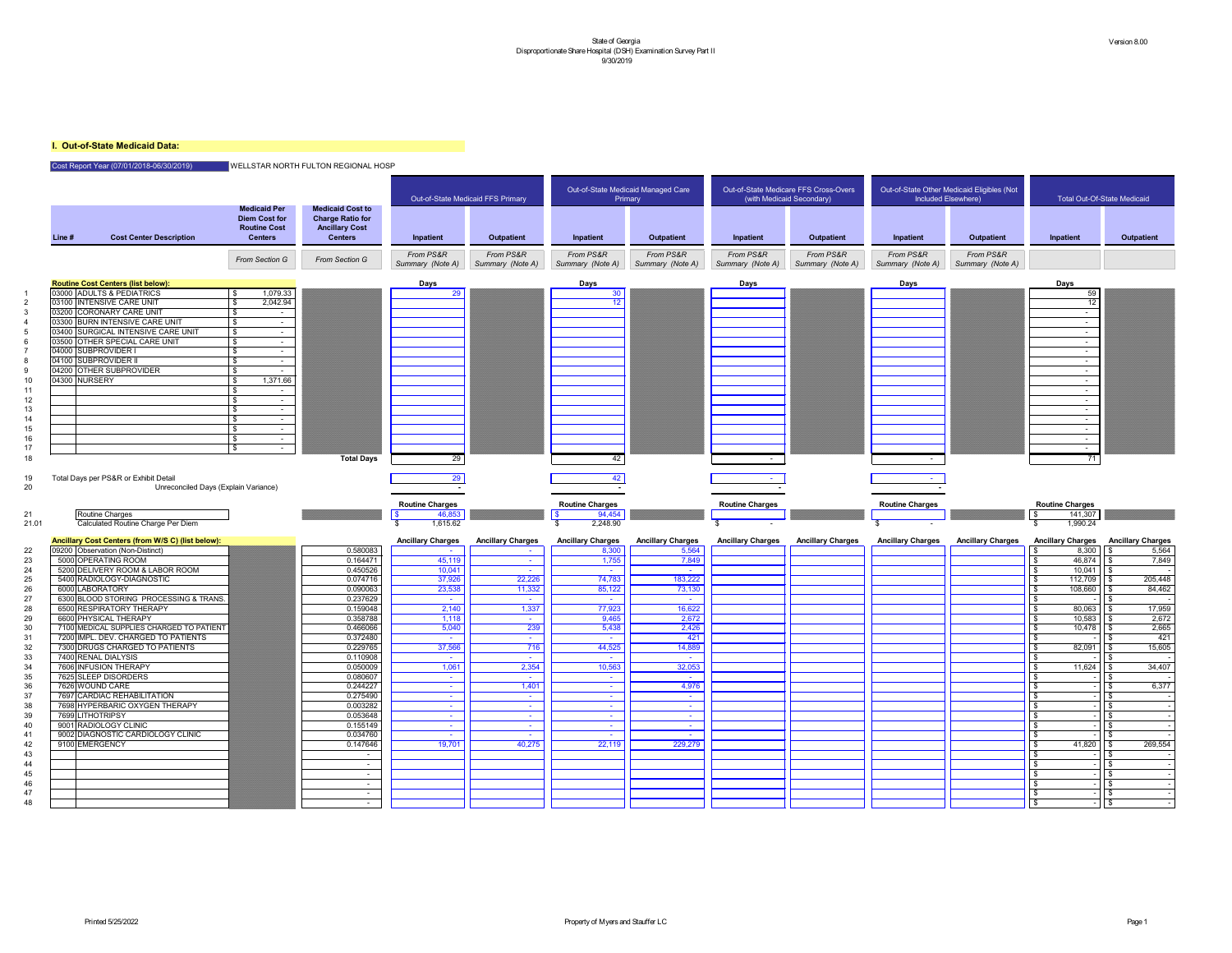# **I. Out-of-State Medicaid Data:**

# Cost Report Year (07/01/2018-06/30/2019) WELLSTAR NORTH FULTON REGIONAL HOSP

| 49<br>$\mathsf{I}$ $\mathsf{\$}$<br>l S.<br>$\sim$ $-$<br>$\sqrt{3}$<br>50<br>$\sim$ $-$<br>$\sqrt{3}$<br>51<br>$\sim$ $-$<br>$\sqrt{3}$<br>52<br>$\sim$ $-$<br>53<br>l \$<br>$\sim$ $-$<br>54<br>l \$<br>$\sim$ $-$<br>55<br>⊺\$<br>$\sim$ $-$<br>56<br>$\sqrt{3}$<br>$\sim$ $-$<br>57<br>$\sqrt{3}$<br>$\sim$ $-$<br>58<br>⊺\$<br>$\sim$ $-$<br>59<br>⊕<br>$\sim$<br>60<br>ြ \$<br>$\sim$ $-$<br>မ<br>$\sim$ $-$<br>62<br>$\sqrt{3}$<br>$\sim$<br>63<br>$\sqrt{3}$<br>$\sim$ $-$<br>64<br>l \$<br>$\sim$ 100 $\mu$<br>65<br>  \$<br>$\sim$ $-$<br>66<br>$\sqrt{3}$<br>$\sim$ $-$<br>67<br>$\sqrt{3}$<br>$\bullet$<br>$\sim$ $-$<br>$\overline{\mathbf{3}}$<br>68<br>$\sim$<br>$\sqrt{3}$<br>69<br>$\sim$ $-$<br>70<br>⊕<br>$\sim$ $-$<br>l \$<br>$\sim$<br>72<br>$\sqrt{3}$<br>$\sim$ $-$<br>73<br>⊺\$<br>$\sim$ $-$<br>$\sqrt{3}$<br>74<br>$\sim$ $-$<br>$\sqrt{s}$<br>75<br>$\sim$ $-$<br>76<br>$\sqrt{3}$<br>$\sim$ $-$<br>77<br>$\overline{\mathbf{3}}$<br>$\sim$ $-$<br>78<br>l \$<br>$\sim$ $-$<br>79<br>$\sqrt{3}$<br>$\sim$ $-$<br>ΩΩ<br>$\mathbf{C}$<br>\$<br>$\sqrt{5}$<br>81<br>$\sim$ 100 $\mu$<br>$\sqrt{5}$<br>82<br>$\sim$ $-$<br>83<br>  \$<br>$\sim 10^{-10}$<br>$\sqrt{5}$<br>84<br>\$<br>$\sim$ $-$<br>$1\sqrt{3}$<br>85<br>$\bullet$<br>$\sim$ $-$<br>$\sqrt{5}$<br>86<br>$\sim$ $-$<br>$1\sqrt{2}$<br>87<br>\$<br>$\sim 100$<br>$\sqrt{5}$<br>88<br>$\sim$ $ \sim$<br>___<br>$\sqrt{3}$<br>89<br>\$<br>$\sim$ $-$<br>$\sqrt{3}$<br>90<br>- \$<br>$\sim 10^{-11}$<br>$\sqrt{5}$<br>$\bullet$<br>$\sim 10^{-11}$<br>  \$<br>92<br>$\sim 10$<br>T   \$<br>93<br>\$<br>$\sim$ $-$<br>1   \$<br>94<br>$\sim$ $-$<br>$\sqrt{5}$<br>95<br>$\sim 10^{-10}$<br>96<br>$\sqrt{3}$<br>$\sim$ $-$<br>$\sqrt{5}$<br>97<br>$\sim$ $-$<br>$\sqrt{3}$<br>98<br>\$<br>$\sim$ $-$<br>99<br>  \$<br>$\sim$ $-$<br>$-15$<br>100<br>$\bullet$<br>$\sim$ $-$<br>101<br>$\sim 10^{-10}$<br>102<br>$\sqrt{5}$<br>- \$<br>$\sim$ $-$<br>1   s<br>103<br>$\sim$ $-$<br>$\sqrt{5}$<br>104<br>$\sim 10^{-10}$<br>1   \$<br>105 |     |  |  | Out-of-State Medicaid FFS Primary | Out-of-State Medicaid Managed Care<br>Primary |  | Out-of-State Medicare FFS Cross-Overs<br>(with Medicaid Secondary) | Out-of-State Other Medicaid Eligibles (Not<br>Included Elsewhere) | Total Out-Of-State Medicaid |
|--------------------------------------------------------------------------------------------------------------------------------------------------------------------------------------------------------------------------------------------------------------------------------------------------------------------------------------------------------------------------------------------------------------------------------------------------------------------------------------------------------------------------------------------------------------------------------------------------------------------------------------------------------------------------------------------------------------------------------------------------------------------------------------------------------------------------------------------------------------------------------------------------------------------------------------------------------------------------------------------------------------------------------------------------------------------------------------------------------------------------------------------------------------------------------------------------------------------------------------------------------------------------------------------------------------------------------------------------------------------------------------------------------------------------------------------------------------------------------------------------------------------------------------------------------------------------------------------------------------------------------------------------------------------------------------------------------------------------------------------------------------------------------------------------------------------------------------------------------------------------------------------------------------------------------------------------------------------------------------------------------------------------|-----|--|--|-----------------------------------|-----------------------------------------------|--|--------------------------------------------------------------------|-------------------------------------------------------------------|-----------------------------|
|                                                                                                                                                                                                                                                                                                                                                                                                                                                                                                                                                                                                                                                                                                                                                                                                                                                                                                                                                                                                                                                                                                                                                                                                                                                                                                                                                                                                                                                                                                                                                                                                                                                                                                                                                                                                                                                                                                                                                                                                                          |     |  |  |                                   |                                               |  |                                                                    |                                                                   |                             |
|                                                                                                                                                                                                                                                                                                                                                                                                                                                                                                                                                                                                                                                                                                                                                                                                                                                                                                                                                                                                                                                                                                                                                                                                                                                                                                                                                                                                                                                                                                                                                                                                                                                                                                                                                                                                                                                                                                                                                                                                                          |     |  |  |                                   |                                               |  |                                                                    |                                                                   |                             |
|                                                                                                                                                                                                                                                                                                                                                                                                                                                                                                                                                                                                                                                                                                                                                                                                                                                                                                                                                                                                                                                                                                                                                                                                                                                                                                                                                                                                                                                                                                                                                                                                                                                                                                                                                                                                                                                                                                                                                                                                                          |     |  |  |                                   |                                               |  |                                                                    |                                                                   |                             |
|                                                                                                                                                                                                                                                                                                                                                                                                                                                                                                                                                                                                                                                                                                                                                                                                                                                                                                                                                                                                                                                                                                                                                                                                                                                                                                                                                                                                                                                                                                                                                                                                                                                                                                                                                                                                                                                                                                                                                                                                                          |     |  |  |                                   |                                               |  |                                                                    |                                                                   |                             |
|                                                                                                                                                                                                                                                                                                                                                                                                                                                                                                                                                                                                                                                                                                                                                                                                                                                                                                                                                                                                                                                                                                                                                                                                                                                                                                                                                                                                                                                                                                                                                                                                                                                                                                                                                                                                                                                                                                                                                                                                                          |     |  |  |                                   |                                               |  |                                                                    |                                                                   |                             |
|                                                                                                                                                                                                                                                                                                                                                                                                                                                                                                                                                                                                                                                                                                                                                                                                                                                                                                                                                                                                                                                                                                                                                                                                                                                                                                                                                                                                                                                                                                                                                                                                                                                                                                                                                                                                                                                                                                                                                                                                                          |     |  |  |                                   |                                               |  |                                                                    |                                                                   |                             |
|                                                                                                                                                                                                                                                                                                                                                                                                                                                                                                                                                                                                                                                                                                                                                                                                                                                                                                                                                                                                                                                                                                                                                                                                                                                                                                                                                                                                                                                                                                                                                                                                                                                                                                                                                                                                                                                                                                                                                                                                                          |     |  |  |                                   |                                               |  |                                                                    |                                                                   |                             |
|                                                                                                                                                                                                                                                                                                                                                                                                                                                                                                                                                                                                                                                                                                                                                                                                                                                                                                                                                                                                                                                                                                                                                                                                                                                                                                                                                                                                                                                                                                                                                                                                                                                                                                                                                                                                                                                                                                                                                                                                                          |     |  |  |                                   |                                               |  |                                                                    |                                                                   |                             |
|                                                                                                                                                                                                                                                                                                                                                                                                                                                                                                                                                                                                                                                                                                                                                                                                                                                                                                                                                                                                                                                                                                                                                                                                                                                                                                                                                                                                                                                                                                                                                                                                                                                                                                                                                                                                                                                                                                                                                                                                                          |     |  |  |                                   |                                               |  |                                                                    |                                                                   |                             |
|                                                                                                                                                                                                                                                                                                                                                                                                                                                                                                                                                                                                                                                                                                                                                                                                                                                                                                                                                                                                                                                                                                                                                                                                                                                                                                                                                                                                                                                                                                                                                                                                                                                                                                                                                                                                                                                                                                                                                                                                                          |     |  |  |                                   |                                               |  |                                                                    |                                                                   |                             |
|                                                                                                                                                                                                                                                                                                                                                                                                                                                                                                                                                                                                                                                                                                                                                                                                                                                                                                                                                                                                                                                                                                                                                                                                                                                                                                                                                                                                                                                                                                                                                                                                                                                                                                                                                                                                                                                                                                                                                                                                                          |     |  |  |                                   |                                               |  |                                                                    |                                                                   |                             |
|                                                                                                                                                                                                                                                                                                                                                                                                                                                                                                                                                                                                                                                                                                                                                                                                                                                                                                                                                                                                                                                                                                                                                                                                                                                                                                                                                                                                                                                                                                                                                                                                                                                                                                                                                                                                                                                                                                                                                                                                                          |     |  |  |                                   |                                               |  |                                                                    |                                                                   |                             |
|                                                                                                                                                                                                                                                                                                                                                                                                                                                                                                                                                                                                                                                                                                                                                                                                                                                                                                                                                                                                                                                                                                                                                                                                                                                                                                                                                                                                                                                                                                                                                                                                                                                                                                                                                                                                                                                                                                                                                                                                                          |     |  |  |                                   |                                               |  |                                                                    |                                                                   |                             |
|                                                                                                                                                                                                                                                                                                                                                                                                                                                                                                                                                                                                                                                                                                                                                                                                                                                                                                                                                                                                                                                                                                                                                                                                                                                                                                                                                                                                                                                                                                                                                                                                                                                                                                                                                                                                                                                                                                                                                                                                                          |     |  |  |                                   |                                               |  |                                                                    |                                                                   |                             |
|                                                                                                                                                                                                                                                                                                                                                                                                                                                                                                                                                                                                                                                                                                                                                                                                                                                                                                                                                                                                                                                                                                                                                                                                                                                                                                                                                                                                                                                                                                                                                                                                                                                                                                                                                                                                                                                                                                                                                                                                                          |     |  |  |                                   |                                               |  |                                                                    |                                                                   |                             |
|                                                                                                                                                                                                                                                                                                                                                                                                                                                                                                                                                                                                                                                                                                                                                                                                                                                                                                                                                                                                                                                                                                                                                                                                                                                                                                                                                                                                                                                                                                                                                                                                                                                                                                                                                                                                                                                                                                                                                                                                                          |     |  |  |                                   |                                               |  |                                                                    |                                                                   |                             |
|                                                                                                                                                                                                                                                                                                                                                                                                                                                                                                                                                                                                                                                                                                                                                                                                                                                                                                                                                                                                                                                                                                                                                                                                                                                                                                                                                                                                                                                                                                                                                                                                                                                                                                                                                                                                                                                                                                                                                                                                                          |     |  |  |                                   |                                               |  |                                                                    |                                                                   |                             |
|                                                                                                                                                                                                                                                                                                                                                                                                                                                                                                                                                                                                                                                                                                                                                                                                                                                                                                                                                                                                                                                                                                                                                                                                                                                                                                                                                                                                                                                                                                                                                                                                                                                                                                                                                                                                                                                                                                                                                                                                                          |     |  |  |                                   |                                               |  |                                                                    |                                                                   |                             |
|                                                                                                                                                                                                                                                                                                                                                                                                                                                                                                                                                                                                                                                                                                                                                                                                                                                                                                                                                                                                                                                                                                                                                                                                                                                                                                                                                                                                                                                                                                                                                                                                                                                                                                                                                                                                                                                                                                                                                                                                                          |     |  |  |                                   |                                               |  |                                                                    |                                                                   |                             |
|                                                                                                                                                                                                                                                                                                                                                                                                                                                                                                                                                                                                                                                                                                                                                                                                                                                                                                                                                                                                                                                                                                                                                                                                                                                                                                                                                                                                                                                                                                                                                                                                                                                                                                                                                                                                                                                                                                                                                                                                                          |     |  |  |                                   |                                               |  |                                                                    |                                                                   |                             |
|                                                                                                                                                                                                                                                                                                                                                                                                                                                                                                                                                                                                                                                                                                                                                                                                                                                                                                                                                                                                                                                                                                                                                                                                                                                                                                                                                                                                                                                                                                                                                                                                                                                                                                                                                                                                                                                                                                                                                                                                                          |     |  |  |                                   |                                               |  |                                                                    |                                                                   |                             |
|                                                                                                                                                                                                                                                                                                                                                                                                                                                                                                                                                                                                                                                                                                                                                                                                                                                                                                                                                                                                                                                                                                                                                                                                                                                                                                                                                                                                                                                                                                                                                                                                                                                                                                                                                                                                                                                                                                                                                                                                                          |     |  |  |                                   |                                               |  |                                                                    |                                                                   |                             |
|                                                                                                                                                                                                                                                                                                                                                                                                                                                                                                                                                                                                                                                                                                                                                                                                                                                                                                                                                                                                                                                                                                                                                                                                                                                                                                                                                                                                                                                                                                                                                                                                                                                                                                                                                                                                                                                                                                                                                                                                                          |     |  |  |                                   |                                               |  |                                                                    |                                                                   |                             |
|                                                                                                                                                                                                                                                                                                                                                                                                                                                                                                                                                                                                                                                                                                                                                                                                                                                                                                                                                                                                                                                                                                                                                                                                                                                                                                                                                                                                                                                                                                                                                                                                                                                                                                                                                                                                                                                                                                                                                                                                                          |     |  |  |                                   |                                               |  |                                                                    |                                                                   |                             |
|                                                                                                                                                                                                                                                                                                                                                                                                                                                                                                                                                                                                                                                                                                                                                                                                                                                                                                                                                                                                                                                                                                                                                                                                                                                                                                                                                                                                                                                                                                                                                                                                                                                                                                                                                                                                                                                                                                                                                                                                                          |     |  |  |                                   |                                               |  |                                                                    |                                                                   |                             |
|                                                                                                                                                                                                                                                                                                                                                                                                                                                                                                                                                                                                                                                                                                                                                                                                                                                                                                                                                                                                                                                                                                                                                                                                                                                                                                                                                                                                                                                                                                                                                                                                                                                                                                                                                                                                                                                                                                                                                                                                                          |     |  |  |                                   |                                               |  |                                                                    |                                                                   |                             |
|                                                                                                                                                                                                                                                                                                                                                                                                                                                                                                                                                                                                                                                                                                                                                                                                                                                                                                                                                                                                                                                                                                                                                                                                                                                                                                                                                                                                                                                                                                                                                                                                                                                                                                                                                                                                                                                                                                                                                                                                                          |     |  |  |                                   |                                               |  |                                                                    |                                                                   |                             |
|                                                                                                                                                                                                                                                                                                                                                                                                                                                                                                                                                                                                                                                                                                                                                                                                                                                                                                                                                                                                                                                                                                                                                                                                                                                                                                                                                                                                                                                                                                                                                                                                                                                                                                                                                                                                                                                                                                                                                                                                                          |     |  |  |                                   |                                               |  |                                                                    |                                                                   |                             |
|                                                                                                                                                                                                                                                                                                                                                                                                                                                                                                                                                                                                                                                                                                                                                                                                                                                                                                                                                                                                                                                                                                                                                                                                                                                                                                                                                                                                                                                                                                                                                                                                                                                                                                                                                                                                                                                                                                                                                                                                                          |     |  |  |                                   |                                               |  |                                                                    |                                                                   |                             |
|                                                                                                                                                                                                                                                                                                                                                                                                                                                                                                                                                                                                                                                                                                                                                                                                                                                                                                                                                                                                                                                                                                                                                                                                                                                                                                                                                                                                                                                                                                                                                                                                                                                                                                                                                                                                                                                                                                                                                                                                                          |     |  |  |                                   |                                               |  |                                                                    |                                                                   |                             |
|                                                                                                                                                                                                                                                                                                                                                                                                                                                                                                                                                                                                                                                                                                                                                                                                                                                                                                                                                                                                                                                                                                                                                                                                                                                                                                                                                                                                                                                                                                                                                                                                                                                                                                                                                                                                                                                                                                                                                                                                                          |     |  |  |                                   |                                               |  |                                                                    |                                                                   |                             |
|                                                                                                                                                                                                                                                                                                                                                                                                                                                                                                                                                                                                                                                                                                                                                                                                                                                                                                                                                                                                                                                                                                                                                                                                                                                                                                                                                                                                                                                                                                                                                                                                                                                                                                                                                                                                                                                                                                                                                                                                                          |     |  |  |                                   |                                               |  |                                                                    |                                                                   |                             |
|                                                                                                                                                                                                                                                                                                                                                                                                                                                                                                                                                                                                                                                                                                                                                                                                                                                                                                                                                                                                                                                                                                                                                                                                                                                                                                                                                                                                                                                                                                                                                                                                                                                                                                                                                                                                                                                                                                                                                                                                                          |     |  |  |                                   |                                               |  |                                                                    |                                                                   |                             |
|                                                                                                                                                                                                                                                                                                                                                                                                                                                                                                                                                                                                                                                                                                                                                                                                                                                                                                                                                                                                                                                                                                                                                                                                                                                                                                                                                                                                                                                                                                                                                                                                                                                                                                                                                                                                                                                                                                                                                                                                                          |     |  |  |                                   |                                               |  |                                                                    |                                                                   |                             |
|                                                                                                                                                                                                                                                                                                                                                                                                                                                                                                                                                                                                                                                                                                                                                                                                                                                                                                                                                                                                                                                                                                                                                                                                                                                                                                                                                                                                                                                                                                                                                                                                                                                                                                                                                                                                                                                                                                                                                                                                                          |     |  |  |                                   |                                               |  |                                                                    |                                                                   |                             |
|                                                                                                                                                                                                                                                                                                                                                                                                                                                                                                                                                                                                                                                                                                                                                                                                                                                                                                                                                                                                                                                                                                                                                                                                                                                                                                                                                                                                                                                                                                                                                                                                                                                                                                                                                                                                                                                                                                                                                                                                                          |     |  |  |                                   |                                               |  |                                                                    |                                                                   |                             |
|                                                                                                                                                                                                                                                                                                                                                                                                                                                                                                                                                                                                                                                                                                                                                                                                                                                                                                                                                                                                                                                                                                                                                                                                                                                                                                                                                                                                                                                                                                                                                                                                                                                                                                                                                                                                                                                                                                                                                                                                                          |     |  |  |                                   |                                               |  |                                                                    |                                                                   |                             |
|                                                                                                                                                                                                                                                                                                                                                                                                                                                                                                                                                                                                                                                                                                                                                                                                                                                                                                                                                                                                                                                                                                                                                                                                                                                                                                                                                                                                                                                                                                                                                                                                                                                                                                                                                                                                                                                                                                                                                                                                                          |     |  |  |                                   |                                               |  |                                                                    |                                                                   |                             |
|                                                                                                                                                                                                                                                                                                                                                                                                                                                                                                                                                                                                                                                                                                                                                                                                                                                                                                                                                                                                                                                                                                                                                                                                                                                                                                                                                                                                                                                                                                                                                                                                                                                                                                                                                                                                                                                                                                                                                                                                                          |     |  |  |                                   |                                               |  |                                                                    |                                                                   |                             |
|                                                                                                                                                                                                                                                                                                                                                                                                                                                                                                                                                                                                                                                                                                                                                                                                                                                                                                                                                                                                                                                                                                                                                                                                                                                                                                                                                                                                                                                                                                                                                                                                                                                                                                                                                                                                                                                                                                                                                                                                                          |     |  |  |                                   |                                               |  |                                                                    |                                                                   |                             |
|                                                                                                                                                                                                                                                                                                                                                                                                                                                                                                                                                                                                                                                                                                                                                                                                                                                                                                                                                                                                                                                                                                                                                                                                                                                                                                                                                                                                                                                                                                                                                                                                                                                                                                                                                                                                                                                                                                                                                                                                                          |     |  |  |                                   |                                               |  |                                                                    |                                                                   |                             |
|                                                                                                                                                                                                                                                                                                                                                                                                                                                                                                                                                                                                                                                                                                                                                                                                                                                                                                                                                                                                                                                                                                                                                                                                                                                                                                                                                                                                                                                                                                                                                                                                                                                                                                                                                                                                                                                                                                                                                                                                                          |     |  |  |                                   |                                               |  |                                                                    |                                                                   |                             |
|                                                                                                                                                                                                                                                                                                                                                                                                                                                                                                                                                                                                                                                                                                                                                                                                                                                                                                                                                                                                                                                                                                                                                                                                                                                                                                                                                                                                                                                                                                                                                                                                                                                                                                                                                                                                                                                                                                                                                                                                                          |     |  |  |                                   |                                               |  |                                                                    |                                                                   |                             |
|                                                                                                                                                                                                                                                                                                                                                                                                                                                                                                                                                                                                                                                                                                                                                                                                                                                                                                                                                                                                                                                                                                                                                                                                                                                                                                                                                                                                                                                                                                                                                                                                                                                                                                                                                                                                                                                                                                                                                                                                                          |     |  |  |                                   |                                               |  |                                                                    |                                                                   |                             |
|                                                                                                                                                                                                                                                                                                                                                                                                                                                                                                                                                                                                                                                                                                                                                                                                                                                                                                                                                                                                                                                                                                                                                                                                                                                                                                                                                                                                                                                                                                                                                                                                                                                                                                                                                                                                                                                                                                                                                                                                                          |     |  |  |                                   |                                               |  |                                                                    |                                                                   |                             |
|                                                                                                                                                                                                                                                                                                                                                                                                                                                                                                                                                                                                                                                                                                                                                                                                                                                                                                                                                                                                                                                                                                                                                                                                                                                                                                                                                                                                                                                                                                                                                                                                                                                                                                                                                                                                                                                                                                                                                                                                                          |     |  |  |                                   |                                               |  |                                                                    |                                                                   |                             |
|                                                                                                                                                                                                                                                                                                                                                                                                                                                                                                                                                                                                                                                                                                                                                                                                                                                                                                                                                                                                                                                                                                                                                                                                                                                                                                                                                                                                                                                                                                                                                                                                                                                                                                                                                                                                                                                                                                                                                                                                                          |     |  |  |                                   |                                               |  |                                                                    |                                                                   |                             |
|                                                                                                                                                                                                                                                                                                                                                                                                                                                                                                                                                                                                                                                                                                                                                                                                                                                                                                                                                                                                                                                                                                                                                                                                                                                                                                                                                                                                                                                                                                                                                                                                                                                                                                                                                                                                                                                                                                                                                                                                                          |     |  |  |                                   |                                               |  |                                                                    |                                                                   |                             |
|                                                                                                                                                                                                                                                                                                                                                                                                                                                                                                                                                                                                                                                                                                                                                                                                                                                                                                                                                                                                                                                                                                                                                                                                                                                                                                                                                                                                                                                                                                                                                                                                                                                                                                                                                                                                                                                                                                                                                                                                                          |     |  |  |                                   |                                               |  |                                                                    |                                                                   |                             |
|                                                                                                                                                                                                                                                                                                                                                                                                                                                                                                                                                                                                                                                                                                                                                                                                                                                                                                                                                                                                                                                                                                                                                                                                                                                                                                                                                                                                                                                                                                                                                                                                                                                                                                                                                                                                                                                                                                                                                                                                                          |     |  |  |                                   |                                               |  |                                                                    |                                                                   |                             |
|                                                                                                                                                                                                                                                                                                                                                                                                                                                                                                                                                                                                                                                                                                                                                                                                                                                                                                                                                                                                                                                                                                                                                                                                                                                                                                                                                                                                                                                                                                                                                                                                                                                                                                                                                                                                                                                                                                                                                                                                                          |     |  |  |                                   |                                               |  |                                                                    |                                                                   |                             |
|                                                                                                                                                                                                                                                                                                                                                                                                                                                                                                                                                                                                                                                                                                                                                                                                                                                                                                                                                                                                                                                                                                                                                                                                                                                                                                                                                                                                                                                                                                                                                                                                                                                                                                                                                                                                                                                                                                                                                                                                                          |     |  |  |                                   |                                               |  |                                                                    |                                                                   |                             |
|                                                                                                                                                                                                                                                                                                                                                                                                                                                                                                                                                                                                                                                                                                                                                                                                                                                                                                                                                                                                                                                                                                                                                                                                                                                                                                                                                                                                                                                                                                                                                                                                                                                                                                                                                                                                                                                                                                                                                                                                                          |     |  |  |                                   |                                               |  |                                                                    |                                                                   |                             |
|                                                                                                                                                                                                                                                                                                                                                                                                                                                                                                                                                                                                                                                                                                                                                                                                                                                                                                                                                                                                                                                                                                                                                                                                                                                                                                                                                                                                                                                                                                                                                                                                                                                                                                                                                                                                                                                                                                                                                                                                                          |     |  |  |                                   |                                               |  |                                                                    |                                                                   |                             |
| $\sim 100$ m $^{-1}$                                                                                                                                                                                                                                                                                                                                                                                                                                                                                                                                                                                                                                                                                                                                                                                                                                                                                                                                                                                                                                                                                                                                                                                                                                                                                                                                                                                                                                                                                                                                                                                                                                                                                                                                                                                                                                                                                                                                                                                                     | 106 |  |  |                                   |                                               |  |                                                                    |                                                                   | $\sqrt{5}$                  |
| ___<br>107<br>$\sqrt{3}$<br>$\sim$ $-$                                                                                                                                                                                                                                                                                                                                                                                                                                                                                                                                                                                                                                                                                                                                                                                                                                                                                                                                                                                                                                                                                                                                                                                                                                                                                                                                                                                                                                                                                                                                                                                                                                                                                                                                                                                                                                                                                                                                                                                   |     |  |  |                                   |                                               |  |                                                                    |                                                                   |                             |
| 108<br>$\sqrt{3}$<br>$\sqrt{3}$<br>$\sim$ $ \sim$                                                                                                                                                                                                                                                                                                                                                                                                                                                                                                                                                                                                                                                                                                                                                                                                                                                                                                                                                                                                                                                                                                                                                                                                                                                                                                                                                                                                                                                                                                                                                                                                                                                                                                                                                                                                                                                                                                                                                                        |     |  |  |                                   |                                               |  |                                                                    |                                                                   |                             |
| $\sqrt{5}$<br>109<br>$\bullet$<br>$\sim$ $ \sim$                                                                                                                                                                                                                                                                                                                                                                                                                                                                                                                                                                                                                                                                                                                                                                                                                                                                                                                                                                                                                                                                                                                                                                                                                                                                                                                                                                                                                                                                                                                                                                                                                                                                                                                                                                                                                                                                                                                                                                         |     |  |  |                                   |                                               |  |                                                                    |                                                                   |                             |
| 110<br>$\sqrt{3}$<br>$\bullet$<br>$\sim$ $-$                                                                                                                                                                                                                                                                                                                                                                                                                                                                                                                                                                                                                                                                                                                                                                                                                                                                                                                                                                                                                                                                                                                                                                                                                                                                                                                                                                                                                                                                                                                                                                                                                                                                                                                                                                                                                                                                                                                                                                             |     |  |  |                                   |                                               |  |                                                                    |                                                                   |                             |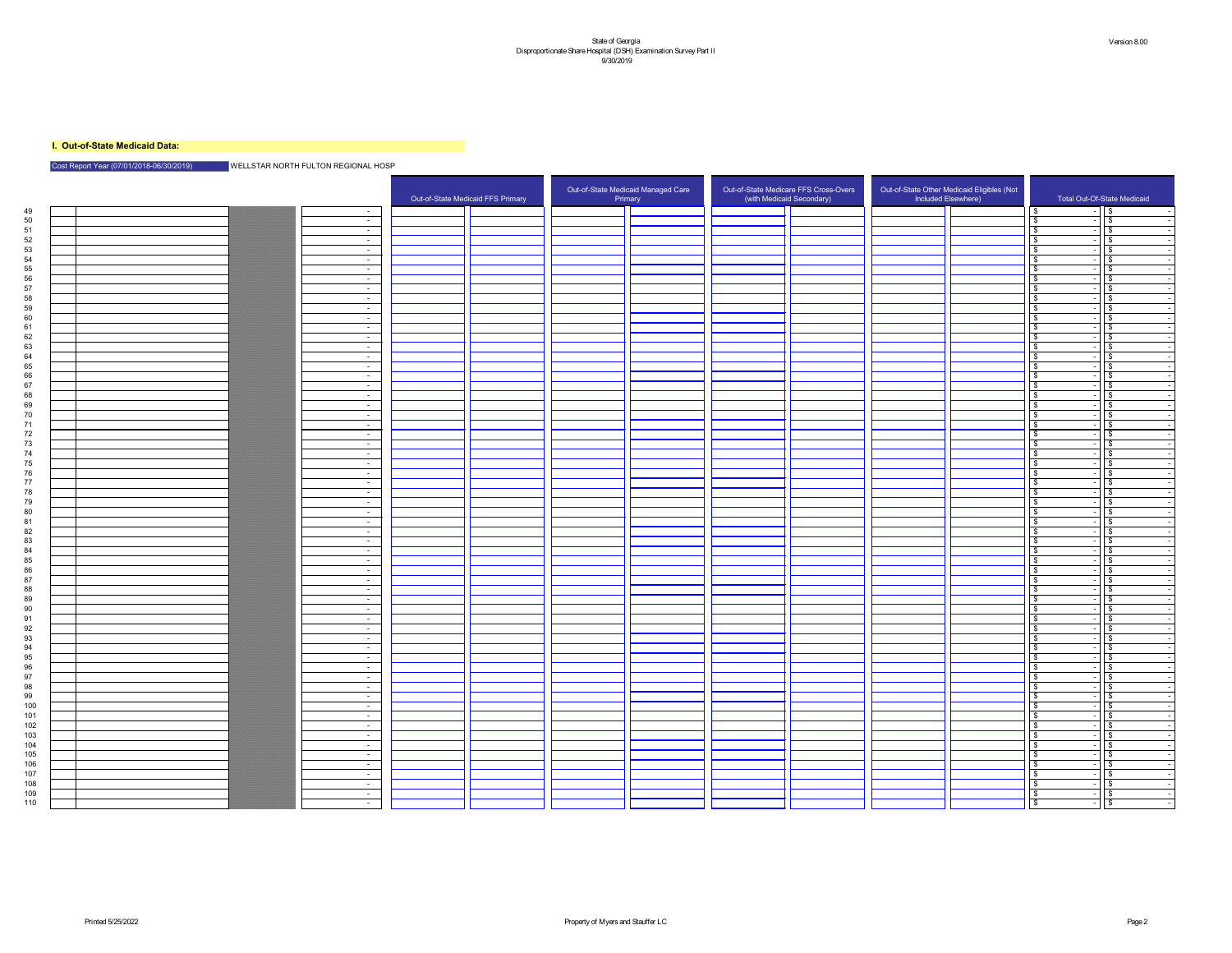### **I. Out-of-State Medicaid Data:**

#### Cost Report Year (07/01/2018-06/30/2019) WELLSTAR NORTH FULTON REGIONAL HOSP



- 
- 
- 
- 
- 
- 

|     |                                                                                            | Out-of-State Medicaid FFS Primary |         |                      | Out-of-State Medicaid Managed Care | Primary |                | Out-of-State Medicare FFS Cross-Overs | (with Medicaid Secondary) |               |        | Out-of-State Other Medicaid Eligibles (Not<br>Included Elsewhere) |                      | <b>Total Out-Of-State Medicaid</b> |                           |            |         |
|-----|--------------------------------------------------------------------------------------------|-----------------------------------|---------|----------------------|------------------------------------|---------|----------------|---------------------------------------|---------------------------|---------------|--------|-------------------------------------------------------------------|----------------------|------------------------------------|---------------------------|------------|---------|
| 111 | $\sim$ 100 $\mu$                                                                           |                                   |         |                      |                                    |         |                |                                       |                           |               |        |                                                                   |                      |                                    |                           |            |         |
| 112 | $\sim$ $-$                                                                                 |                                   |         |                      |                                    |         |                |                                       |                           |               |        |                                                                   |                      |                                    |                           |            |         |
| 113 | $\sim$ $-$                                                                                 |                                   |         |                      |                                    |         |                |                                       |                           |               |        |                                                                   |                      |                                    |                           |            |         |
| 114 | $\sim$ $-$                                                                                 |                                   |         |                      |                                    |         |                |                                       |                           |               |        |                                                                   |                      |                                    |                           |            |         |
| 115 | $\sim$ $-$                                                                                 |                                   |         |                      |                                    |         |                |                                       |                           |               |        |                                                                   |                      |                                    |                           |            |         |
| 116 | $\sim$                                                                                     |                                   |         |                      |                                    |         |                |                                       |                           |               |        |                                                                   |                      |                                    |                           |            |         |
| 117 | $\sim$ $-$                                                                                 |                                   |         |                      |                                    |         |                |                                       |                           |               |        |                                                                   |                      |                                    |                           |            |         |
| 118 | $\sim$ $-$                                                                                 |                                   |         |                      |                                    |         |                |                                       |                           |               |        |                                                                   |                      |                                    |                           |            |         |
| 119 | $\sim$                                                                                     |                                   |         |                      |                                    |         |                |                                       |                           |               |        |                                                                   |                      |                                    |                           | -\$        |         |
| 120 | $\sim$                                                                                     |                                   |         |                      |                                    |         |                |                                       |                           |               |        |                                                                   |                      |                                    |                           |            |         |
| 121 | $\sim$                                                                                     |                                   |         |                      |                                    |         |                |                                       |                           |               |        |                                                                   |                      |                                    |                           |            |         |
| 122 | <b>Contract</b>                                                                            |                                   |         |                      |                                    |         |                |                                       |                           |               |        |                                                                   |                      |                                    |                           |            |         |
| 123 | $\sim$ 100 $\mu$                                                                           |                                   |         |                      |                                    |         |                |                                       |                           |               |        |                                                                   |                      |                                    |                           |            |         |
| 124 | $\sim$                                                                                     |                                   |         |                      |                                    |         |                |                                       |                           |               |        |                                                                   |                      |                                    |                           |            |         |
| 125 | $\sim$ 100 $\mu$                                                                           |                                   |         |                      |                                    |         |                |                                       |                           |               |        |                                                                   |                      |                                    |                           |            |         |
| 126 | $\sim$ $-$                                                                                 |                                   |         |                      |                                    |         |                |                                       |                           |               |        |                                                                   |                      |                                    |                           |            |         |
| 127 | $\sim$ $-$                                                                                 |                                   | 183,250 | 79,880               |                                    |         |                |                                       |                           |               |        |                                                                   |                      |                                    |                           | $\sqrt{3}$ |         |
|     | <b>Totals / Payments</b>                                                                   |                                   |         |                      |                                    |         |                |                                       |                           |               |        |                                                                   |                      |                                    |                           |            |         |
| 128 | Total Charges (includes organ acquisition from Section K)                                  |                                   | 230,103 | 79,880<br>I \$       | l \$                               | 434,447 | l \$           | 573,103                               | $\vert$ \$<br>$\sim$ $-$  | $\frac{1}{3}$ | $\sim$ | l \$                                                              | $\vert$ \$<br>$\sim$ | <b>\$</b>                          | 664,550                   | $\sqrt{3}$ | 652,983 |
| 129 | Total Charges per PS&R or Exhibit Detail                                                   |                                   | 230,103 | 79,880<br>$\vert$ \$ |                                    | 434,447 |                | 573,103                               | $\vert$ \$                |               |        |                                                                   |                      |                                    |                           |            |         |
| 130 | Unreconciled Charges (Explain Variance)                                                    |                                   |         |                      |                                    |         |                |                                       |                           |               |        |                                                                   |                      |                                    |                           |            |         |
| 131 | Total Calculated Cost (includes organ acquisition from Section K)                          |                                   | 62,882  | 9,576<br>l \$        | IS.                                | 107,601 | <b>\$</b>      | 69,776                                | \$<br>$\sim$              |               | $\sim$ |                                                                   | $\sim$               | <b>\$</b>                          | $170,483$   $\frac{1}{3}$ |            | 79,352  |
| 132 | Total Medicaid Paid Amount (excludes TPL, Co-Pay and Spend-Down)                           |                                   | 26,295  | 2,671                |                                    |         |                |                                       |                           |               |        |                                                                   |                      |                                    | $26,295$ \$               |            | 2,671   |
| 133 | Total Medicaid Managed Care Paid Amount (excludes TPL, Co-Pay and Spend-Down) (See Note E) |                                   |         |                      |                                    | 5,327   |                | 42,642                                |                           |               |        |                                                                   |                      |                                    | 5,327                     | l \$       | 42,642  |
| 134 | Private Insurance (including primary and third party liability)                            |                                   |         |                      |                                    |         |                |                                       |                           |               |        |                                                                   |                      |                                    |                           |            |         |
| 135 | Self-Pay (including Co-Pay and Spend-Down)                                                 |                                   |         |                      |                                    |         |                | 4 8 3 3                               |                           |               |        |                                                                   |                      |                                    |                           |            | 4,833   |
| 136 | Total Allowed Amount from Medicaid PS&R or RA Detail (All Payments)                        |                                   | 26,295  | 2,671<br>$\sqrt{3}$  | $\sqrt{5}$                         | 5,327   | $\overline{5}$ | 47,475                                |                           |               |        |                                                                   |                      |                                    |                           |            |         |
| 137 | Medicaid Cost Settlement Payments (See Note B)                                             |                                   |         |                      |                                    |         |                |                                       |                           |               |        |                                                                   |                      |                                    |                           | l \$       |         |
| 138 | Other Medicaid Payments Reported on Cost Report Year (See Note C)                          |                                   |         |                      |                                    |         |                |                                       |                           |               |        |                                                                   |                      |                                    |                           |            |         |
| 139 | Medicare Traditional (non-HMO) Paid Amount (excludes coinsurance/deductibles)              |                                   |         |                      |                                    |         |                |                                       |                           |               |        |                                                                   |                      |                                    |                           |            |         |
| 140 | Medicare Managed Care (HMO) Paid Amount (excludes coinsurance/deductibles)                 |                                   |         |                      |                                    |         |                |                                       |                           |               |        |                                                                   |                      |                                    |                           |            |         |
| 141 | Medicare Cross-Over Bad Debt Payments                                                      |                                   |         |                      |                                    |         |                |                                       |                           |               |        |                                                                   |                      |                                    |                           | -\$        |         |
| 142 | Other Medicare Cross-Over Payments (See Note D)                                            |                                   |         |                      |                                    |         |                |                                       |                           |               |        |                                                                   |                      |                                    |                           | $\sqrt{s}$ |         |
|     |                                                                                            |                                   |         |                      |                                    |         |                |                                       |                           |               |        |                                                                   |                      |                                    |                           |            |         |
|     |                                                                                            |                                   |         |                      |                                    |         |                |                                       |                           |               |        |                                                                   |                      |                                    |                           |            |         |

 \$ 36,587 \$ 6,905 \$ 102,274 \$ 22,301 \$ - \$ - \$ - \$ - \$ 138,861 \$ 29,206 **Calculated Payment Shortfall / (Longfall) (PRIOR TO SUPPLEMENTAL PAYMENTS AND DSH)** 42% 28% 5% 68% 0% 0% 0% 0% 19% 63% **Calculated Payments as a Percentage of Cost**

| Φ | $ -$<br>36 | ĸIJ | $\sim$ $\sim$ $\sim$<br>u<br>רו<br>∽<br>.JUJ | ۰D |    | œ<br>D |  |
|---|------------|-----|----------------------------------------------|----|----|--------|--|
|   | ∕ەد⊷<br>70 |     | 0.001<br>, ט<br>7٥                           |    | 5% |        |  |

Note A - These amounts must agree to your inpatient and outpatient Medicaid paid claims summary. For Managed Care, Cross-Over data, and other eligibles, use the hospital's logs if PS&R summaries are not available (submit l Note B - Medicaid cost settlement payments refer to payments made by Medicaid during a cost report settlement that are not reflected on the claims paid summary (RA summary or PS&R). Note C - Other Medicaid Payments such as Outliers and Non-Claim Specific payments. DSH payments should NOT be included. UPL payments made on a state fiscal year basis should be reported in Section C of the survey. Note D - Should include other Medicare cross-over payments not included in the paid claims data reported above. This includes payments paid based on the Medicare cost report settlement (e.g., Medicare Graduate Medical Educ

Note E - Medicaid Managed Care payments should include all Medicaid Managed Care payments related to the services provided, including, but not limited to, incentive payments, bonus payments, capitation and sub-capitation p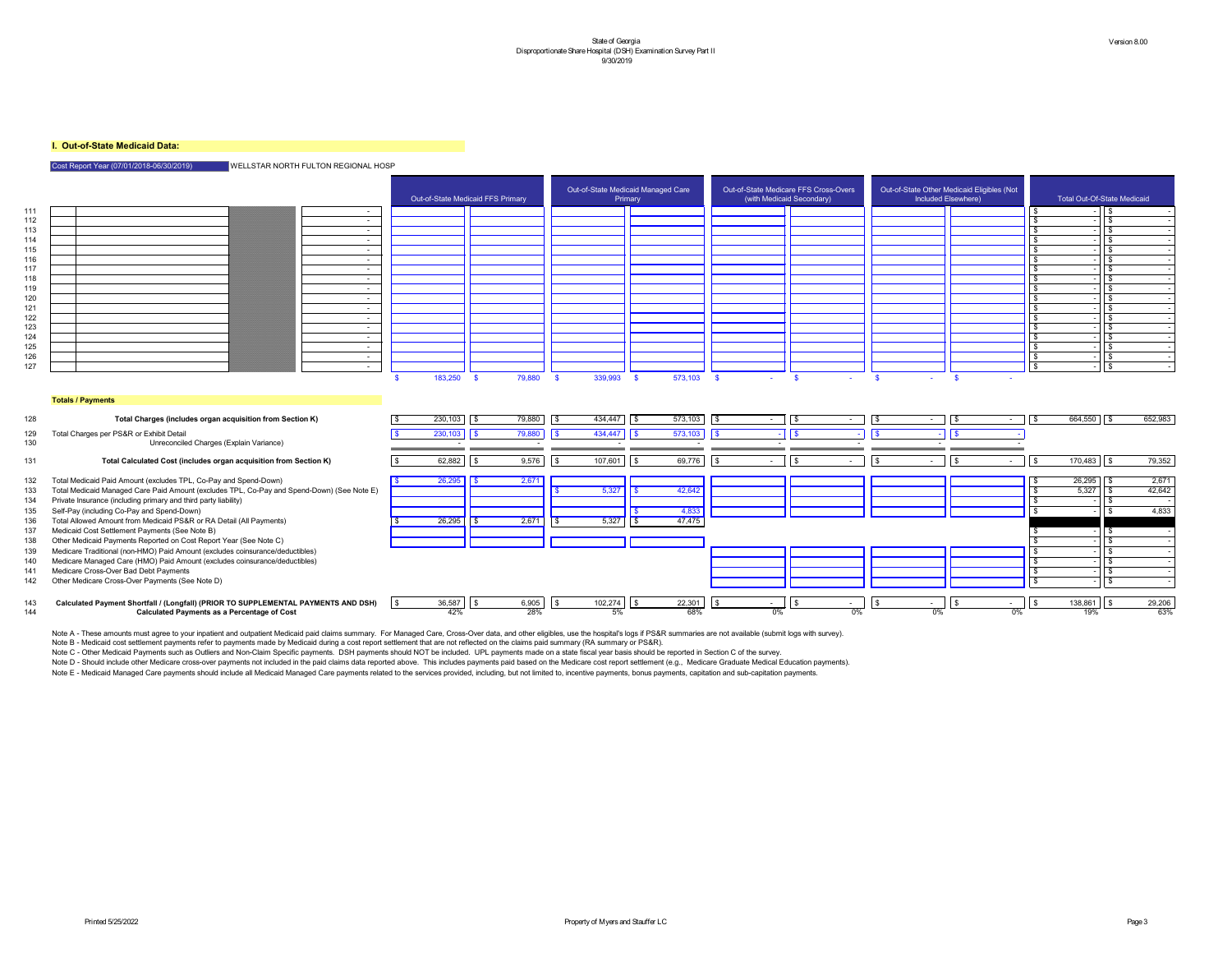## **J. Transplant Facilities Only: Organ Acquisition Cost In-State Medicaid and Uninsured**

Cost Report Year (07/01/2018-06/30/2019) WELLSTAR NORTH FULTON REGIONAL HOSP

#### **The lattal In-State Medicaid Managed Care Primary In-State Medicaid Managed Care Primary**  In-State Medicare FFS Cross-Overs (with Medicaid Secondary) **In-State Other Medicaid Eligibles (Not Included** Elsewhere) Uninsured **Useable Organs (Count) Charges Useable Organs (Count) Charges Useable Organs (Count) Charges Useable Organs (Count) Charges** *From Paid Claims Data or Provider Logs (Note A) From Paid Claims Data or Provider Logs (Note A) From Paid Claims Data or Provider Logs (Note A) From Paid Claims Data or Provider Logs (Note A) From Paid Claims Data or Provider Logs (Note A) From Paid Claims Data or Provider Logs (Note A) From Paid Claims Data or Provider Logs (Note A) From Hospital's Own Internal Analysis* 9 **Totals** \$ - \$ - \$ - \$ - - \$ - - \$ - - \$ - - \$ - - \$ - - 10 **Total Cost** - - - - -



**Note A - These amounts must agree to your inpatient and outpatient Medicaid paid claims summary, if available (if not, use hospital's logs and submit with survey).**

**Note B: Enter Organ Acquisition Payments in Section H as part of your In-State Medicaid total payments.**

#### **K. Transplant Facilities Only: Organ Acquisition Cost Out-of-State Medicaid**

Cost Report Year (07/01/2018-06/30/2019) WELLSTAR NORTH FULTON REGIONAL HOSP

|                |                                                     | <b>Total</b><br>Organ<br><b>Acquisition Cost</b>           | <b>Additional Add-In</b><br><b>Intern/Resident</b><br><b>Cost</b>                                              | <b>Total Adjusted</b><br><b>Organ Acquisition</b><br>Cost                      | <b>Revenue for</b><br><b>Medicaid/ Cross-</b><br><b>Over / Uninsured</b><br><b>Organs Sold</b>                                                                             | <b>Total</b><br><b>Useable</b><br><b>Organs</b><br>(Count)   | <b>In-State Medic</b><br><b>Charges</b>                      |
|----------------|-----------------------------------------------------|------------------------------------------------------------|----------------------------------------------------------------------------------------------------------------|--------------------------------------------------------------------------------|----------------------------------------------------------------------------------------------------------------------------------------------------------------------------|--------------------------------------------------------------|--------------------------------------------------------------|
|                |                                                     | Cost Report<br>Worksheet D-4,<br>Pt. III, Col. 1, Ln<br>61 | Add-On Cost Factor<br>on Section G, Line<br>133 x Total Cost<br><b>Report Organ</b><br><b>Acquisition Cost</b> | Sum of Cost Report<br><b>Organ Acquisition</b><br>Cost and the Add-<br>On Cost | Similar to Instructions<br>from Cost Report W/S<br>D-4 Pt. III, Col. 1, Ln<br>66 (substitute<br>Medicare with<br>Medicaid/Cross-Over<br>& uninsured). See<br>Note C below. | Cost Report<br><b>Worksheet D-</b><br>4, Pt. III, Line<br>62 | <b>From Paid Claims</b><br>Data or Provider<br>Logs (Note A) |
|                | <b>Organ Acquisition Cost Centers (list below):</b> |                                                            |                                                                                                                |                                                                                |                                                                                                                                                                            |                                                              |                                                              |
|                | <b>Lung Acquisition</b>                             | $$0.00$ \$                                                 |                                                                                                                | \$                                                                             |                                                                                                                                                                            | 10                                                           |                                                              |
| $\overline{2}$ | <b>Kidney Acquisition</b>                           | \$0.00                                                     | $\sqrt{3}$                                                                                                     | \$                                                                             |                                                                                                                                                                            |                                                              |                                                              |
| 3              | <b>Liver Acquisition</b>                            | $$0.00$ \ \$                                               |                                                                                                                | \$                                                                             |                                                                                                                                                                            |                                                              |                                                              |
| 4              | <b>Heart Acquisition</b>                            | \$0.00                                                     | $\sqrt[6]{3}$                                                                                                  | \$                                                                             |                                                                                                                                                                            | IΩ                                                           |                                                              |
| 5              | <b>Pancreas Acquisition</b>                         | \$0.00                                                     | $\sqrt[6]{3}$                                                                                                  | \$                                                                             |                                                                                                                                                                            |                                                              |                                                              |
| 6 <sup>1</sup> | <b>Intestinal Acquisition</b>                       | \$0.00                                                     | $\sqrt[6]{2}$                                                                                                  | \$                                                                             |                                                                                                                                                                            | ıο                                                           |                                                              |
| 7              | <b>Islet Acquisition</b>                            | $$0.00$ \ \$                                               |                                                                                                                | \$                                                                             |                                                                                                                                                                            | IО                                                           |                                                              |
| 8 <sup>1</sup> |                                                     | $$0.00$ \ \$                                               |                                                                                                                | \$                                                                             |                                                                                                                                                                            | 10                                                           |                                                              |
|                |                                                     |                                                            |                                                                                                                |                                                                                |                                                                                                                                                                            |                                                              |                                                              |
| 9              | <b>Totals</b>                                       | \$<br>٠                                                    | $\sqrt[6]{\frac{1}{2}}$                                                                                        | $\boldsymbol{\mathsf{S}}$                                                      | $\sqrt[6]{\frac{1}{2}}$                                                                                                                                                    |                                                              | $\sqrt[6]{\frac{1}{2}}$                                      |

Note C: Enter the total revenue applicable to organs furnished to other providers, to organ procurement organizations and others, and for organs transplanted into non-Medicaid / non-Uninsured patients (but where organs wer the accrual method of accounting. If organs are transplanted into non-Medicaid/non-Uninsured patients who are not liable for payment on a charge basis, and as such there is no revenue applicable to the related organ acquis **transplanted into such patients.** 

|    |                                                                                                                                                                                           | <b>Total</b><br><b>Additional Add-In</b>                   |                                                                                                                | <b>Revenue for</b>                                                             | <b>Total</b>                                                                                                                                                               |                                                              | Out-of-State Medicaid FFS Primary                            |                                                              | Out-of-State Medicaid Managed Care Primary                   |                                                              | Out-of-State Medicare FFS Cross-Overs (with<br><b>Medicaid Secondary)</b> |                                                              | Out-of-State Other Medicaid Eligibles (Not<br>Included Elsewhere) |                                                              |
|----|-------------------------------------------------------------------------------------------------------------------------------------------------------------------------------------------|------------------------------------------------------------|----------------------------------------------------------------------------------------------------------------|--------------------------------------------------------------------------------|----------------------------------------------------------------------------------------------------------------------------------------------------------------------------|--------------------------------------------------------------|--------------------------------------------------------------|--------------------------------------------------------------|--------------------------------------------------------------|--------------------------------------------------------------|---------------------------------------------------------------------------|--------------------------------------------------------------|-------------------------------------------------------------------|--------------------------------------------------------------|
|    |                                                                                                                                                                                           | Organ<br><b>Acquisition Cost</b>                           | <b>Intern/Resident</b><br><b>Cost</b>                                                                          | <b>Total Adjusted</b><br><b>Organ Acquisition</b><br>Cost                      | <b>Medicaid/ Cross-</b><br><b>Over / Uninsured</b><br><b>Organs Sold</b>                                                                                                   | <b>Useable</b><br><b>Organs</b><br>(Count)                   | <b>Charges</b>                                               | <b>Useable Organs</b><br>(Count)                             | <b>Charges</b>                                               | <b>Useable Organs</b><br>(Count)                             | <b>Charges</b>                                                            | <b>Useable Organs</b><br>(Count)                             | <b>Charges</b>                                                    | <b>Useable Organs</b><br>(Count)                             |
|    |                                                                                                                                                                                           | Cost Report<br>Worksheet D-4,<br>Pt. III, Col. 1, Ln<br>61 | Add-On Cost Factor<br>on Section G, Line<br>133 x Total Cost<br><b>Report Organ</b><br><b>Acquisition Cost</b> | Sum of Cost Report<br><b>Organ Acquisition</b><br>Cost and the Add-<br>On Cost | Similar to Instructions<br>from Cost Report W/S<br>D-4 Pt. III, Col. 1, Ln<br>66 (substitute<br>Medicare with<br>Medicaid/Cross-Over<br>& uninsured). See<br>Note C below. | <b>Cost Report</b><br>Worksheet D-<br>4, Pt. III, Line<br>62 | <b>From Paid Claims</b><br>Data or Provider<br>Logs (Note A) | <b>From Paid Claims</b><br>Data or Provider<br>Logs (Note A) | <b>From Paid Claims</b><br>Data or Provider<br>Logs (Note A) | <b>From Paid Claims</b><br>Data or Provider<br>Logs (Note A) | <b>From Paid Claims</b><br>Data or Provider<br>Logs (Note A)              | <b>From Paid Claims</b><br>Data or Provider<br>Logs (Note A) | <b>From Paid Claims</b><br>Data or Provider<br>Logs (Note A)      | <b>From Paid Claims</b><br>Data or Provider<br>Logs (Note A) |
|    | <b>Organ Acquisition Cost Centers (list below):</b>                                                                                                                                       |                                                            |                                                                                                                |                                                                                |                                                                                                                                                                            |                                                              |                                                              |                                                              |                                                              |                                                              |                                                                           |                                                              |                                                                   |                                                              |
|    | Lung Acquisition                                                                                                                                                                          |                                                            |                                                                                                                | - \$                                                                           |                                                                                                                                                                            |                                                              |                                                              |                                                              |                                                              |                                                              |                                                                           |                                                              |                                                                   |                                                              |
|    | Kidney Acquisition                                                                                                                                                                        |                                                            |                                                                                                                |                                                                                |                                                                                                                                                                            |                                                              |                                                              |                                                              |                                                              |                                                              |                                                                           |                                                              |                                                                   |                                                              |
|    | Liver Acquisition                                                                                                                                                                         |                                                            |                                                                                                                |                                                                                |                                                                                                                                                                            |                                                              |                                                              |                                                              |                                                              |                                                              |                                                                           |                                                              |                                                                   |                                                              |
|    | <b>Heart Acquisition</b>                                                                                                                                                                  |                                                            |                                                                                                                |                                                                                |                                                                                                                                                                            |                                                              |                                                              |                                                              |                                                              |                                                              |                                                                           |                                                              |                                                                   |                                                              |
|    | Pancreas Acquisition                                                                                                                                                                      |                                                            |                                                                                                                |                                                                                |                                                                                                                                                                            |                                                              |                                                              |                                                              |                                                              |                                                              |                                                                           |                                                              |                                                                   |                                                              |
|    | <b>Intestinal Acquisition</b>                                                                                                                                                             |                                                            |                                                                                                                | l \$                                                                           |                                                                                                                                                                            |                                                              |                                                              |                                                              |                                                              |                                                              |                                                                           |                                                              |                                                                   |                                                              |
|    | <b>Islet Acquisition</b>                                                                                                                                                                  |                                                            |                                                                                                                | - \$                                                                           |                                                                                                                                                                            |                                                              |                                                              |                                                              |                                                              |                                                              |                                                                           |                                                              |                                                                   |                                                              |
|    |                                                                                                                                                                                           |                                                            |                                                                                                                |                                                                                |                                                                                                                                                                            |                                                              |                                                              |                                                              |                                                              |                                                              |                                                                           |                                                              |                                                                   |                                                              |
| 19 | <b>Totals</b>                                                                                                                                                                             |                                                            |                                                                                                                |                                                                                |                                                                                                                                                                            |                                                              |                                                              |                                                              |                                                              |                                                              |                                                                           |                                                              |                                                                   |                                                              |
| 20 | <b>Total Cost</b><br>lyourned to work the street of the street agent and outpatient Modicaid paid claims are many if available <i>(if not use hoepital's logs and submit with survoy)</i> |                                                            |                                                                                                                |                                                                                |                                                                                                                                                                            |                                                              |                                                              |                                                              |                                                              |                                                              |                                                                           |                                                              |                                                                   |                                                              |

**Note A - These amounts must agree to your inpatient and outpatient Medicaid paid claims summary, if available (if not, use hospital's logs and submit with survey). Note B: Enter Organ Acquisition Payments in Section I as part of your Out-of-State Medicaid total payments.**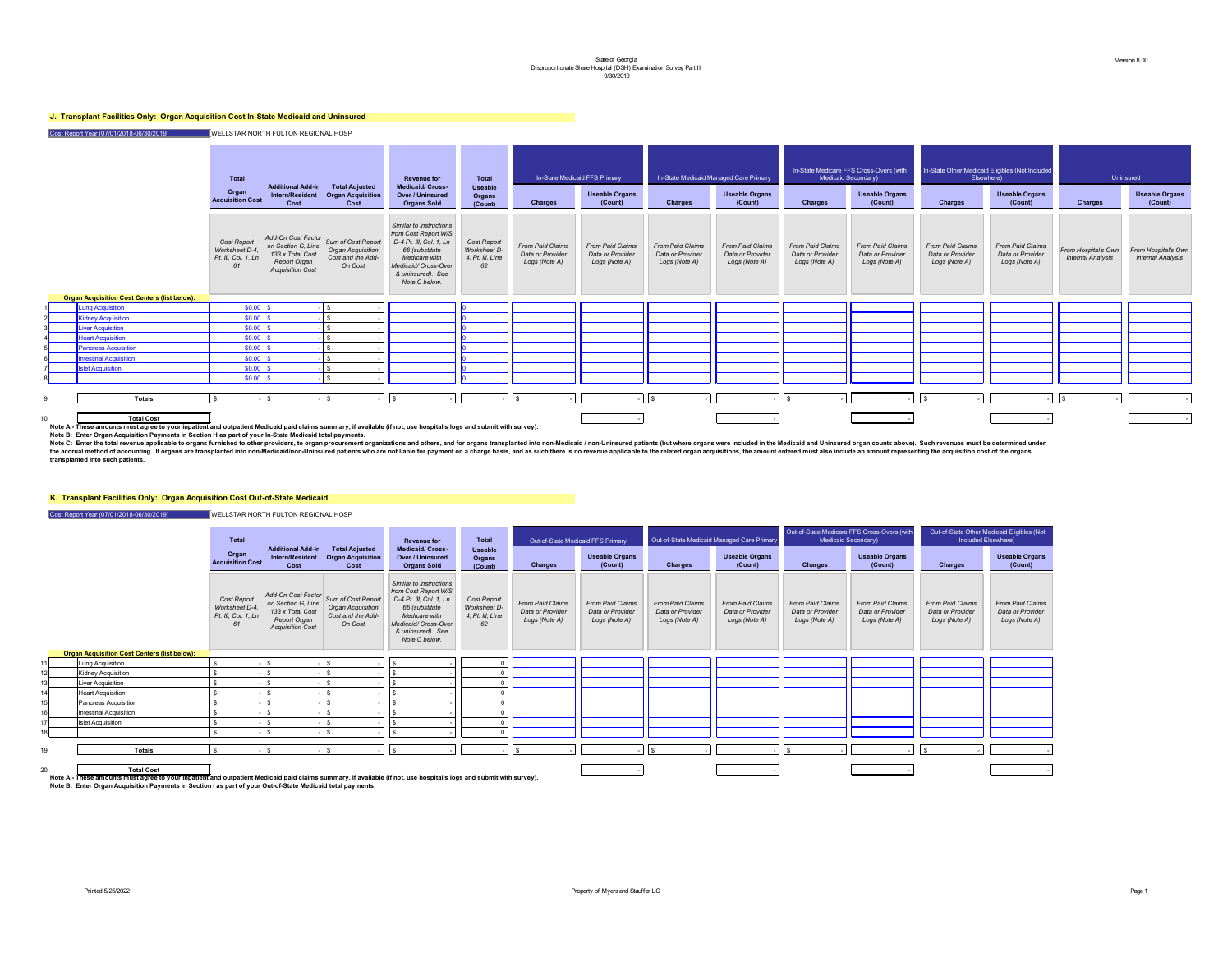

\*\* The Gross Allowable Assessment Not Included in the Cost Report (line 17, above) will be apportioned to Medicaid and uninsured based on charges sec. g unless the hospital provides a revised cost report to include the amo *in the cost-to-charge ratios and per diems used in the survey.*

|    | <b>Worksheet A Provider Tax Assessment Reconciliation:</b>      |                                                                                                      |                                       |                                  |
|----|-----------------------------------------------------------------|------------------------------------------------------------------------------------------------------|---------------------------------------|----------------------------------|
|    |                                                                 |                                                                                                      | <b>Dollar Amount</b>                  | <b>W/S A Cost Center</b><br>Line |
|    | 1 Hospital Gross Provider Tax Assessment (from general ledger)* |                                                                                                      | \$2,323,971                           |                                  |
|    |                                                                 | 1a Working Trial Balance Account Type and Account # that includes Gross Provider Tax Assessment      | <b>Contractual Adjustment</b>         | (WTB Account #)                  |
|    |                                                                 | 2 Hospital Gross Provider Tax Assessment Included in Expense on the Cost Report (W/S A, Col. 2)      |                                       | (Where is the cost in            |
|    |                                                                 |                                                                                                      |                                       |                                  |
|    | 3 Difference (Explain Here ---------->)                         |                                                                                                      | 2,323,971<br>\$                       |                                  |
|    |                                                                 | Provider Tax Assessment Reclassifications (from w/s A-6 of the Medicare cost report)                 |                                       |                                  |
|    | <b>Reclassification Code</b>                                    |                                                                                                      |                                       | (Reclassified to / (frc          |
|    | <b>Reclassification Code</b>                                    |                                                                                                      |                                       | (Reclassified to / (frc          |
|    | <b>Reclassification Code</b>                                    |                                                                                                      |                                       | (Reclassified to / (frc          |
|    | <b>Reclassification Code</b>                                    |                                                                                                      |                                       | (Reclassified to / (frc          |
|    |                                                                 |                                                                                                      |                                       |                                  |
|    |                                                                 | DSH UCC ALLOWABLE - Provider Tax Assessment Adjustments (from w/s A-8 of the Medicare cost report)   |                                       |                                  |
|    | Reason for adjustment                                           |                                                                                                      |                                       | (Adjusted to / (from))           |
|    | Reason for adjustment                                           |                                                                                                      |                                       | (Adjusted to / (from))           |
| 10 | Reason for adjustment                                           |                                                                                                      |                                       | (Adjusted to / (from))           |
| 11 | Reason for adjustment                                           |                                                                                                      |                                       | (Adjusted to / (from))           |
|    |                                                                 | DSH UCC NON-ALLOWABLE Provider Tax Assessment Adjustments (from w/s A-8 of the Medicare cost report) |                                       |                                  |
| 12 | Reason for adjustment                                           |                                                                                                      |                                       |                                  |
| 13 | Reason for adjustment                                           |                                                                                                      |                                       |                                  |
| 14 | Reason for adjustment                                           |                                                                                                      |                                       |                                  |
| 15 | Reason for adjustment                                           |                                                                                                      |                                       |                                  |
|    |                                                                 |                                                                                                      |                                       |                                  |
|    |                                                                 | 16 Total Net Provider Tax Assessment Expense Included in the Cost Report                             | \$                                    |                                  |
|    | <b>DSH UCC Provider Tax Assessment Adjustment:</b>              |                                                                                                      |                                       |                                  |
|    |                                                                 |                                                                                                      |                                       |                                  |
|    | 17 Gross Allowable Assessment Not Included in the Cost Report   |                                                                                                      | \$<br>2,323,971                       |                                  |
|    |                                                                 | Apportionment of Provider Tax Assessment Adjustment to Medicaid & Uninsured:                         |                                       |                                  |
| 18 | <b>Medicaid Hospital</b>                                        | <b>Charges Sec. G</b>                                                                                | 98,041,037                            |                                  |
| 19 | Uninsured Hospital                                              | <b>Charges Sec. G</b>                                                                                | 80,352,212                            |                                  |
| 20 | <b>Total Hospital</b>                                           | <b>Charges Sec. G</b>                                                                                | 793,628,932                           |                                  |
| 21 |                                                                 | Percentage of Provider Tax Assessment Adjustment to include in DSH Medicaid UCC                      | 12.35%                                |                                  |
| 22 |                                                                 | Percentage of Provider Tax Assessment Adjustment to include in DSH Uninsured UCC                     | 10.12%                                |                                  |
| 23 |                                                                 | Medicaid Provider Tax Assessment Adjustment to DSH UCC                                               | $\frac{1}{2}$<br>287,092              |                                  |
| 24 |                                                                 | Uninsured Provider Tax Assessment Adjustment to DSH UCC                                              | $\boldsymbol{\mathsf{\$}}$<br>235,294 |                                  |
|    | 25 Provider Tax Assessment Adjustment to DSH UCC                |                                                                                                      | $\overline{\mathbf{S}}$<br>522,386    |                                  |
|    |                                                                 |                                                                                                      |                                       |                                  |

An adjustment is necessary to properly reflect the Medicaid and uninsured share of the provider tax assessment on the Medicaid and uninsured share of the provider tax assessment collected is an allowable cost in determining hospital-specific DSH limits and, therefore, can be included in the DSH examination survey. However, depending on how your hospital reports it on the Medicare cost report, an adjustment may be necessary to ensure the cost is properly reflected in determining your hospital-specific DSH limit. For instance, if your hospital removed part or all of the provider tax assessment on the Medicare cost report, the full amount of the provider tax assessment would not have been apportioned to the various payers through the step down allocation process, resulting in the Medicaid and uninsured share being understated in determining the hospital-specific DSH limit. If your hospital needs to make an adjustment for the Medicaid and uninsured share of the provider tax assessment, please fill out the reconciliation below, and submit the supporting general ledger entries and other supporting documentation to Myers and Stauffer, LC along with your hospital's DSH examination surveys.

| Cost Report Year (07/01/2018-06/30/2019) | <b>WELLSTAR NORTH FULTON REGIONAL HOSP</b> |
|------------------------------------------|--------------------------------------------|
|                                          |                                            |

*\* Assessment must exclude any non-hospital assessment such as Nursing Facility.*

# **L. Provider Tax Assessment Reconciliation / Adjustment**